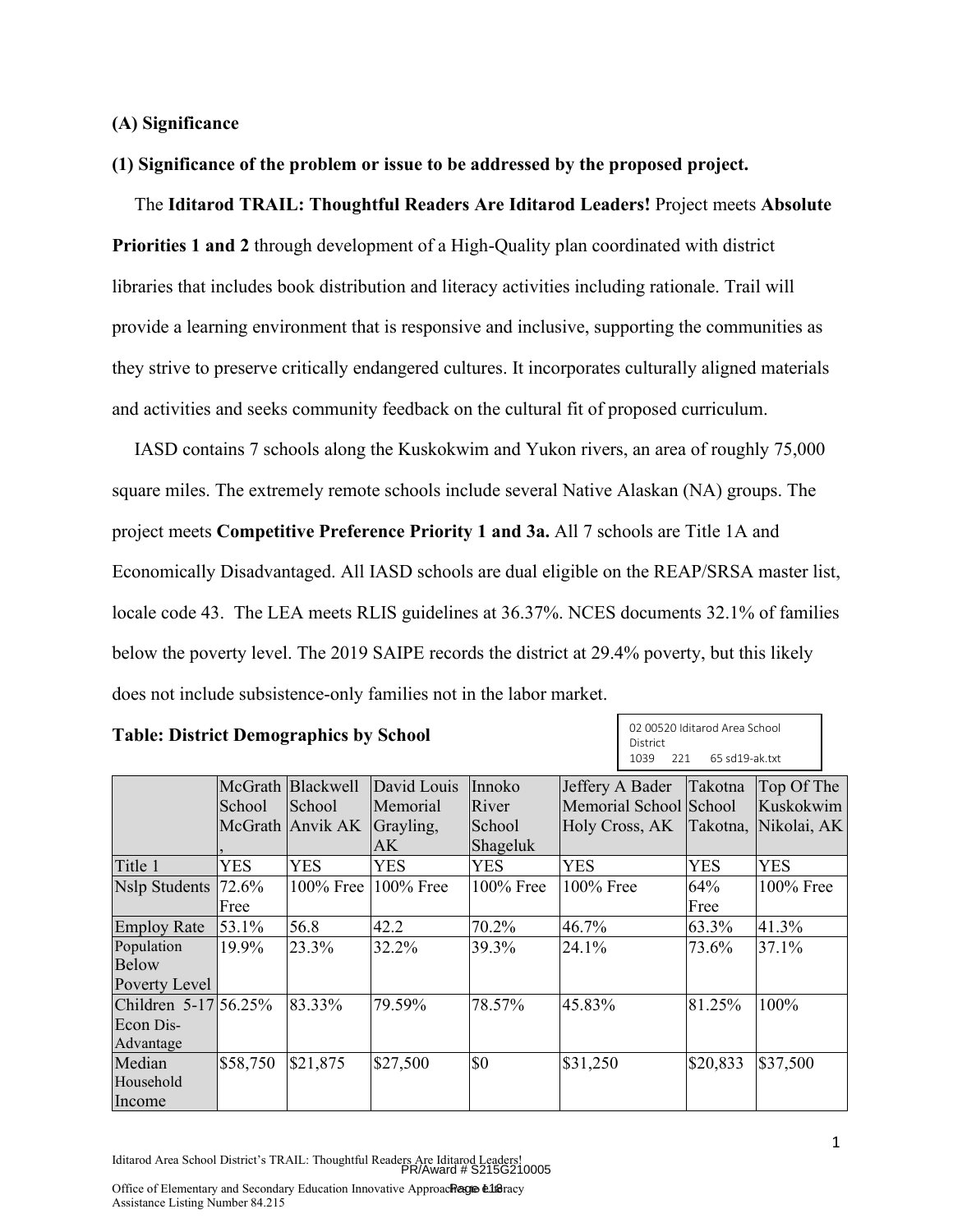IASD communities are trapped in the cycle of poverty exacerbated by rural lack of resources, minority status and community trauma which increases environmental risks and limits cognitive development. Students from poverty hear fewer and less complex words than their wealthier peers, and poor parents are less likely to read to their children or initiate conversation (Jensen).

IASD desperately needs the support and resources of good libraries as they strive to improve literacy in the villages. None of the schools has a modern, well-funded library media center (LMC) with up-to-date materials or technology, and the schools are the only academic resource. IASD students perform poorly on standardized tests with very low proficiency in all areas.

| School                            | <b>Attendance</b><br>Rates | % Math<br>Proficiency | $%$ English LA<br>Proficiency | $\%$ Students<br><b>Chronically Absent</b> | Graduation<br>Rate |
|-----------------------------------|----------------------------|-----------------------|-------------------------------|--------------------------------------------|--------------------|
| Alaska                            | 92.31                      | 35.74                 | 39.27                         | 28                                         | 80.39              |
| McGrath School                    | 91.1                       | 5.26                  | 15.79                         | 27.78                                      | 50                 |
| <b>Blackwell School</b>           | 90.79                      | $<40*$                | $<40*$                        | 58.33                                      | $\ast$             |
| David Louis<br>Memorial School    | 83.16                      | 3.45                  | 6.9                           | 68.09                                      | 66.67              |
| Innoko River School 92.77         |                            | 0.0                   | 0.0                           | 34.78                                      | 33.33              |
| Jeffery A Bader<br>Memorial       | 83.76                      | 12.5                  | 25.0                          | 28.0                                       | ∗                  |
| Takotna Community 92.13<br>School |                            | 16.67                 | 8.33                          | 23.81                                      | $\ast$             |
| Top Of The<br>Kuskokwim           | 93.29                      | $<40*$                | $<40*$                        | 18.18                                      | ×.                 |

**Table: 2019 Alaska Accountability Measures**

\* Data suppressed for student privacy (education.alaska.gov/compass)

Only 9% of Native Alaska students are proficient on NAEP. They cannot compete in Alaska, certainly not in a national or international market. Traditional cultures are rapidly disappearing and students are caught between dependence on traditional subsistence and the modern economy, impacted by climate shifts. Without improved education, they are locked into low paying jobs, or dependence on governmental support, unable to lead themselves or the community.

Low performance results from outdated instruction and materials. School improvement efforts have not been coordinated, with gaps in instruction. Curriculum is as variable as the teachers,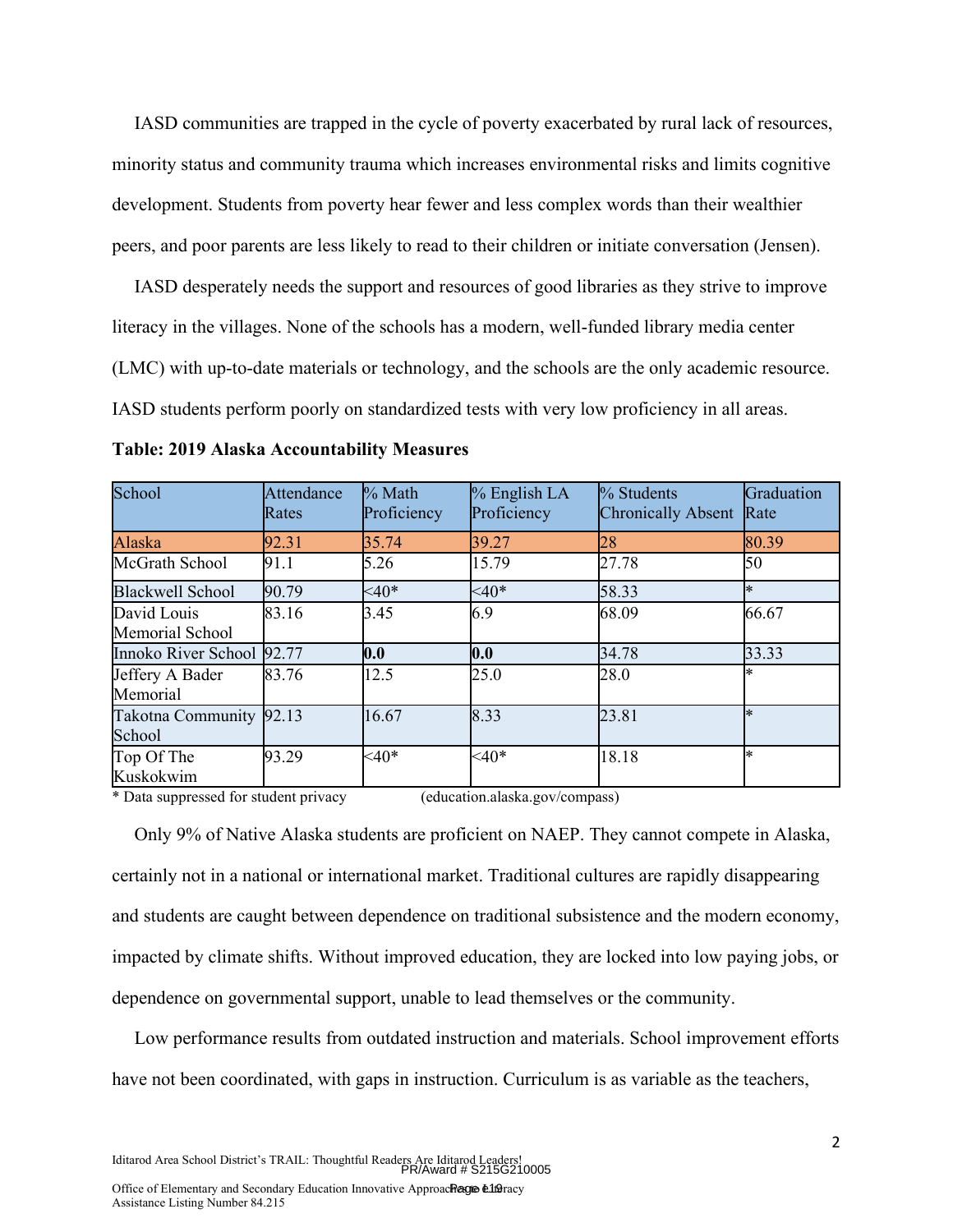leaving students with a variety of lessons but no consistent strategies. The teachers care, but they do not have the tools or the training.

Their tiny, obsolete libraries are burdened with outdated collections, outdated technology, no appealing work space and limited staff. They are not welcoming or culturally relevant. With a refurbished collection of print and other resources, LMC's will engage students and the community. The Iditarod Trail Project, with substantial PD, a research-based reading program, and support by a professional librarian will build capacity to improve student academic performance and preparation for economic participation and success.

Alaska is home to at least twenty distinct indigenous languages. "More than just dialectal variants, these different languages reflect the diverse cultural heritage of Alaska's Native peoples (https://www.uaf.edu/anlc/languages)." IASD students represent several languages and heritage groups, three of which are gravely endangered. Deg Xinag, formerly known as Inglaik, is the Athabascan language of Shageluk, Anvik and of the Athabascans at Holy Cross below Grayling on the lower Yukon River. Of a total population of about 275 Deg Xinag people, about 40 speak the language. Holikachuk is the Athabascan language of the Innoko River, formerly spoken at the village of Holikachuk, residents of which moved to Grayling on the lower Yukon River. The total population is about 200, and of those, perhaps 12 speak. Upper Kuskokwim Athabascan is spoken in the villages of Nikolai, Telida, and McGrath in the Upper Kuskokwim River drainage. Of 160 people, about 40 still speak the language (www.uaf.edu/anlc/languages).

Central Alaskan Yup'ik is the largest of the Native languages, both in size of population and number of speakers. Of a total population of about 21,000 people, about 10,000 are speakers. Children grow up speaking Yup'ik as their first language in 17 of 68 villages (www.uaf.edu).

To support these native cultures, the district must include native language and ways of knowing and help the communities acquire and curate the documents that preserve their heritage. Students need access to the stories and memories of their elders, readily accessible in school.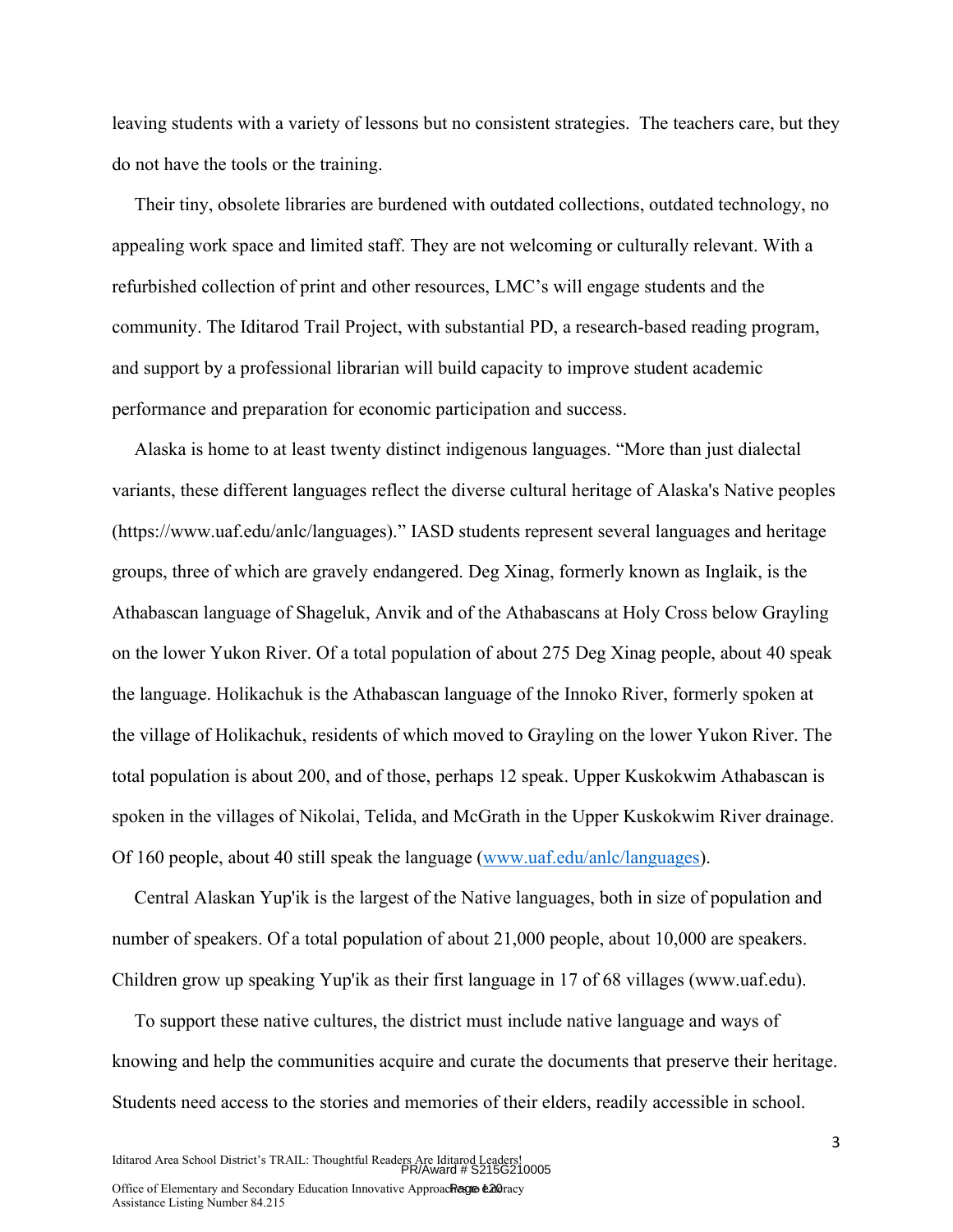The district office is roughly the center of the area, in McGrath, AK. McGrath was a seasonal Upper Kuskokwim Athabascan village that was used as a meeting and trading place. Blackwell School is located in Anvik, AK., an Deg Xinag village. Russian Andrei Glazanov reported well over 100 people in 1834, and research suggests it may have been closer to 700. David Louis Memorial School, Grayling, AK., is Holikachuk and Deg Xinag Athabascan. Between 1962-66, 25 families moved from Holikachuk on the Innoko River due to flooding.

**Table: Community and Cultural Elements by School**

|                                      | McGrath<br>School,<br>McGrath,<br>AK. | Blackwell<br>School,<br>Anvik AK | David Louis<br>Memorial<br>School,<br>Grayling | Innoko<br>River<br>School<br>Shageluk | Jeffery A<br>Bader<br>Memorial,<br><b>Holy Cross</b> | Takotna<br>Community<br>School,<br>Takotna, AK | Top Of The<br>Kuskokwim,<br>Nikolai AK |
|--------------------------------------|---------------------------------------|----------------------------------|------------------------------------------------|---------------------------------------|------------------------------------------------------|------------------------------------------------|----------------------------------------|
| <b>Native</b><br>Language<br>Culture | Upper<br>Kuskokwim                    | Deg Xinag                        | Holikachuk,<br>Deg Xinag                       | Deg Xinag                             | Deg Xinag                                            | Yup'ik,<br>Upper<br>Kuskokwim                  | Upper<br>Kuskokwim                     |
| % AN Or AI                           | 64%                                   | 100%                             | 96.73%                                         | 100%                                  | 100%                                                 | 30.7%                                          | 100%                                   |
| H.S. Diploma $ 48.1\%$               |                                       | 50%                              | 69.1%                                          | 42.1%                                 | 59.5%                                                | 50.0%                                          | 67.7%                                  |
| College<br>Degree                    | 14.8%                                 | 3.6%                             | $0\%$                                          | 10.5%                                 | 4.1%                                                 | 10.0%                                          | 3%                                     |

(Village Histories from https://education.alaska.gov/compass)

Innoko River School is in Shageluk, AK, a Deg Xinag village first reported as Tie'goschitno in 1850 by Lieutenant Zagoskin of the Russian Navy. Jefferey A Bader Memorial School is in Holy Cross, AK. The village first had contact with Europeans in the early 1840s when Russian explorers traveled the Yukon River. They reported on "Anilukhtakpak," which had 170 people.

Takotna, home to Takotna Community School, was founded at the farthest point on the river small sternwheeler could reach. In 1949, construction began on nearby Tatalina Air Force Station, the site of a White Alice Cold War era communications system.

Top of the Kuskokwim School, in Nikolai, AK. is an Upper Kuskokwim Athabascan village and has relocated at least twice since the 1880s. The present site on the Rainy Pass Trail was established around 1918 as a trading post and roadhouse during the gold rush.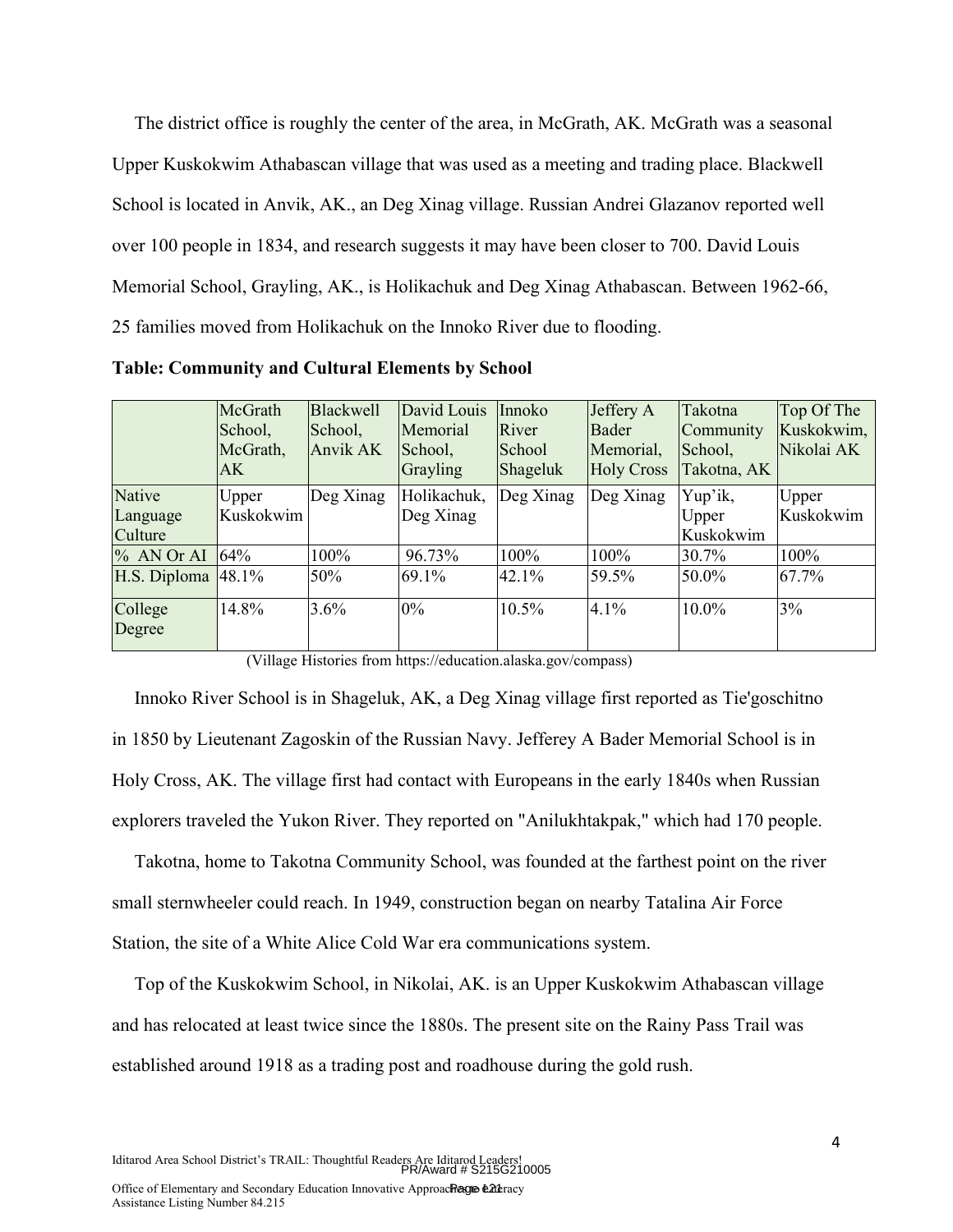All the villages in the district remain actively dependent on subsistence including fishing, hunting. Many families have no cash income and survive entirely through traditional means.

#### **(2) Build Local Capacity to Address Needs**

TRAIL will improve local capacity to provide high quality literacy by significantly improving local resources. Growth from within creates local capacity. The project will up-date 7 school libraries and staff them with skilled media personnel, creating a permanent resource. Application of educational technology improves instructional resources and makes the LMC easier to sustain and keep current. Provision of resources for use at home extends the reach of the schools.

This project takes the unique approach that the library and education are integral to the culture and community. By preserving threatened languages and encouraging youth to learn and carryon, the school is an actively safeguarding the irreplaceable heritage of at least 3 unique cultures.

The project will increase teacher knowledge and ability with extensive PD and training. Teacher quality has been called the single most important school-related factor in student achievement. PD focuses on the science of literacy education: how students learn, what strategies work, how the brain processes it. PD must address the socio-cultural situation: a population dominated by poverty, personal and historic trauma, social ills, and a lack of educated adults. Teachers will learn to teach within those parameters and adjust instruction to meet the needs of their students. By increasing teacher quality, improved instruction is sustained.

Teachers will be fluent with research-based curriculum with an extensive record of positive impact, accompanied by extensive training and support. Implementation of new literacy curriculum will increase district capacity to address the desperate need for literacy in the community and school populations.

## **(3) Importance of Results**

IASD TRAIL students currently exhibit some of the lowest rates of proficiency in the state, and Alaska Native students are one of the most poorly performing sub-groups in the nation, as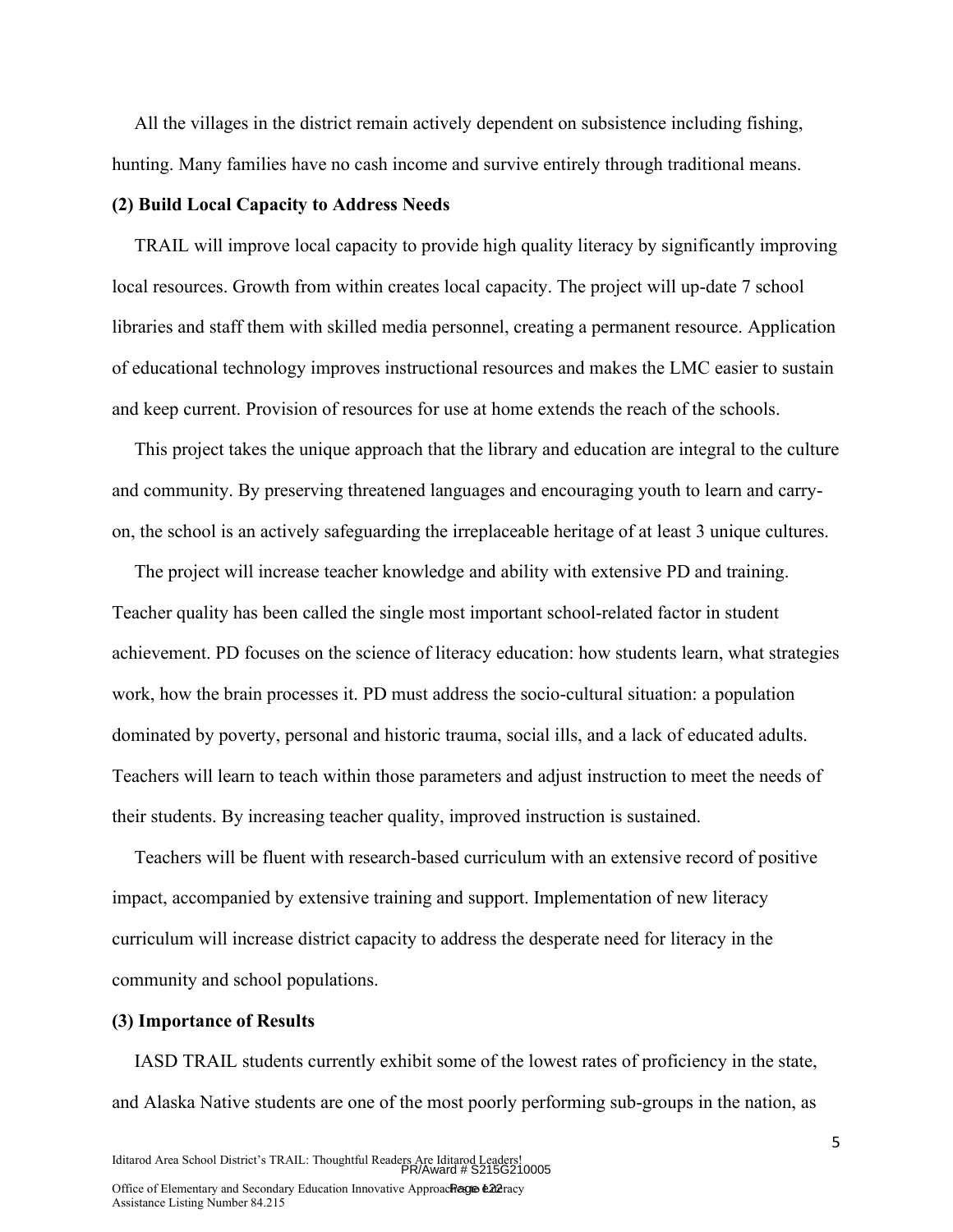measured on NAEP. Iditarod communities suffer high rates of poverty and a litany of social ills. The communities are isolated with little access to resources. The cost of living exceeds almost every other area of the country and shipping costs equal a third of any purchase.

The district averages 11% proficiency in reading and language arts. That means only 33 of the 300 students can read a menu when they go to Anchorage for medical care. Thirty-three people will read the news, or a paystub, or a ballot. Four people in each village might understand the contract from a petroleum drilling company, or the treaty governing their traditional fishing and hunting lands. 1 in 10 will understand the warning labels on toxic substances.

It is imperative that the students in this region earn a living wage and participate in the modern global economy. As much as an idealist touts the subsistence lifestyle, it is not sustainable as global population increases and climates change. It is only through quality education that student outcomes improve, thereby improving the lives of the community and future generations. Developing an educated workforce within each community ensures that the cultures have the resources to survive, and students can earn a living wage.

The importance, the magnitude of improving teaching and student achievement in this school district is beyond the grasp of most modern educators or parents. If these students, these villages, are to rise above poverty; if these students and villages are to retain their cultural heritage and lands; if they are to survive as individuals and as a people, IASD must raise student achievement.

#### **B Quality of Project Design**

**PROJECT GOAL** — Student Achievement in Reading, English and Language Arts (ELA) is improved, documented by consistent growth on MAP and other assessments, with 30% of students reading at grade level by 2026.

#### **(1) Objectives and Outcomes**

**Objective 1 —** Improve and expand seven school/community libraries/media centers (LMC) with updated materials and multi-media resources.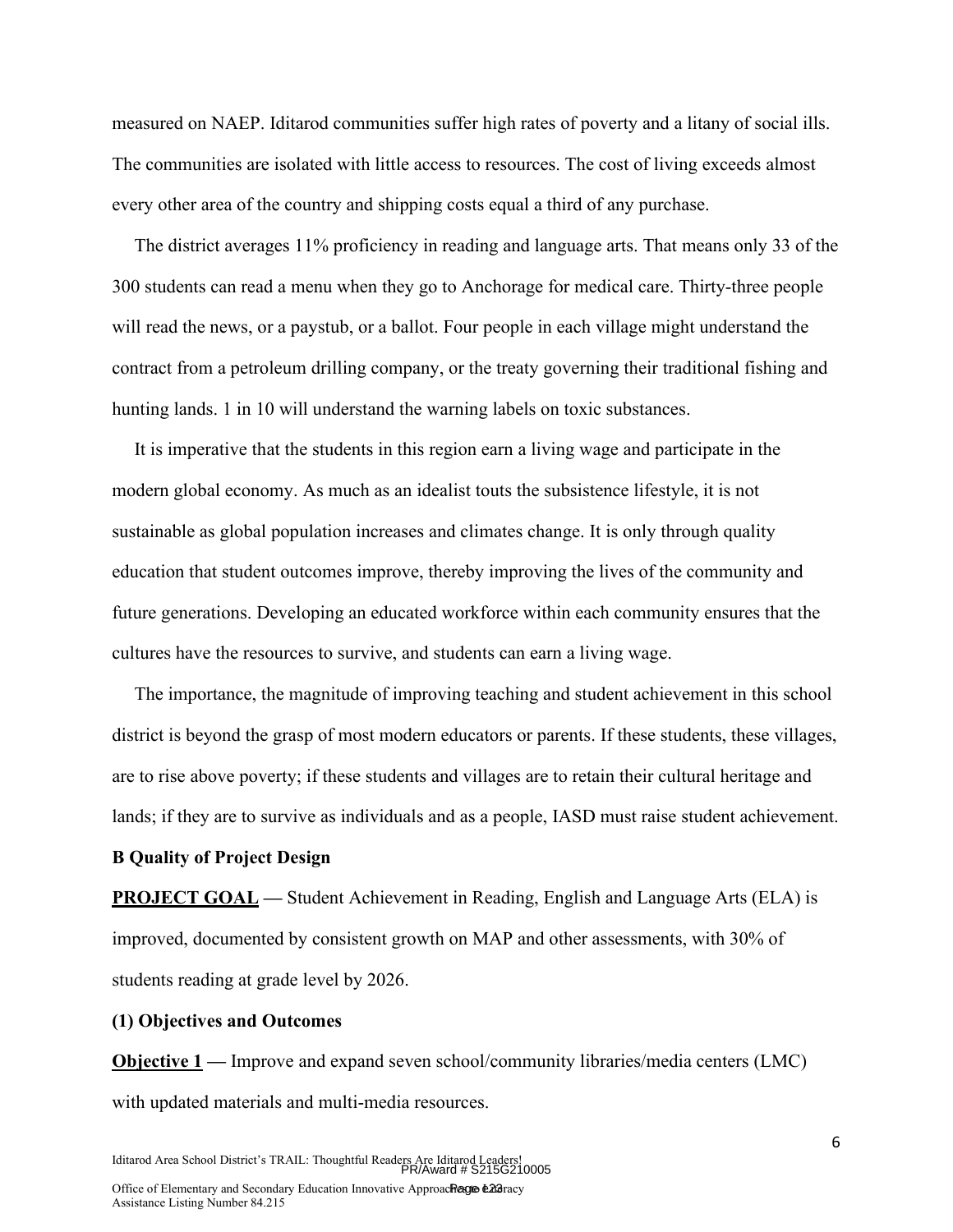*Rationale***:** More than 75 studies conducted across various states over the past fifty years consistently link quality school libraries with improved student achievement (Lance 2001). "Where library media programs are **better staffed, better stocked**, and better funded, academic achievement tends to be higher …In Alaska, the percentage of students scoring proficient or above on reading tests was higher for schools with: more hours per typical week of professional librarian staffing; more staff time spent weekly delivering information literacy instruction to students, planning cooperatively with teachers, and providing in-service training to teachers; computers to access the Internet.

In addition to these direct predictors of test scores, the Alaska study identified one series of relationships worthy of note: Schools with more librarian staffing spend more time teaching information literacy, resulting in more student visits to library media centers and, in turn, higher reading scores (Lance 2001." Library Researcher Keith Curry Lance and his team declared, "For the poorest students—those eligible for paid meals—higher library spending was also associated with more students showing strength on Writing and more having exemplary ELA results (Lance 2013)*."* Between 20% and 74% of IASD students live below the poverty level and are an ideal population for this approach to improving literacy.

**Activity 1.1**: Purchase and catalog 7000 new books and update existing print collection to meet Alaska State Standards by 2026, utilizing the School Library evaluation checklist from American Association of School Librarians. As new books are purchased, they will be distributed among the seven schools. Borrowing from the old idea of a mobile library, new books will rotate between schools, shipped between sites at regularly scheduled intervals to keep available materials fresh and interesting. After each school has had all 7 sets, they will be shelved based on stakeholder feedback. As new materials are purchased, a new 'round-robin' begins.

Iditarod Area School District's TRAIL: Thoughtful Readers Are Iditarod Leaders! PR/Award # S215G210005

7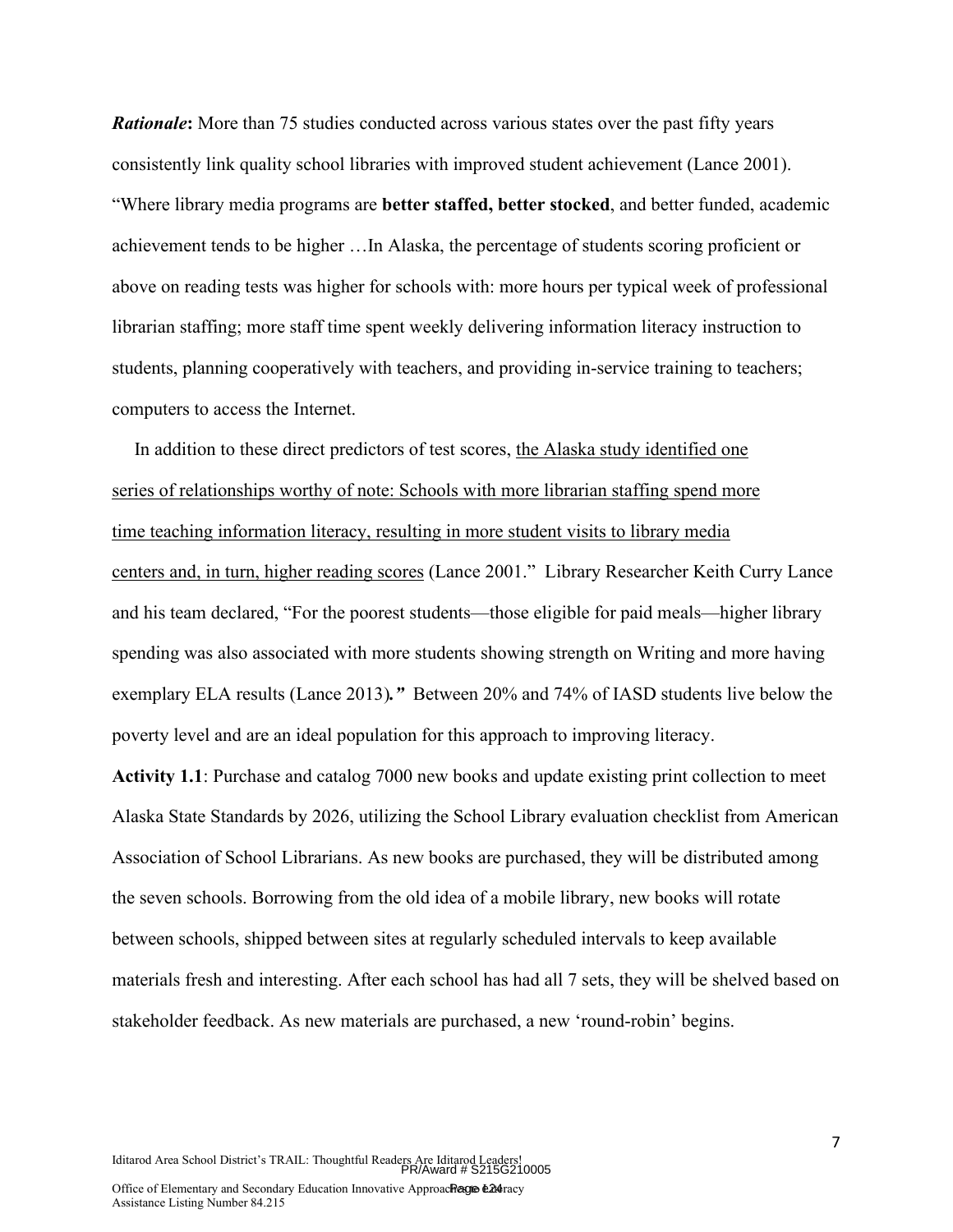**Activity 1.2**: Update environment in 7 school libraries with furniture, shelving, etc., creating welcoming work and reading spaces. Each library will be evaluated for furniture and other environmental needs including computer workstations, instructional areas for class visits, etc.

**Activity 1.3**: Purchase and distribute level appropriate book packs to each student. Students choose from an appropriate selection of books in a book fair. Additional books distributed as funds allow. Each school will document that each student receives at least one each school year and a waterproof backpack to protect library resources from moisture.

**Activity 1.4**: Hire Media Specialist and LMC Aids to conduct activities, Battle of the Books and provide instruction, modeling ways to encourage and instruct reading outside of school.

**Activity 1.5:** Implement PD for library staff and for school faculty on effective integration of the Media Specialist team into daily instruction.

**Activity 1.6** Execute a specialized section in each LMC for native culture and language. Materials may include transcripts from local speakers, stories, oral histories, etc.

**Outcome 1.1:** 330 Students will have access to a new print collection of more than 7000 books, creating a book to student ratio of 20:1, with first influx by March 2022.

**Outcome 1.2:** Student and community use of libraries will increase. Once the collections management system is in place, patron visits will be documented and a baseline set, after which, library use will increase 10% per project year.

**Outcome 1.3:** Student circulation rates will increase by 25% by June 2026.

**Outcome 1.4:** 30% or more of children, 1st to 4<sup>th</sup> grade, read at grade level as documented by MAP and other literacy tests by June 2026.

**Outcome 1.5:** Culture and Language will be deeply integrated into school and learning experiences, and resources will be available in each LMC, starting Spring 2022.

**Objective 2** — Utilize Instructional Technology to expand literacy-building activities and improve instruction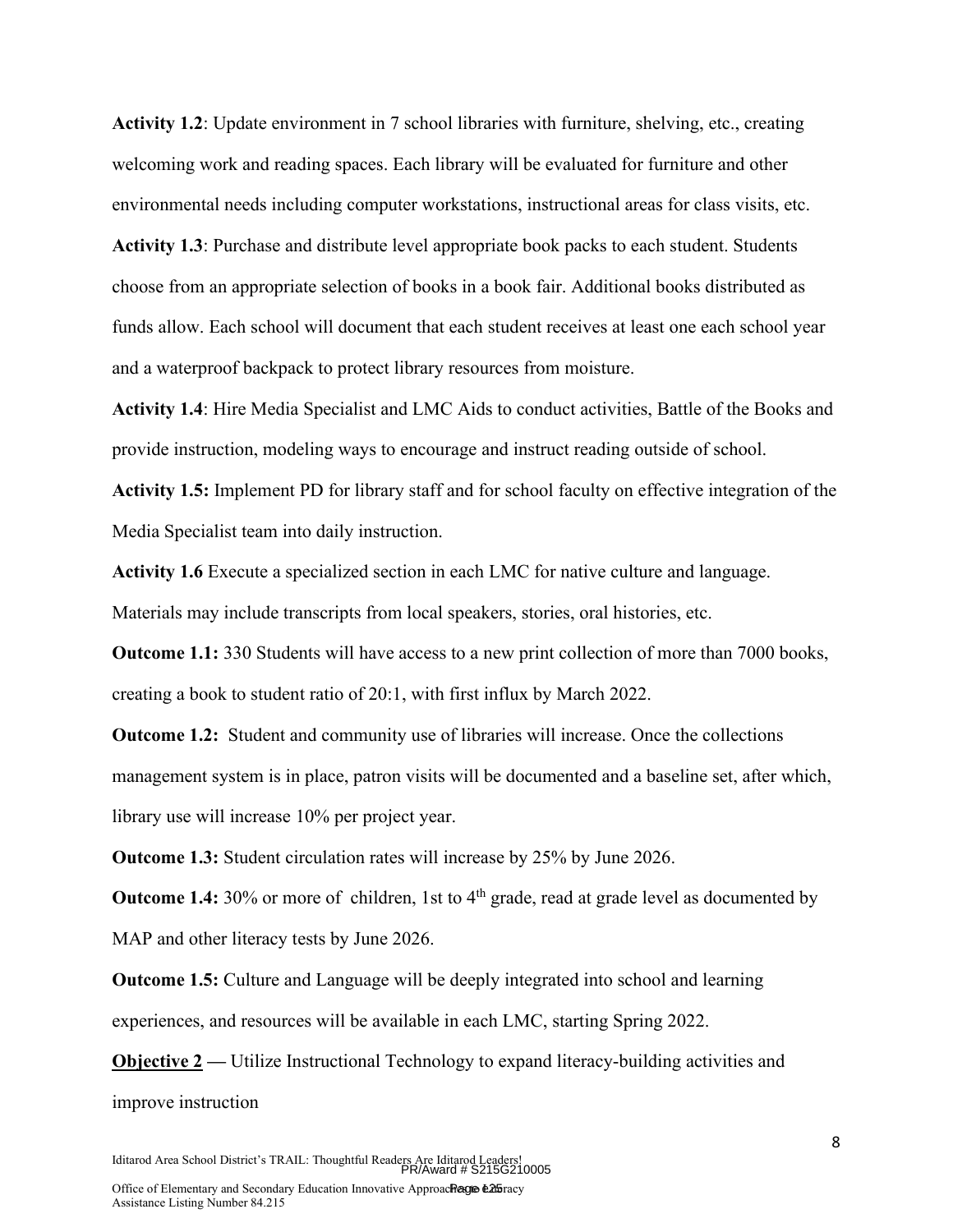*Rationale: "*Library media specialists must embrace technology to be effective. They must ensure that school networks extend the availability of information resources beyond the walls of the LMC, throughout the building, and, in the best cases, into students' homes (Lance 2001)." Recent research summarized by the American Library Association show library specialists must incorporate technology to be effective. In addition to student instruction and PD, media specialist must provide access to external resources available via technology. School libraries bear responsibility for access within the LMC but also for making technology available outside open hours. "Although information technology is woven into almost every aspect of learning and life, not every learner and educator has equitable access to up-to-date, appropriate technology and connectivity. An effective school library bridges digital and socioeconomic divides to affect information technology access and skill (https://standards.aasl.org/)."

**Activity 2.1**: Install up-to-date computer systems in all school libraries for online research and access to online resources by Spring 2022. This includes the purchase of iPads/e-readers and laptop computers as necessary. E-readers or e-reader apps will be used for classroom sets of literature and Battle of the Books. These will be catalogued for check out by district process. **Activity 2.2**: By 1/22, make e-books, Tumble and Teenbook Cloud open to students, families. **Activity 2.3**: Purchase and install digital library catalog system across the district with administrative and research access at each school. Faculty and Students will have an 'interlibrary loan' system to request books from other district schools.

**Activity 2.4**: Provide access to online databases and links with major libraries and museums. **Activity 2.5**: Ensure mastery of new technology through International Society for Technology in Education (ISTE) student & teacher standards, instruction, and PD.

**Activity 2.6:** Extend library hours, making resources convenient for working parents and younger children. Determined by staff availability, contract, budget, and community input, including evenings and Saturdays.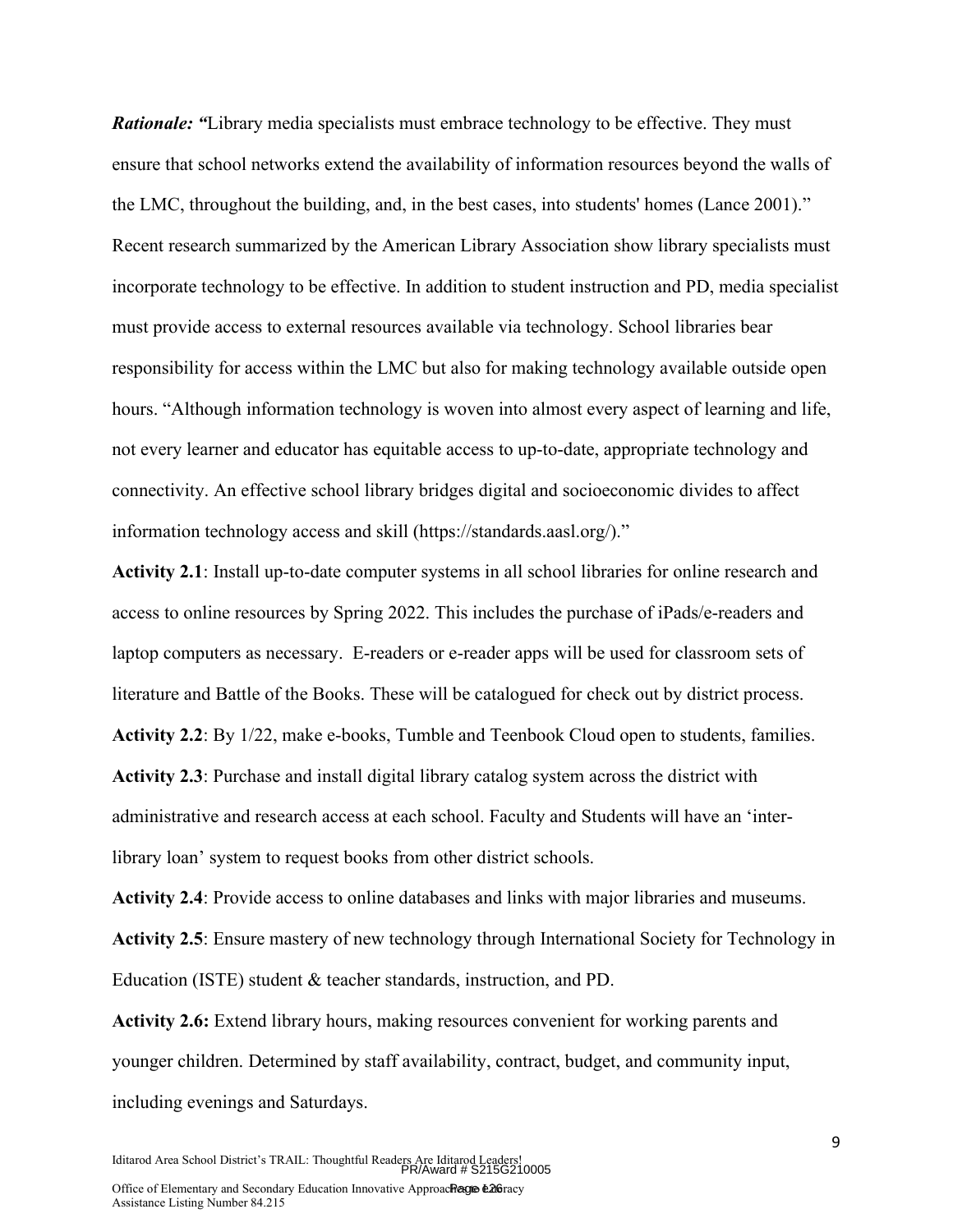**Outcome 2.1**: 330 IASD students and families will have access to up-to-date computer systems and LMC resources by August 2022.

**Outcome 2.2**: 330 IASD students and families will have access to e-books, Tumble and Teenbook Cloud by March 2022.

**Outcome 2.3**: 330 IASD students will have access to expanded online databases and links to major libraries and museums in addition to resources at other district libraries.

**Outcome 2.4** The frequency of student visits to the libraries will increase by 50% by June 2026. **Outcome 2.5:** Faculty and Staff will become and remain fluent with district technology.

**Outcome 2.6:** Efficient collections and facility management will result in relevance, expanded use and hours of operation, identification of gaps in collections and programming.

**Objective 3** —Implement Read 180<sup>®</sup>, System 44, raising student reading levels and assessment scores.

*Rationale:* Current reading programs and curriculum used in IASD schools are not effective, based on student literacy and assessment scores. They do not meet research standards and are not implemented or tracked consistently. TRAIL will replace them with Read  $180^{\circ}$  and System 44<sup> $\circ$ </sup> programs. READ 180® is well researched and shown to have significant positive impact. System 44 is designed for students who are significantly behind or have challenges but can serve as the base curriculum for  $K-4<sup>th</sup>$  grade.

On the Evidence for ESSA site, researchers from the Center for Research and Reform in Education at Johns Hopkins University School of Education have categorized READ 180 as a program demonstrating strong evidence—the highest ESSA rating (Herrerra et. al.). The What Works Clearinghouse examined 9 READ 180 studies and it was found to have positive effects on comprehension and general literacy achievement, and potentially positive effects on reading fluency for adolescent readers (WWC Report). Additional studies demonstrate positive results for elementary students (Kim et. al.). Results from 17 Randomized Controlled Trial studies that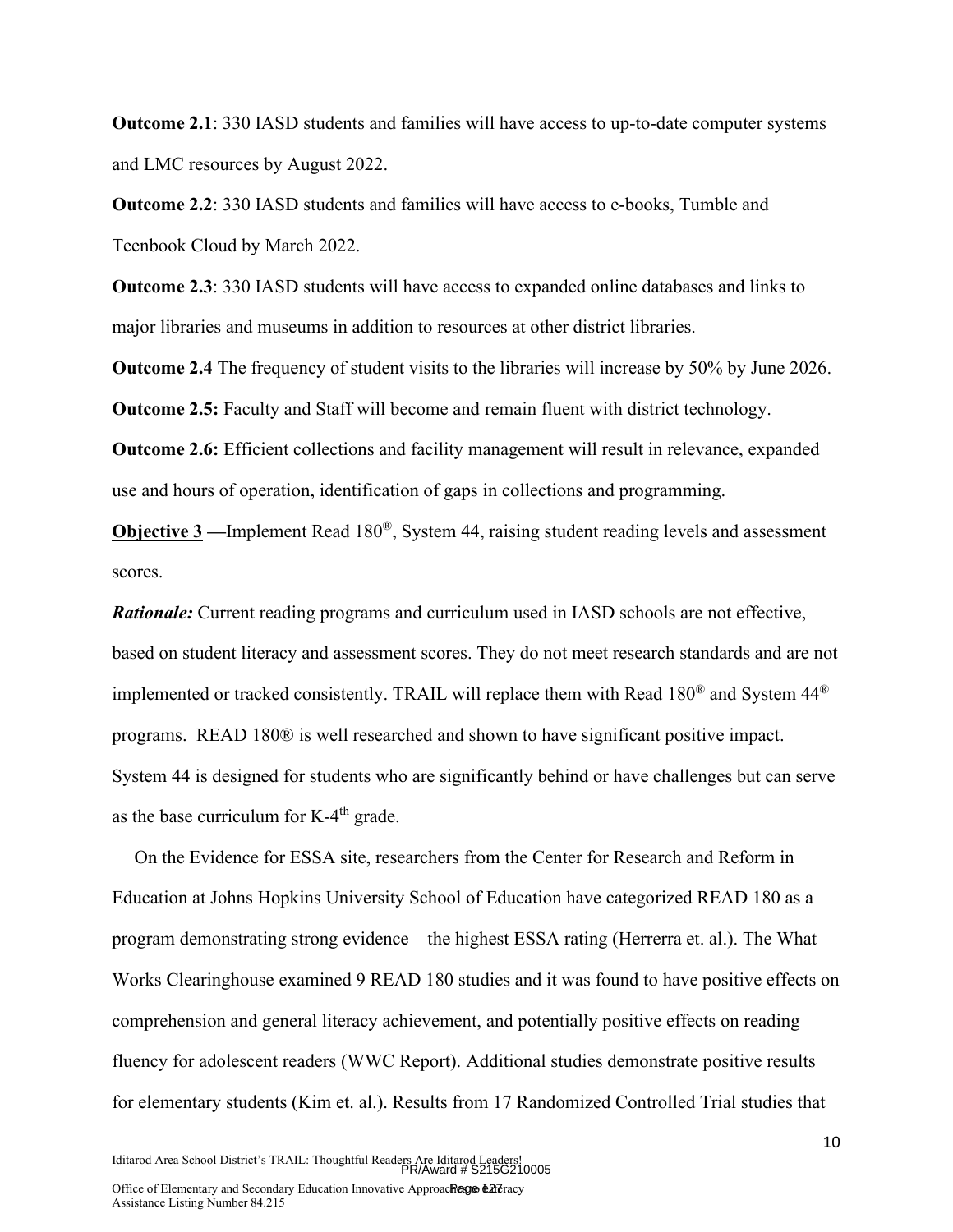evaluated 10 separate interventions for struggling adolescent readers as part of the Striving Readers program showed that READ 180 was the only reading intervention to provide evidence of positive effects on achievement (Boulay, Goodson, Frye, Blocklin, & Price, 2015).

**Activity 3.1:** Purchase and install Read 180® and System 44® programs in Jeffrey A Bader Memorial School and Takotna Community School, selected to pilot. Read 180® demonstrates strong evidence of effectiveness but it is important to garner support prior to full implementation. The program must be culturally sensitive and responsive to local mores. Piloting determines both. In years 2-5, the programs will be implemented in all other schools.

**Activity 3.2:** Pilot teachers and the leadership team will complete Read 180® training prior to implementation, 8/2022. They will meet no less than twice per quarter, determined by Implementation Director, to ensure adequacy of training and fidelity of instruction.

**Activity 3.3:** A leadership team (LT) of Superintendent, Project Director, Library Media specialist, Implementation Director will oversee and monitor fidelity of implementation. The team will assist program evaluator in data collection and testing.

**Activity 3.4:** The LT present 2 information seminars on Read 180® for stakeholders, solicit feedback and qualitative data on community perception of the programs. Team leads implementation across the district after pilot, and present seminars to remaining schools/villages.

**Outcome 3.1**: IASD Schools will use a research-based literacy program designed for populations similar to Iditarod by September 2023.

**Outcome 3.2**: Students improve literacy levels, improving ELA scores, demonstrating growth on MAP and literacy assessments by December 2022 in pilot schools, December 2023, all district.

**Outcome 3.3**: 100% of faculty will demonstrate competence on Read® and System 44® as measured by PD assessments and classroom observation conducted by the LT and project evaluator by September of implementation year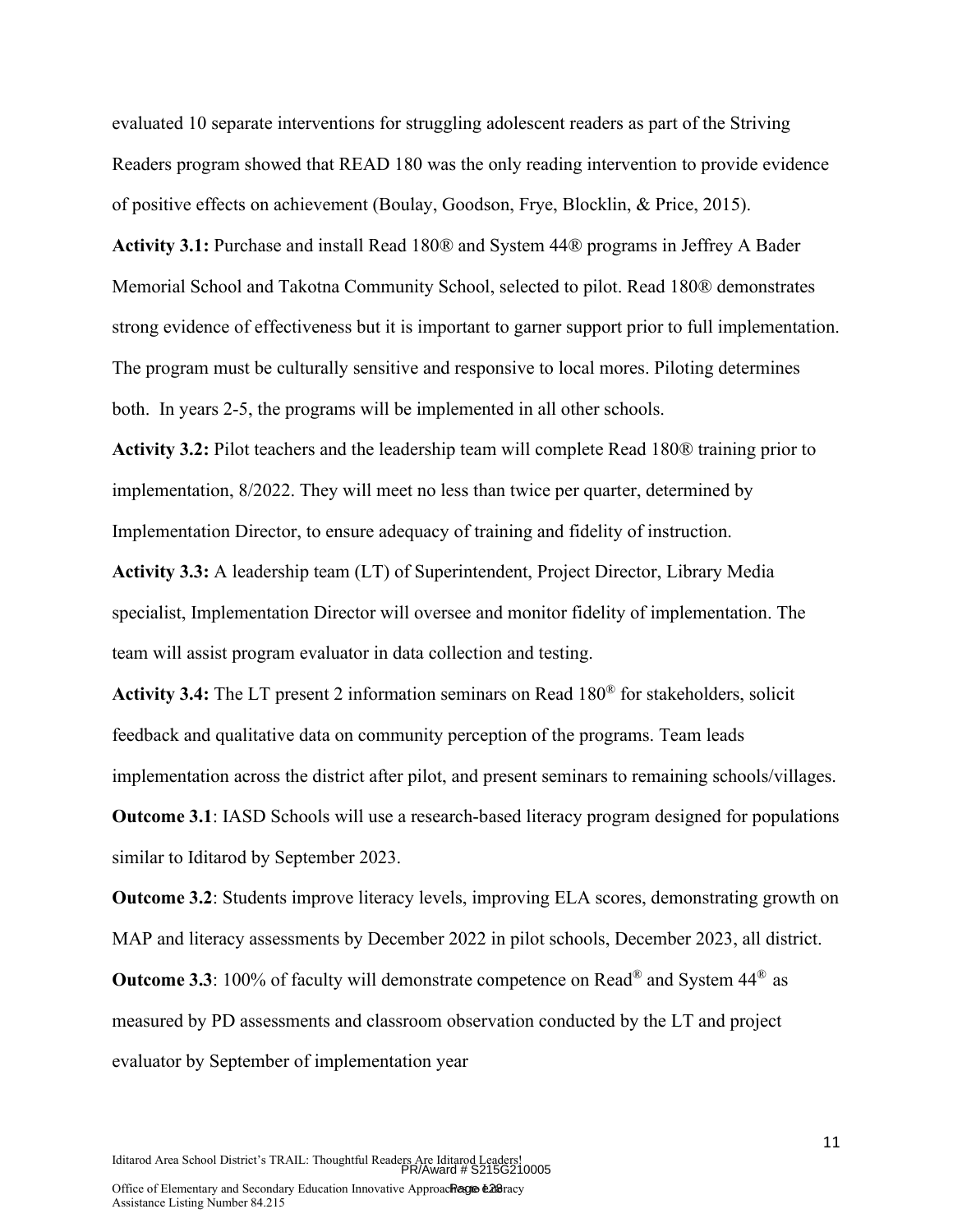**Outcome 3.4**: By 2026, 30% of students will read at grade level based on MAP and literacy assessment norms.

**Objective 4 —** Improve Reading and English/Language Arts instruction in 100% of Classrooms to increase student proficiency.

**—** *Rational***:** Numerous studies over an extensive period have shown that teacher quality is the single most important school-related factor in student achievement. Because such a large percentage of student learning is tied to teacher knowledge, introducing educators to successful teaching strategies is critical. Sanders and Rivers (Coleman, as cited in Archer, 1999), Whitehurst, 2002, Bembry, Jordan, Gomez, Anderson, & Mendro, 1998, Blair 2000; Darling-Hammond 2000; Hanushek 1971, prove better teachers have a measurable impact on student performance. These longitudinal studies show that teachers influence student achievement, regardless of socioeconomic status or location. "…teachers who receive substantial PD—an average of 49 hours in the nine studies— can boost their students' achievement by about 21 percentile points (REL)." Teachers whose learning focused directly on the curriculum they would be teaching were the ones who adopted the practices taught in their PD. These teachers embraced new curriculum materials when they were supported by training (Cohen).

TRAIL teachers will train on specific curriculum and programs being implemented; Teachers will train with and learn to include media specialists as part of the instructional faculty, and to be fluent with LMC resources as tools for the classroom; Teachers will train with the Trauma informed framework to better address student situation and needs.

**Activity 4.1:** Teachers, staff and administrators all complete Read 180© training, improving reading and ELA across the district. Timing and sessions to be determined by Implementation Director and Program Manager. Teachers focus on literacy curriculum and strategies.

Iditarod Area School District's TRAIL: Thoughtful Readers Are Iditarod Leaders! PR/Award # S215G210005

12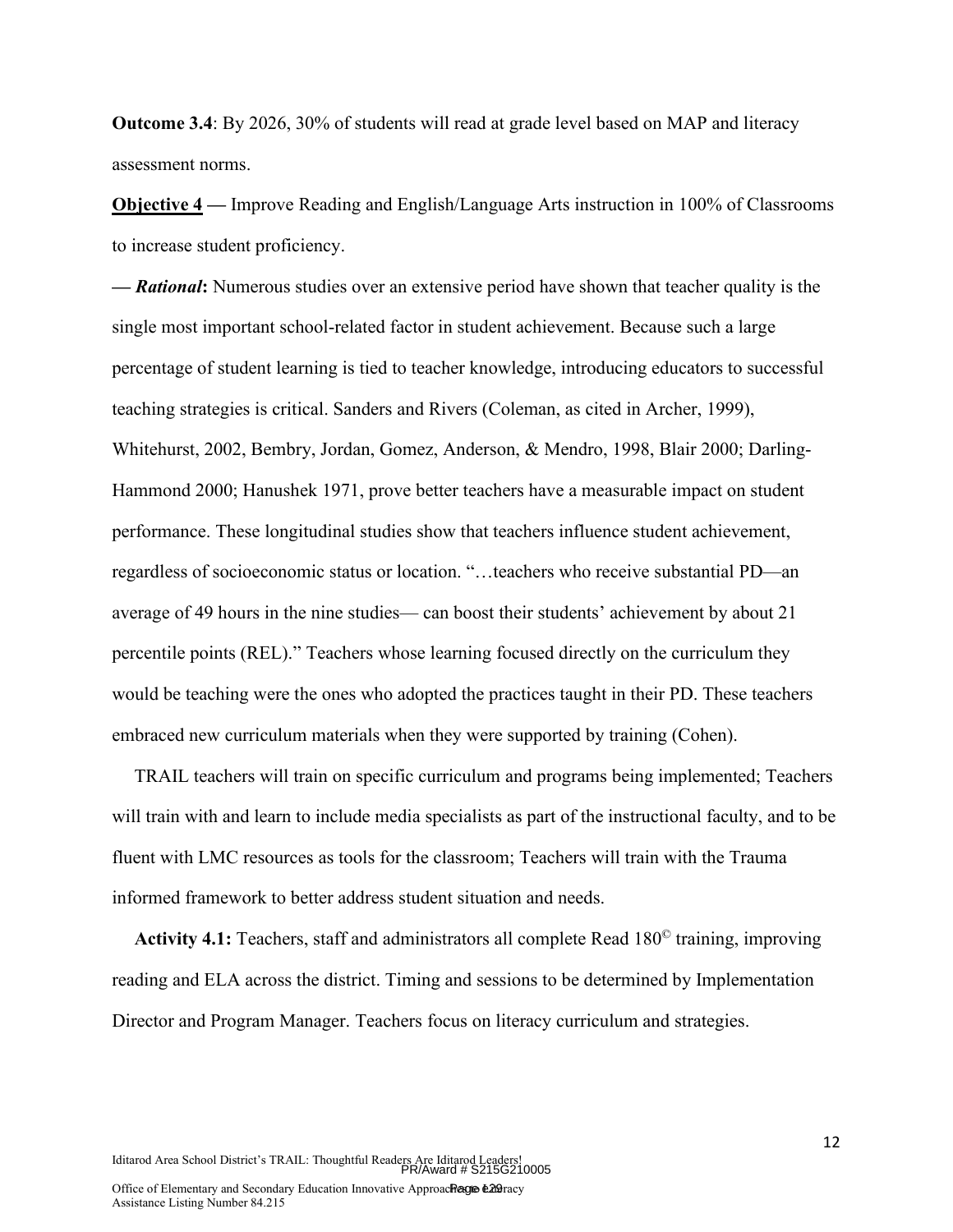**Activity 4.2:** All teachers at all levels will incorporate the LMC into at least 1 unit per semester, designed in collaboration with the district media specialist. The unit will include age-appropriate library use, research, resources, digital literacy, etc. instructed by LMC staff.

IASD will create quality media centers with a certified media specialist who is part of the instructional team, participating in classroom lesson planning and providing direct instruction to students and teachers. As part of the team, they participate in all PD and district data analysis. **Activity 4.3:** The library media specialist will design and deliver curriculum and PD to increase staff technology skill, meeting ISTE standards. These may be delivered virtually or in person, requiring demonstration and practice with district technology, and will occur quarterly and during summer PD and planning. Technology in the classroom is worth nothing if teachers don't use it. Regular PD and practice will enhance the power of technology.

**Activity 4.4:** Staff and faculty participate in PD improving classroom instruction for rurally isolated students, Alaska Native students, those in poverty as provided by the state of Alaska with the Trauma Informed Schools framework.

**Outcome 4.1:** IASD faculty will be proficient with the Read 180<sup>®</sup> and System 44<sup>®</sup> programs, by August 2023, implementing as designed to accrue the greatest benefit for all students. They will increase familiarity and skill with literacy instruction and the success of a blended learning approach, in addition to the benefits of an aligned curriculum across the district.

**Outcome 4.2:** District faculty and staff remain abreast of technology advances for the learning environment and leverage the equipment owned by the district for the benefit of students.

**Outcome 4.3:** Inclusion of the librarian/media specialist as part of the instructional team, beginning upon arrival on staff, increases student contact and use of library resources. Student proficiency on reading and ELA assessments will increase as will student digital literacy. **Outcome 4.4**: By Fall 2022, IASD faculty will address the individual circumstances of Rural and

Alaska Native students that make up our student population with a Trauma-informed framework.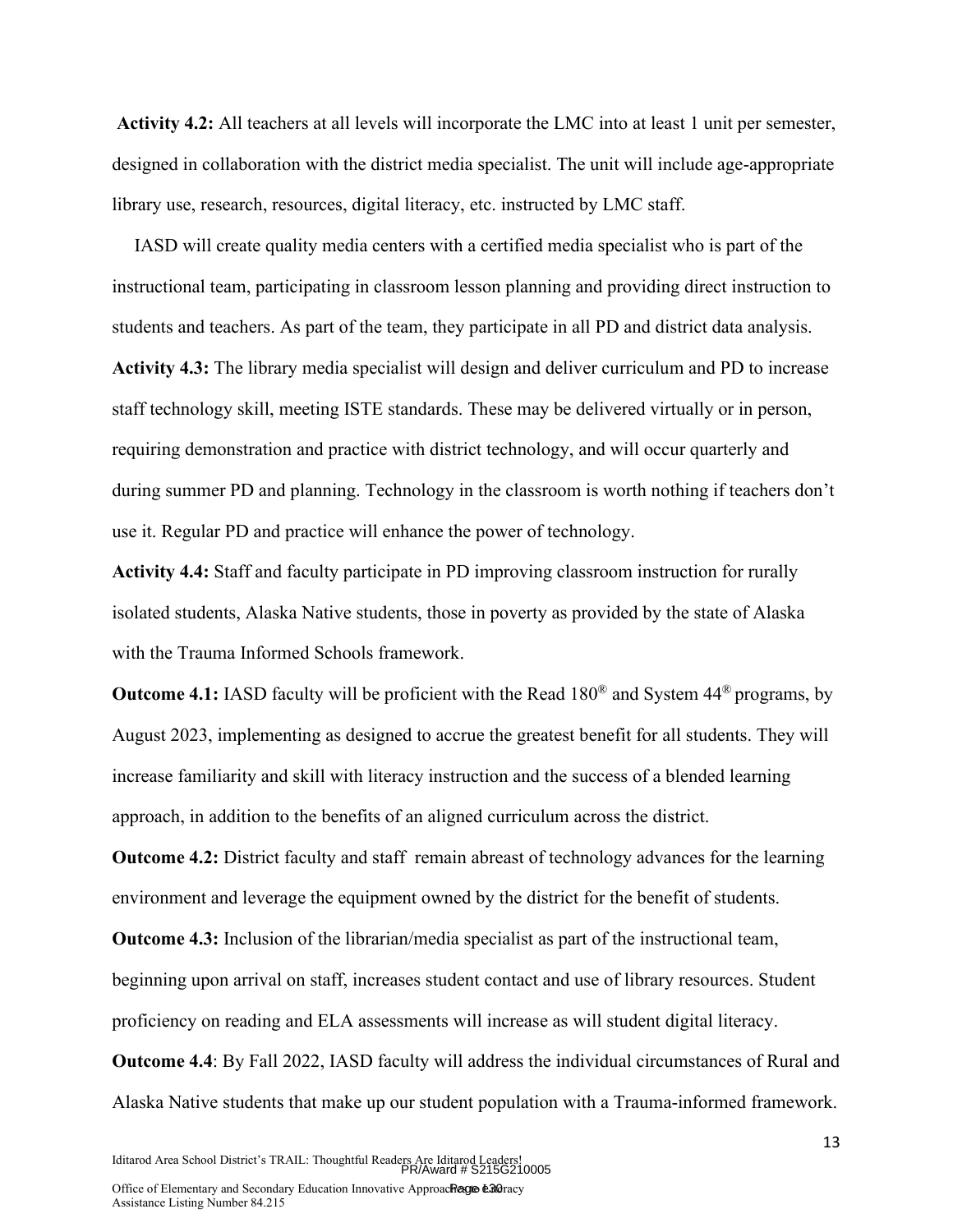#### **(2) Design is Appropriate and Addresses Needs**

In Section (a) Significance, the needs of TRAIL students (recipients and beneficiaries) were delineated, poor academic performance and poverty documented. The goals and objectives of the project are designed to ameliorate those deficiencies and address the cultural ecosystem of the communities. 1) The need to reinvigorate and improve school/community libraries 2) The need for instructional technology to support literacy efforts with programming and resources 3) the need to increase literacy and academic progress in all schools and to raise student achievement in English/Language Arts 4) The need to improve teacher quality and classroom instruction to address academic challenges, high poverty, loss of native language and culture.

TRAIL addresses Need 1 with a variety of strategies: new collections, free book distributions, reading programs, technology, and improved instructional practices. For Need 2, the project will update technology and expand the collection (both print and electronic), engaging a larger percentage of students and community and providing resources outside the library. Expansion will increase use of libraries as a center of literacy and meet American Library Association standards for Learners, School Librarians and School Libraries as adopted 11/2017. The project also incorporates a certified media specialist into the instructional team, bringing all the proven benefits of librarians as teachers. The TRAIL approach to Need 3 is effective and appropriate because it replaces ineffective programming. Read 180® is research based, meets WWC and ESSA research standards and addresses numerous reading, literacy, and RTI fundamentals. Need 4 is addressed with extensive targeted PD. PD selected for this program will address literacy instruction, RTI and pedagogy deficits, specifically targeting high poverty population issues. It also builds on the benefits of having a full-time library staff. For each need, TRAIL offers powerful and appropriate services to intended beneficiaries.

#### **(3) Exceptional Approach and Meets Purposes**

Iditarod Area School District's TRAIL: Thoughtful Readers Are Iditarod Leaders! PR/Award # S215G210005

14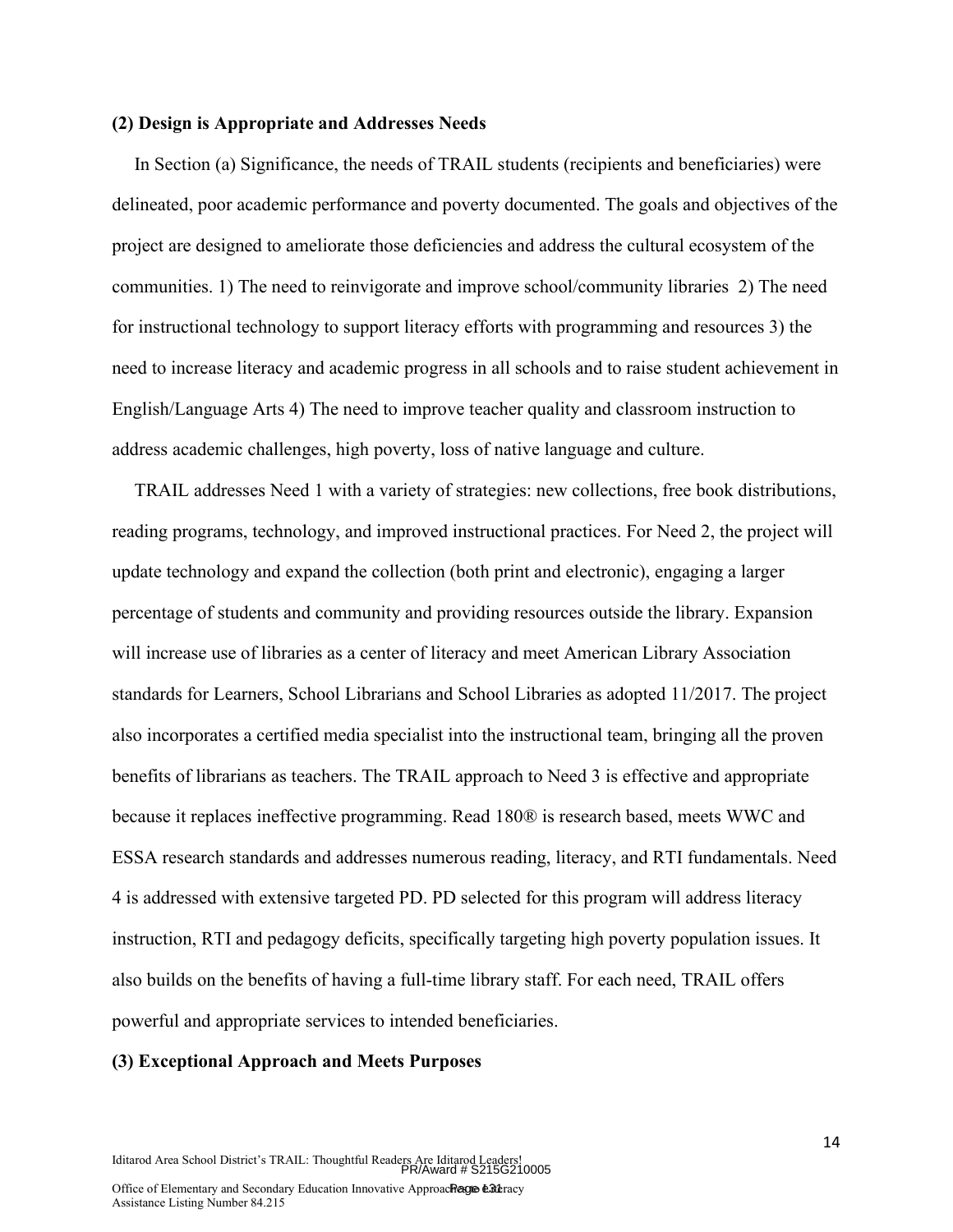TRAIL provides an exceptional approach toward resolving the weak literacy performance of IASD students. The 4 Objectives each address a critical facet of effective literacy education, each of which is connected and dependent on the others to reach project goal. TRAIL Libraries will be modern and well stocked, with skilled staff and specialists participating as teachers and leaders. They will be culturally sensitive and responsive, providing all potential patrons a rewarding experience. Instructional technology will be integral to the library and the classroom. Training will be timely and consistent to support effective use, and resources will be accessible to all.

TRAIL will implement a research-based curriculum, aligned across the district, so every student and teacher "speaks the same language" in terms of literacy instruction and performance. Librarians and technology are integral to the curriculum and lesson plan development. Teachers will improve their skills with extensive PD covering not only the proposed curriculum but instructional technology, and the science of literacy instruction. Teaching will be further strengthened by PD addressing the socio-economic condition of many students with a Trauma-Informed framework with significantly improved resources and outcomes.

No single improvement could overcome the current lack of proficiency. By improving instruction and resources at school and by including family and culture as a factor, TRAIL will improve the education of IASD students while at the same time creating positive resources and improving community connections with the schools.

#### **(4) Project Demonstrates a Rationale**

Each Objective has been individually supported by a rationale (above), extensive research on issues and solutions. The overarching Rationale for the project comes from the American Library Association, "**Highly effective school libraries have a common set of characteristics…**School libraries that are strongly integrated into the learning fabric of the school and which contribute to student learning outcomes:

a state-certified, full time, library media specialist in the building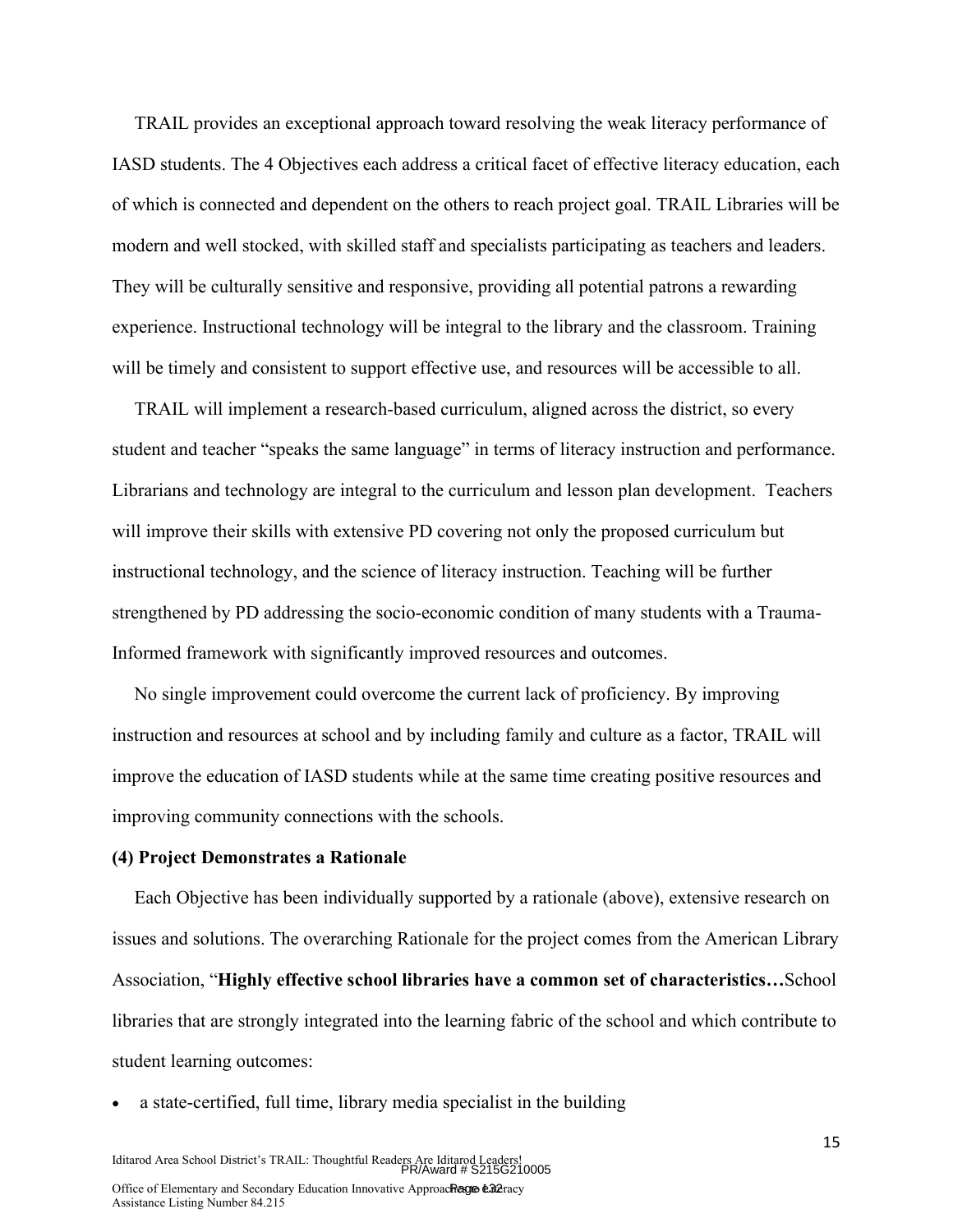- the availability of para-professional staff who undertake routine administrative tasks and free the library media specialist for instructional initiatives and reading literacy initiatives
- a flexible library schedule so library media specialists and classroom teachers engage in collaborative planning and delivery of information literacy instruction
- an active instructional program of information literacy integrated into curriculum content, and targeted towards learning curriculum content and skills
- a school library that meets resource recommendations of 15-20 books per child
- the provision of PD on information literacy and technology literacies to the teaching faculty
- a strong networked information technology infrastructure that facilitates access to and use of information resources in an and out of school

The IASD program fulfills these characteristics and incorporates the standards published by the American Assocation of School Librarians. "The AASL Standards framework reflects a comprehensive approach to teaching and learning by demonstrating the connection between learner, school librarian, and school library standards. Three sets of standards (Learner, School Librarian, and School Library) make up the *AASL Standards Integrated Framework* featured within the *National School Library Standards* (https://standards.aasl.org/framework/)." The tenets of the Learners Standards provide further rationale for all aspects of the project: **1. The school library is a unique and essential part of a learning community.** 2. Qualified school librarians lead effective school libraries. 3. Learners should be prepared for college, career, and life. **4. Reading is the core of personal and academic competency**. 5. Intellectual freedom is every learner's right. **6. Information technologies must be appropriately integrated and equitably available.**

## **(C) Quality of Project Services**

# **(1) Services are Appropriate to Intended Recipients**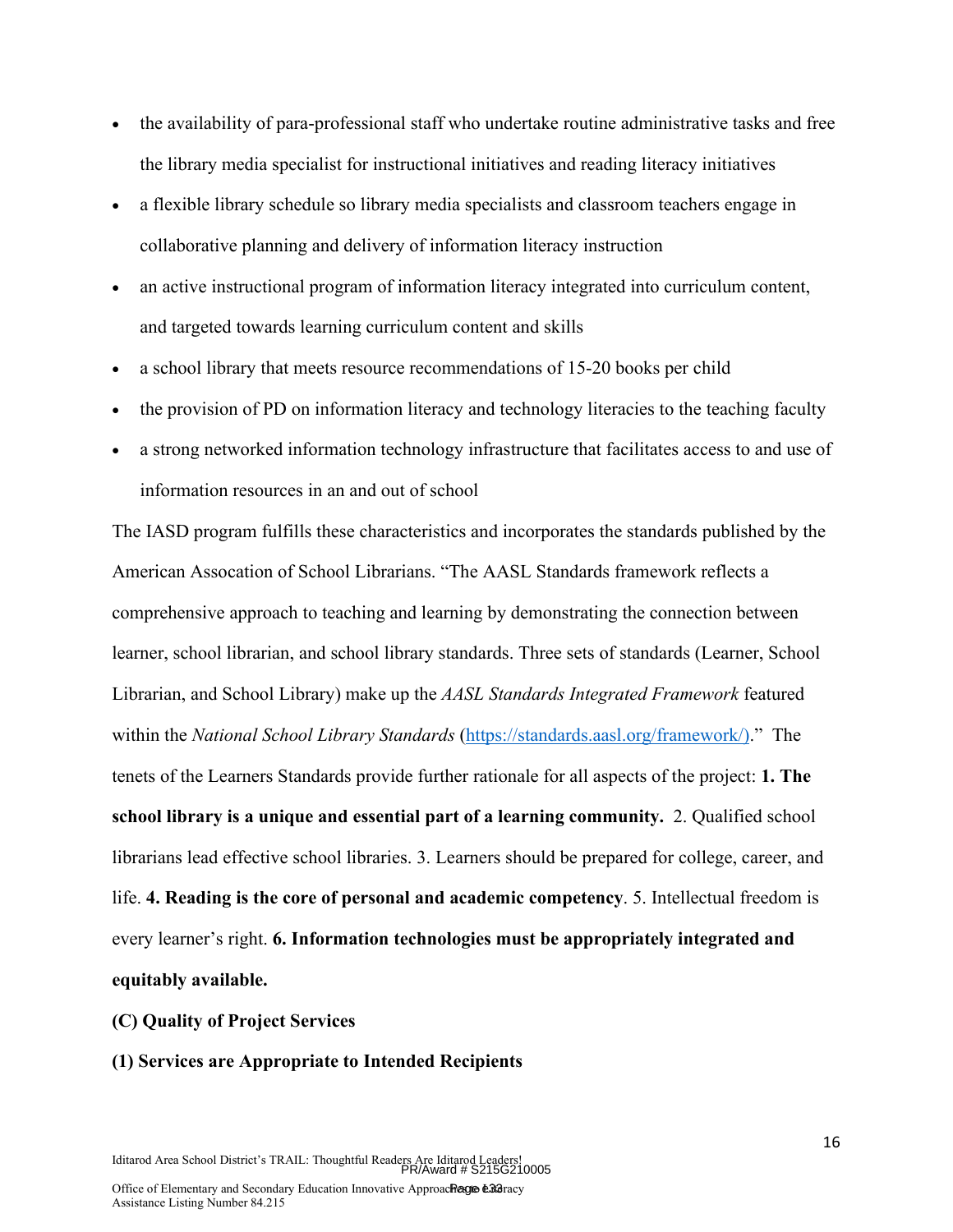IASD serves 7 NA villages representing several languages and heritage groups, three of which are gravely endangered. Deg Xinag, formerly known as Deg Xinag, is the Athabascan language of Shageluk, Anvik and of the Athabascans at Holy Cross. Of a total population of about 275 Deg Hit'an people, about 40 speak the language. Holikachuk is the Athabascan language of the Innoko River, formerly spoken at the village of Holikachuk. Perhaps 12 of the remaining 200 speak the language. Upper Kuskokwim Athabascan is spoken in the villages of Nikolai, Telida, and McGrath in the Upper Kuskokwim River drainage. Of a total population of about 160 people, about 40 still speak the language. Central Alaskan Yup'ik is the largest of the state's Native languages, both in population and number of speakers. Of a total population of about 21,000 people, about 10,000 speak fluently (https://www.uaf.edu/).

The villages and the students are extremely rural and isolated. Historically, NAs have suffered under Russian rule, French colonialism and were eventually subsumed by the dominant Euro-American culture. Appropriate services for this population would be those that increased ability to participate in the modern economy and dominant culture, but also provide a means of preservation and pride for the heritage culture.

TRAIL meets the needs of intended recipients by improving academic success and proficiency through a variety of mechanisms, allowing students to attain a better education and successfully participate in the modern economy. Improved literacy gives students intellectual freedom and the skills to acquire high quality information and make well-reasoned decisions for themselves and their communities. The project is designed to include the tribe and communities in preservation efforts by including educational materials in the native language, along with records of stories and beliefs to be handed down.

The project is appropriate to the needs of the stakeholders, building the capacity of the school district to successfully serve them by giving teachers more powerful tools through PD and research-based curriculum. Modernization and expansion of school libraries provides the print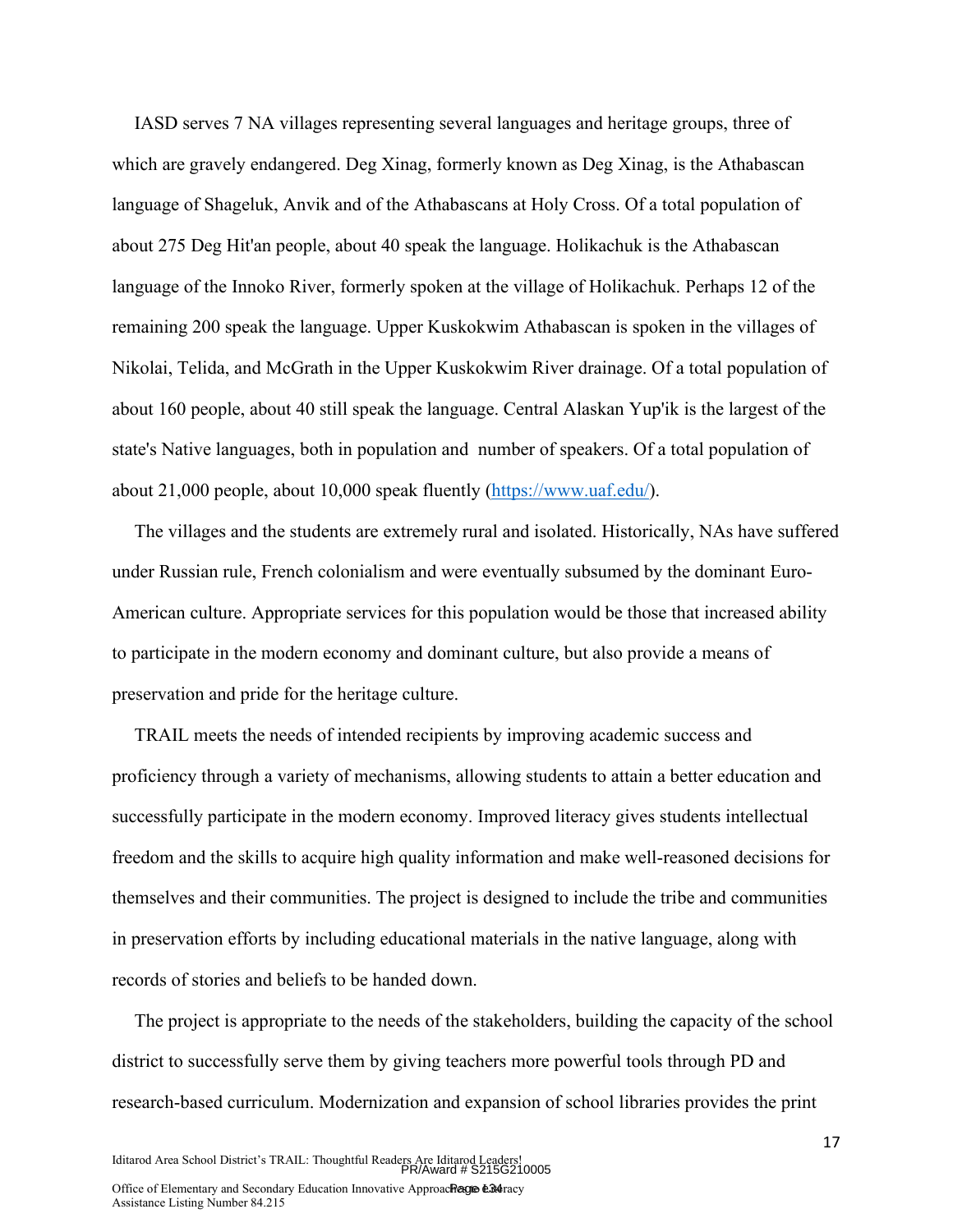and digital resources needed to develop student interest and feed curiosity as students become more successful. Decades of research encourage incorporating a media specialist as part of the educational team, providing a skill-set and knowledge base to support increasing proficiency. The interconnected pieces of the project were developed based on student and community need for improved academic outcomes.

IASD TRAIL enhances in-school curriculum and instruction by making sure each student has access to personal books for use outside school hours. In addition to at least 1 print book per year, students will be able to check out e-readers with the breadth of material available digitally, cementing the value of reading fluency.

#### **(2) Likely Impact on Intended Recipients**

The project will positively impact the intended recipients in two main ways: improving academic outcomes to a measurable degree, as documented on standardized and normed assessments; and developing a resource for cultural preservation.

All 4 stated objectives are focused on improving literacy education. Expansion of the media center, access to materials in and out of school and the library, inclusion of a media specialist, updating and increasing educational technology, implementation of research-based Reading, ELA curriculum and improving teacher quality are all likely to increase student learning and success, raise assessment scores and improve student outcomes. All proposed mechanisms are supported by powerful rationale and a robust body of research indicating the likelihood of success. More students will learn to read proficiently.

Developing a physical resource center in each library for cultural materials supports the preservation of endangered languages and heritage. School participation in the cultural foundations of the community improves relationships and provides relevant materials aligned with community history and goals. Students will be encouraged to participate in efforts to

Assistance Listing Number 84.215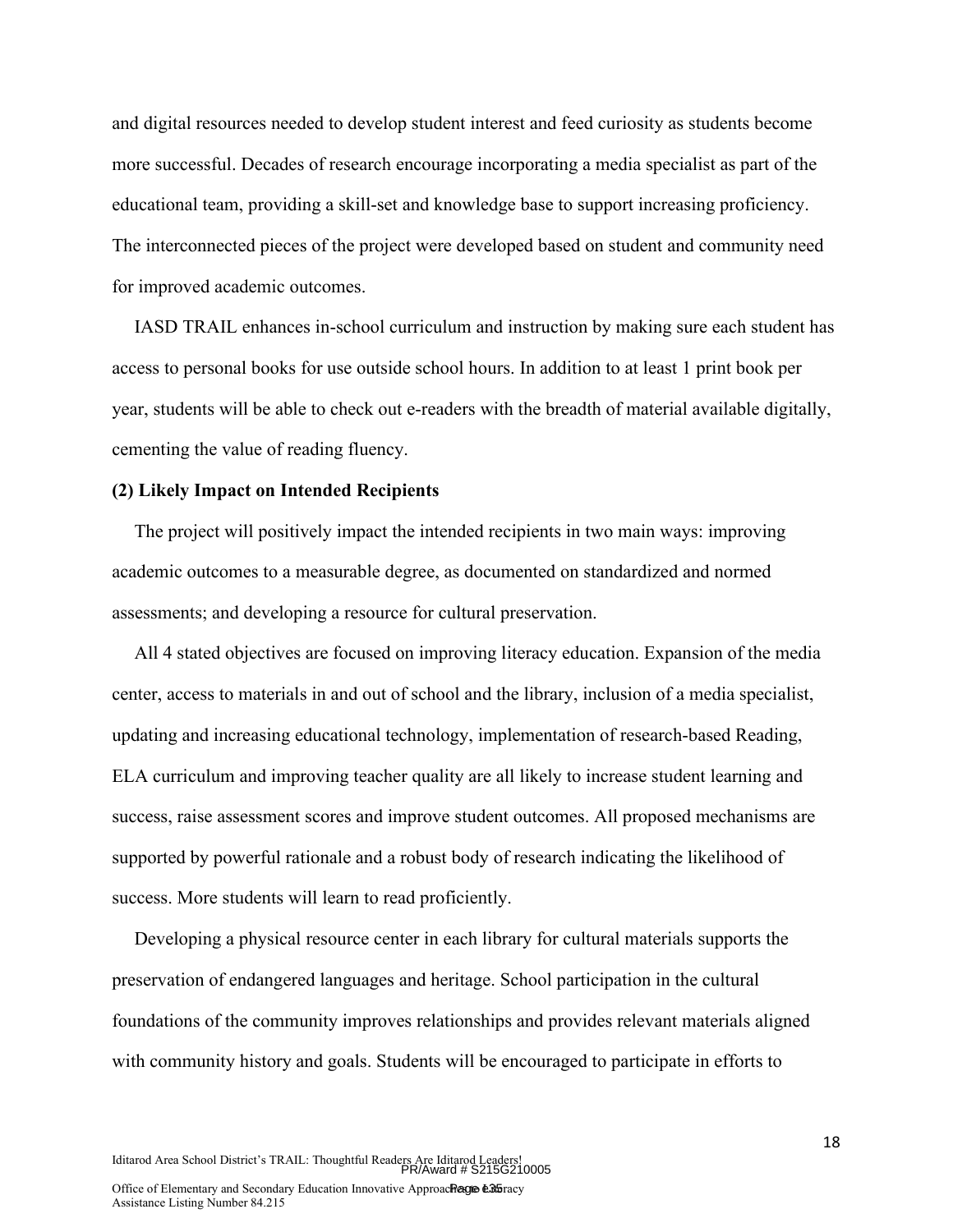preserve cultural knowledge through literacy. Likely impact is student pride and support with native lifeways and encouraging accomplishments in other venues.

#### **(3) Service Focused on Greatest Needs**

The need for the services proposed in the TRAIL project is extreme throughout the district. Each village suffers from great poverty, trauma, a lack of educated adults and few resources. The vast majority of residents are NA. All 7 schools are high need Title 1 and extremely rural. No school even comes close to the state average for proficiency. Services are focused on high district level need with culturally sensitive underpinnings. Proposed curriculum is designed for individualized instruction. The project includes adaptive instruction for all tiers in the RTI model with special consideration for tiers 3 and 4, those in greatest need of intervention. Every student in IASD has great need that will be met through the proposed project design.

#### **(D) Quality of Management Plan**

# **(1) Adequacy Of Management Plan to Achieve Objectives On Time & Budget, with Defined Responsibilities, Timelines, Milestones**

Primary responsibility rests with the Project Manager (PM) and Implementation Director (ID). Additional personnel will be hired under district policies. The Directors are supported by the Media Specialist (lib), literacy leadership team (LT), Library Aides (Aid), district technology personnel (T) and Superintendent (SUP). All members of the team collaborate with the Project Manager and ID to complete tasks, monitor the project and report to stakeholders. They will review student data, project reports, PD, meet with the Evaluator at least twice per year for the life of the project and make recommendations should changes be required. Regular conferencing with the Directors, Administration and Evaluator team ensures fidelity and high-quality services.

| <b>Objective</b>        | <b>Activities</b>  | Responsible | <b>Timeline</b> | <b>Milestones</b>       |
|-------------------------|--------------------|-------------|-----------------|-------------------------|
| <b>Obj.</b> 1: Improve, | Manager, Director, | Sup         | August 2022     | Libraries are furnished |
| expand, 7 LMCs          | Librarian & Aids   |             |                 | with new collections,   |
| w/updated               | Hired              |             |                 | digital resources.      |
|                         |                    |             |                 | Circulation system in   |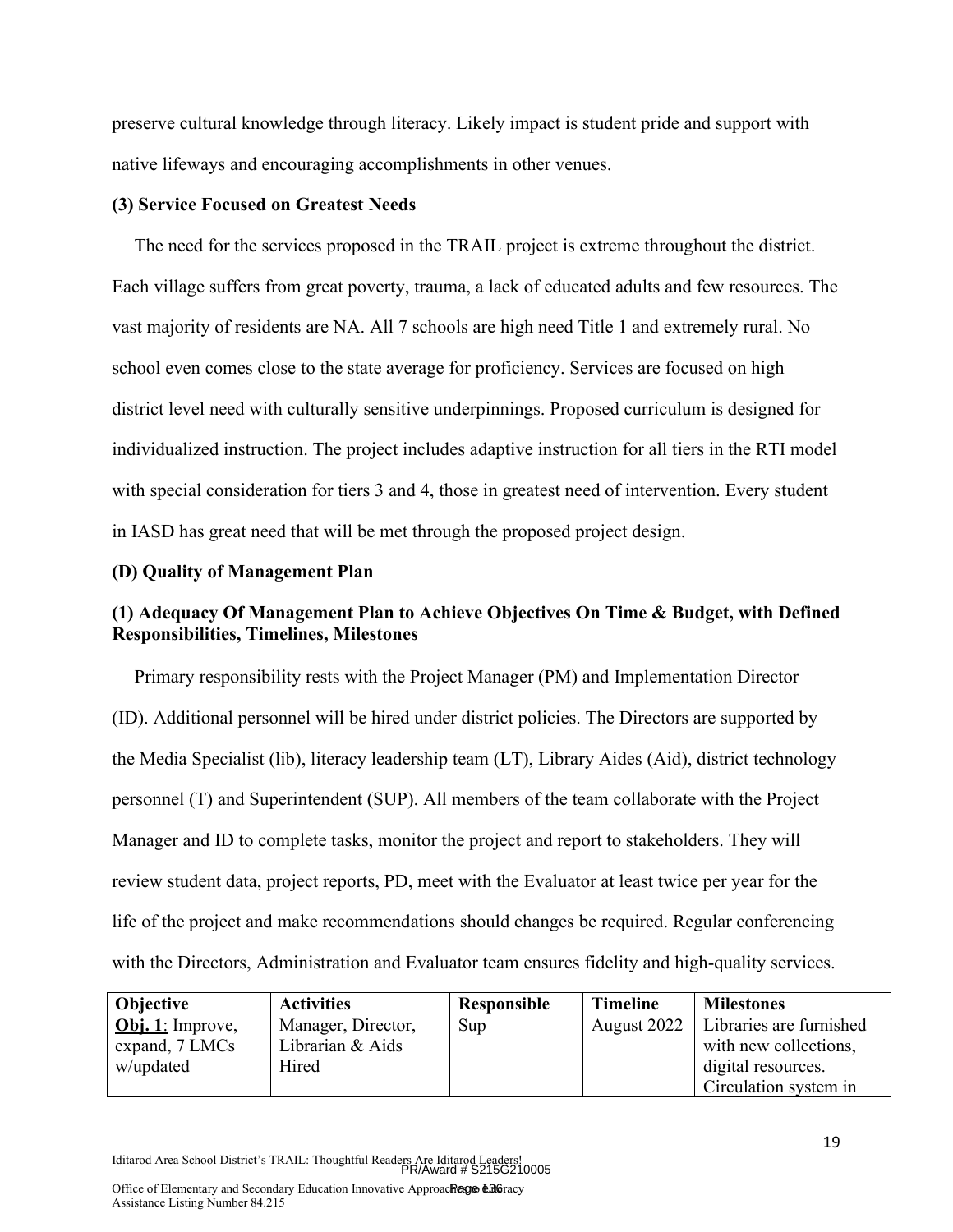| materials, multi-<br>media resources                                                                                                      | Collections,<br>furnishings ordered,<br>Circulation system<br>selected,<br>distributing book<br>Packs, cataloguing                                                                                   | Lib<br>Aids<br>T<br><b>LT</b><br><b>PM</b>                       |                                                                                                                             | place, culling and<br>cataloguing in progress.<br>First round of book<br>packs distributed.<br>LMC use increasing.<br>Student literacy<br>improving.<br><b>Cultural Collection</b><br>expanding. |
|-------------------------------------------------------------------------------------------------------------------------------------------|------------------------------------------------------------------------------------------------------------------------------------------------------------------------------------------------------|------------------------------------------------------------------|-----------------------------------------------------------------------------------------------------------------------------|--------------------------------------------------------------------------------------------------------------------------------------------------------------------------------------------------|
| Obj. 2: Utilize<br>Instructional<br>Technology to<br>expand literacy-<br>building activities,<br>improve instruction                      | Review existing<br>equipment, solicit<br>bids, order and install<br>tech and equipment,<br>catalog system, links<br>to outside resources                                                             | <b>PM</b><br>T<br>Lib<br>Aid                                     | Within 120<br>days of<br>funding                                                                                            | Invoices/equip. orders,<br>installation complete,<br>1 <sup>st</sup> faculty Tech PD<br>Extended LMC hours.<br>Resources avail, in use.                                                          |
| Obj. 3: Implement<br>the HMH Read<br>180 <sup>®</sup> Programs,<br>raising student<br>reading levels and<br>assessment scores.            | Purchase Read 180®<br>programs, teachers<br>training/PD, LT &<br>Eval monitor<br>implementation<br>Community outreach,<br>Program initiated in<br>pilot schools<br>Implement Read 180<br>across IASD | ID<br><b>PM</b><br>LT<br>T<br>Faculty<br>Sup<br>Lib<br>Evaluator | Within 120<br>days of<br>funding<br>continuous<br>data review<br>4 <sup>th</sup> Quarter<br>(April<br>$2022)*$<br>Fall 2023 | Teachers fluent with<br>Read 180,<br>Community Outreach<br>explains TRAIL,<br>System 44 in place for<br>interventions & summer.<br>Students increasing<br>proficiency                            |
| Obj. 4: Improve<br>Reading and<br>English/Language<br>Arts instruction in<br>100% of<br>Classrooms to<br>increase student<br>proficiency. | PD contracted and<br>scheduled.<br>Read 180 training in<br>progress,<br>Faculty and Lib<br>collaborating. Tech<br>PD in progress                                                                     | ID<br><b>PM</b><br><b>LT</b><br>Lib<br>Faculty                   | Upon<br>funding                                                                                                             | Faculty improving<br>instruction<br>Faculty fluent Read 180<br>Lib teaching, faculty<br>using new tech<br>Collaborative lesson<br>plans in use                                                   |

*\** 2022-23 a full pilot year with System 44 in place earlier.

#### **(2) Adequacy of procedures ensuring feedback, continuous improvement.**

TRAIL employs a use-focused certified external evaluator charged with formative evaluation

of project objectives and activities. Data is collected and analyzed throughout the project school

years and reported to relevant persons via formal and informal reports, including challenges,

suggestions for course corrections to ensure success.

The project includes both an Implementation Director and a Project Manager on the LT,

ensuring focus on diverse tasks. The Implementation Director is responsible for implementation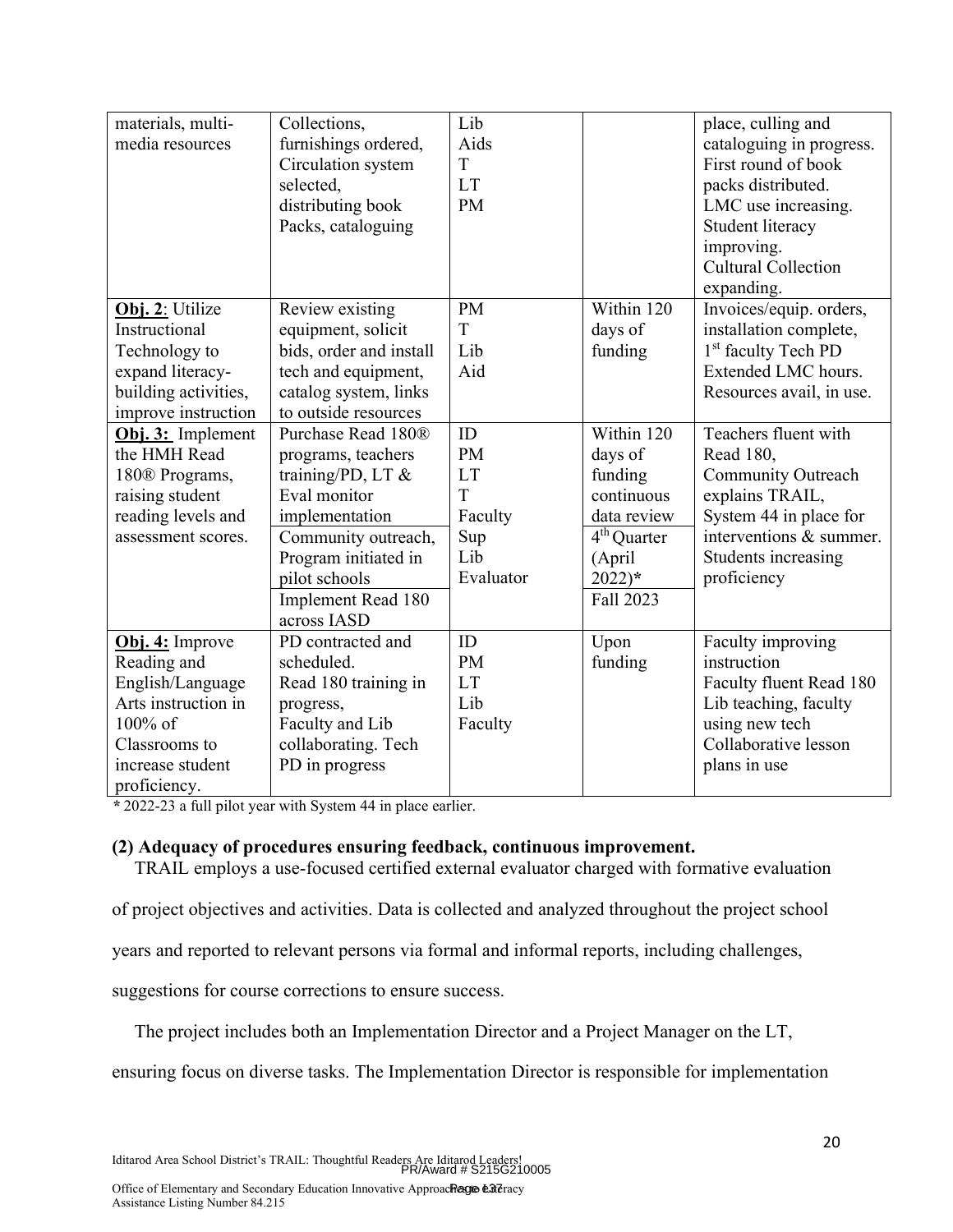and monitoring of classroom activities. The Project Manager attends to fiscal, communication and scheduling concerns. Inclusion of the Superintendent and teachers on the LT confirms administrative and faculty perspectives. The LT will emphasize outreach to tribe and community, garnering feedback and perspective. The LT is scheduled to meet regularly, each member reporting on their area of focus, collaborating with LT improving implementation and results.

Pivotal to the project is hiring a Librarian/Media Specialist who is responsible for upgrading library resources and providing literacy expertise. The specialist will oversee and instruct library aids, provide PD, conduct classes and collaborate with teachers. They will collect data and provide feedback regarding many elements of the project.

The broad array of professionals leading the effort, the variety of expertise and the incorporation of community in the project ensures adequate feedback leading to continuous improvement of project activities and all district functions.

| Role                       |                | Time(FTE) Responsibility              | <b>Timeline</b>         | <b>Milestone</b>                 |
|----------------------------|----------------|---------------------------------------|-------------------------|----------------------------------|
| Project Manager            | <b>20% FTE</b> | Monitor daily operation,              | Within 45 days          | Project Manager                  |
|                            |                | communicate w/library staff,          | of funding              | hired, initiates                 |
|                            |                | teachers, external evaluator,         |                         | project within 30                |
|                            |                | community, oversee budget &           |                         | days.                            |
|                            |                | purchasing, assist with data          |                         |                                  |
|                            |                | collection and analysis, report       |                         |                                  |
|                            |                | to Sup                                |                         |                                  |
| Implementation             | <b>20% FTE</b> | Oversee Implementation of             | <b>Initiates</b>        | ID hired,                        |
| Director                   |                | classroom aspects (Read 180,          | classroom               | Read 180 purchased,              |
|                            |                | System 44), Teacher training          |                         | implementation PD and training   |
|                            |                | and PD, delivery and                  | in pilot schools begun. |                                  |
|                            |                | participation, collaboration          | within 120              |                                  |
|                            |                | w/Lib & faculty, reports to Sup. days |                         |                                  |
| Librarian/Media            | 100% FTE       | Collections management,               | Hired ASAP              | Aids trained                     |
| Specialist                 |                | curriculum and PD design and          | after funding,          | <b>Books for LMC</b>             |
|                            |                | delivery, oversee LMC aids,           | initiate                | ordered. Student                 |
|                            |                | book pack distribution.               | activities              | book fair conducted              |
|                            |                | Collaborate with teachers.            | within 30 days          | *. 1 <sup>st</sup> PD delivered. |
|                            |                |                                       | of hire                 | Establishes cultural             |
|                            |                |                                       |                         | collection.                      |
| Librarians/Library 63% FTE |                | Oversee daily operation,              | Upon funding            | Operates the LMC                 |
| Aids x 7                   |                | coordinate w/Lib, PM,                 |                         | with extended hours.             |

**(3) Time commitment of Key Personnel Appropriate, Adequate To Meet The Objectives.**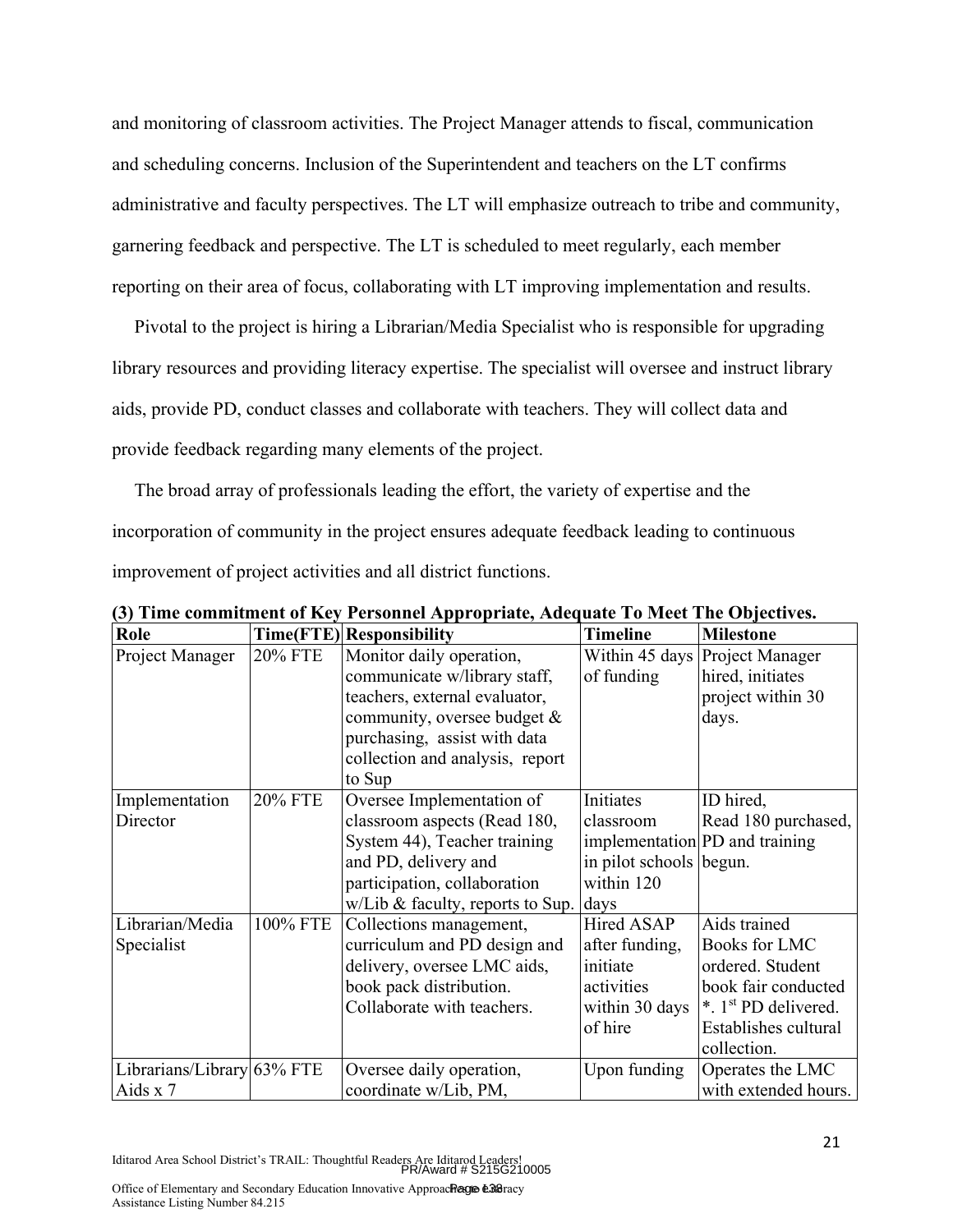|           |           | communicate with faculty,         |                 | Classes hosted         |
|-----------|-----------|-----------------------------------|-----------------|------------------------|
|           |           | implement LMC activities,         |                 | frequently.            |
|           |           | catalogue, reports to Lib,        |                 | Community              |
|           |           | Principal, Sup.                   |                 | activities occurring.  |
| Program   | 20-30%    | Work w/ PM, ID, Lib and Sup.      | Quarterly or as | Site visits conducted; |
| Evaluator | FTE or as | conduct observations, project     | needed to       | students tested.       |
|           | needed    | specific student testing, collect | ensure quality  | Data collected         |
|           |           | and analyze data, prepare         |                 | Collaboration with     |
|           |           | reports and presentations as      |                 | LT                     |
|           |           | needed, document                  |                 | Reports generated      |
|           |           | implementation                    |                 |                        |

\* In the event a suitable media specialist is not on staff before March 2022, Sup and PM will oversee book distribution

#### **(E) Quality of Project Evaluation**

Project Objectives will be evaluated for fidelity of implementation and outcomes. In addition the Government Performance and Results Act of 1993 (GPRA) measures will be evaluated.

#### **(1) Methods Of Evaluation Appropriate to Context in Which Project Operates.**

The TRAIL goal is improved student literacy. Successful implementation of 4 project objectives will reach the goal as measured by a variety of mechanisms. The project will be evaluated using two strategies; a mixed methods process evaluation to determine if activities are implemented as intended, and an objectives-based outcome evaluation to determine activities are influencing student literacy. A baseline will be set for each student in Fall, with progress and increasing proficiency documented using assessment scores, classroom data, and others.

The external evaluator and LT will collect and analyze data scheduled in the following evaluation matrix to monitor the extent to which planned activities have been conducted and are working, and how well students and communities are responding to proposed activities.

| <b>Objectives to be Evaluated to Meet GOAL</b> |                                      |                            |                         |                   |  |  |
|------------------------------------------------|--------------------------------------|----------------------------|-------------------------|-------------------|--|--|
| <b>Objective</b>                               | <b>Activity</b>                      | <b>Select Data Sources</b> | <b>Evaluation</b>       | Data              |  |  |
|                                                |                                      |                            | Methodology             | <b>Collection</b> |  |  |
|                                                |                                      |                            |                         | <b>Schedule</b>   |  |  |
| $\textbf{Obj. 1:}$ Improve,                    | New Print Collection Purchase Orders |                            | Visual Inspection       | Annually          |  |  |
| expand and upgrade purchased and               |                                      | (PO)/recepts(rec't)        | Copies provided per     | beginning         |  |  |
| 7 LMCs w/updated catalogued                    |                                      | <b>Catalogue Entries</b>   | request                 | Spring 2022       |  |  |
|                                                |                                      | <b>Visits</b>              | Digital access provided |                   |  |  |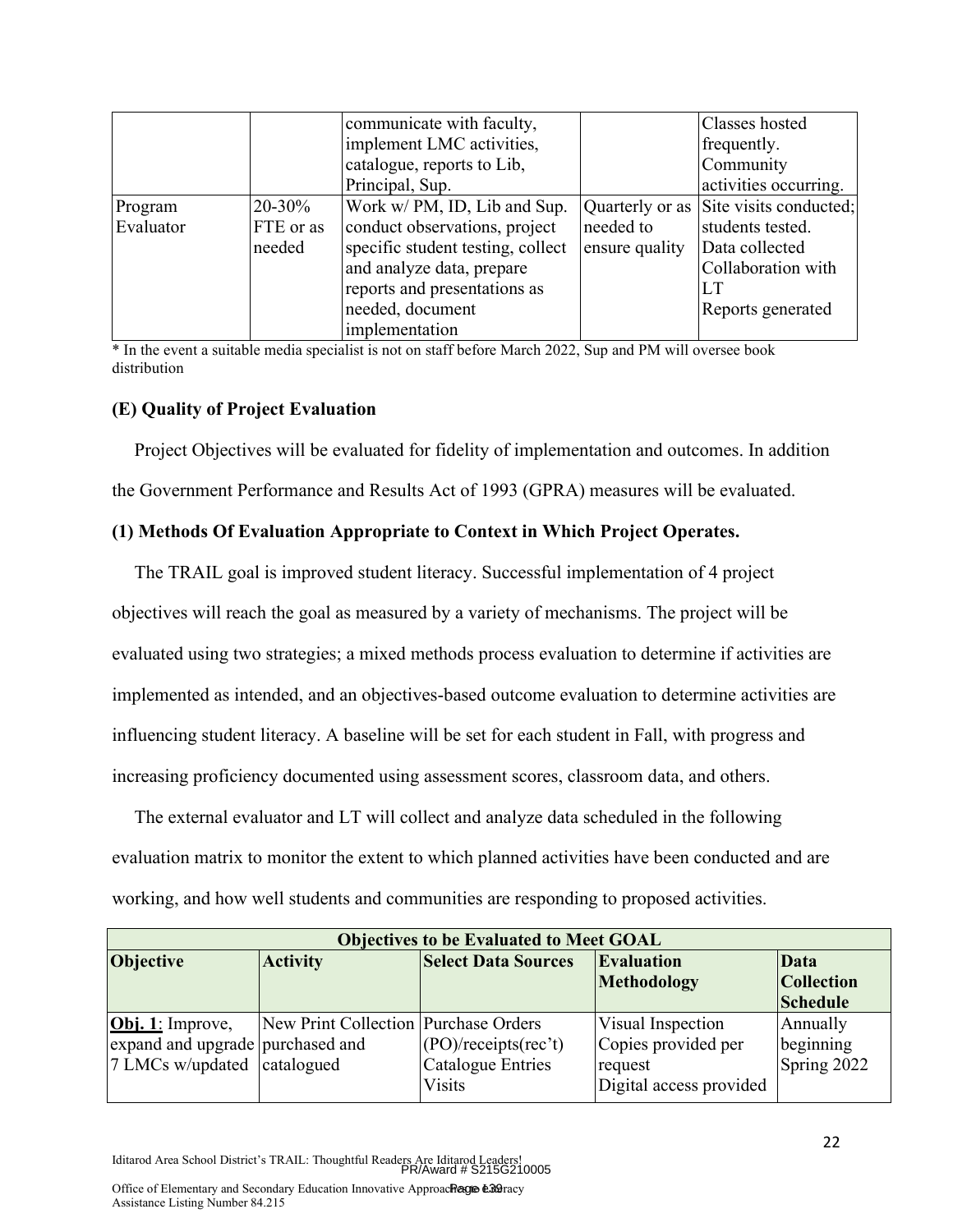| materials, multi-                 | Library                 | PO/rec't                      | Visual Inspection       | Annually        |
|-----------------------------------|-------------------------|-------------------------------|-------------------------|-----------------|
| media resources                   | Environments            | <b>Visits</b>                 | Copies provided         | beginning       |
|                                   | Updated                 |                               | <b>Visits</b>           | Spring 2022     |
|                                   | Distributed Book        | PO/rec't                      | Visual Inspection       | End of Each     |
|                                   |                         |                               | Interviews              |                 |
|                                   | Packs                   | Photographs                   |                         | project         |
|                                   |                         | <b>Students Report</b>        |                         | Semester        |
|                                   | Manager, Director,      | Contracts                     | Visual Inspection       | Upon funding,   |
|                                   | Librarian & Aids        | Resumes                       | Copies provided per     | until positions |
|                                   | Hired                   |                               | request                 | filled          |
|                                   | Library Events          | <b>Attendance Records</b>     | Copies provided         | End of Each     |
|                                   | Presented               | Photos/video                  | Interviews              |                 |
|                                   |                         |                               |                         | project         |
|                                   |                         | Attendee Report               |                         | semester        |
|                                   | PD re. media            | <b>Attendance Records</b>     | Copies Provided per     | End of Each     |
|                                   | specialist              | Assignments submitted request |                         | project         |
|                                   | collaboration           | Photographs                   | Visual Inspection       | semester,       |
|                                   | Planned, Scheduled,     | <b>Teacher Reports</b>        | Photographs             | including       |
|                                   | Conducted (on-          | <b>Lesson Plans</b>           | Interviews              | summer          |
|                                   | going)                  |                               |                         |                 |
| Obj. 2: Utilize                   | Install up-to-date      | PO/rec't computers            | Copies provided         | Spring 2022     |
|                                   |                         |                               |                         |                 |
| Instructional                     | computer systems        | PO/rec't E-readers            | Visual Inspection       |                 |
| Technology to                     | Digital books           | PO/rec't                      | Copies provided         | Upon            |
| expand literacy-                  | available               | Subscription                  | Digital Access provided | Funding, on-    |
| building activities,              |                         | documents                     | if possible             | going           |
| improve instruction               | Purchase, install       | PO/rec't                      | Copies provided         | Spring 2022     |
|                                   | catalog system          | System docs                   | Digital Access provided |                 |
|                                   |                         |                               | if possible             |                 |
|                                   | Access to On-line       | Subscription info if          | Visual inspection       | Spring 2022,    |
|                                   | databases               | required                      |                         | on-going        |
|                                   | PD for Technology       | <b>Attendance Records</b>     | Visual inspection       | Each project    |
|                                   |                         | Photographs                   | Interviews              | semester        |
|                                   |                         | <b>Teacher Reports</b>        | Photographs             |                 |
|                                   | <b>Extended Library</b> | Public announcements          | Copies provided         | Each project    |
|                                   | hours                   | Aid time sheets               | Visual Inspection       | semester        |
|                                   |                         | Usage records                 | Visits                  |                 |
|                                   | Read 180 and            | PO/Rect                       | Copies provided         |                 |
| Obj. 3: Implement<br>the HMH Read |                         |                               |                         | Upon            |
|                                   | System 44 Installed     | Work orders                   | <b>Visits</b>           | completion,     |
| 180 <sup>®</sup> Programs,        |                         |                               |                         | Spring 2022     |
| raising student                   | Pilot School PD         | Proficiency                   | Copies provided         | Spring 2022     |
| reading levels and                | Complete, regular       | Demonstrations                | <b>Visits</b>           |                 |
| assessment scores.                | meetings begun          | Assessments                   | Observations            |                 |
|                                   |                         | System documentation          | Interviews              |                 |
|                                   | LT Assembled,           | <b>Observation Notes</b>      | Copies provided         | Spring 2022,    |
|                                   | monitoring on-going     | Student Use records           | <b>Discussions</b>      | each visit      |
|                                   | w/data collection       | Other data                    | <b>Visits</b>           |                 |
|                                   | Seminar 1 delivered,    | Attendance records            | Copies provided         | Each project    |
|                                   | 2 planned               | <b>Public Announcements</b>   | Photos                  | semester        |
|                                   |                         |                               |                         |                 |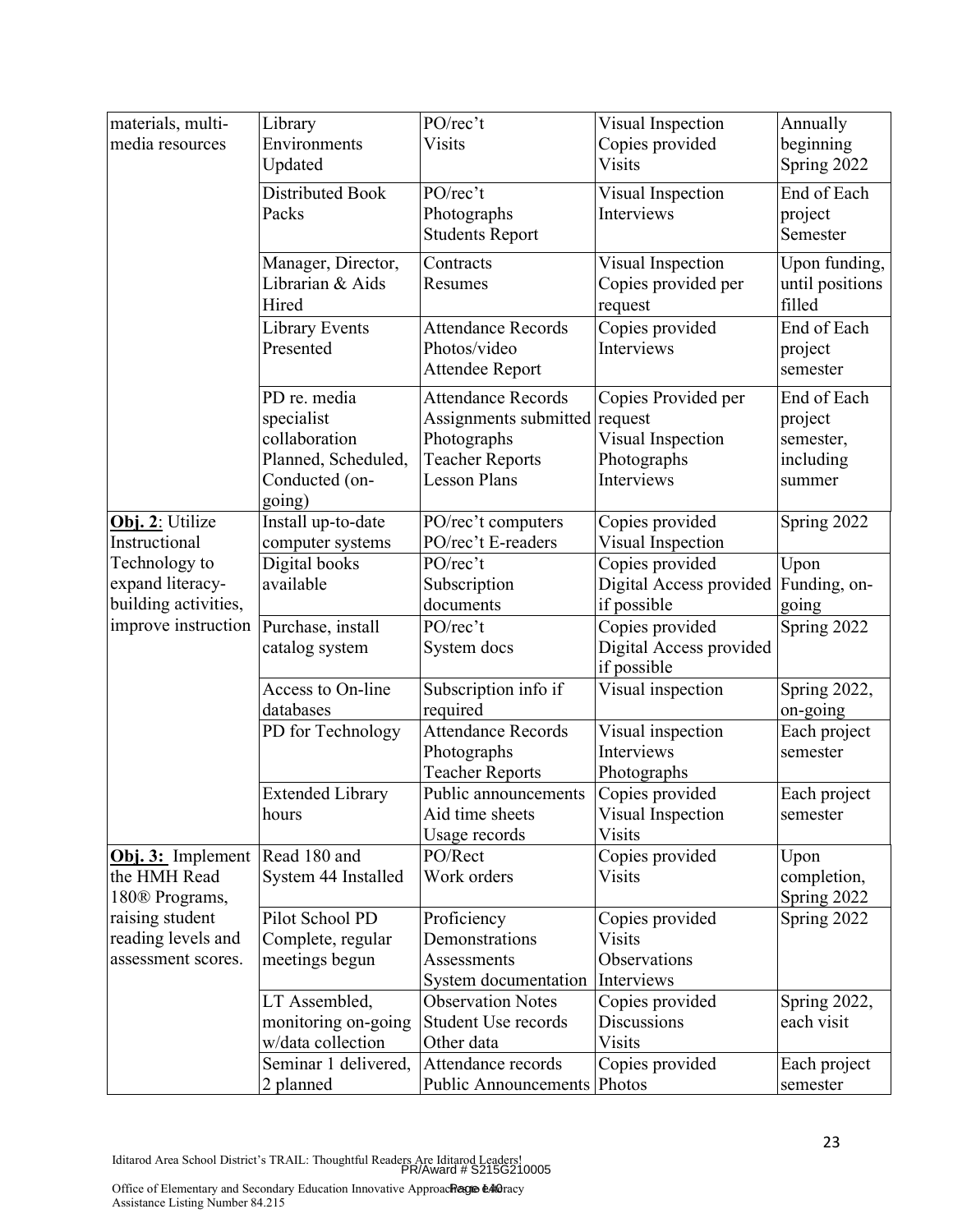| Obj. 4: Improve<br>Reading and<br>English/Language<br>Arts instruction in<br>100% of<br>Classrooms to | All district personnel Attendance Records<br>do Read 1800<br>training and PD,<br>additional literacy<br>curriculum and<br>strategies. | <b>System Documentation</b><br>Photos<br>Admin Records/time<br>sheets | Copies provided<br>Observation by LT                                                                      | Summer 2023,<br>each visit                                         |
|-------------------------------------------------------------------------------------------------------|---------------------------------------------------------------------------------------------------------------------------------------|-----------------------------------------------------------------------|-----------------------------------------------------------------------------------------------------------|--------------------------------------------------------------------|
| increase student<br>proficiency.                                                                      | All teachers<br>collaborate w/ media<br>center and staff at<br>least 1 unit per<br>semester.                                          | <b>Lesson Plans</b><br>Teacher and Lib Self<br>Report                 | Copies provided<br>Observation by LT,<br>Evaluator<br>Interviews                                          | Each project<br>semester, each<br>visit                            |
|                                                                                                       | Lib provide tech into Attendance Records<br>the classroom PD                                                                          | <b>Lesson Plans</b>                                                   | Copies Provided                                                                                           | Spring 2022,<br>each semester                                      |
|                                                                                                       | Trauma Informed PD Attendance Records                                                                                                 |                                                                       | Copies Provided<br>Interviews<br>LT Observation                                                           | Annually<br>beginning<br>Spring 2022                               |
|                                                                                                       |                                                                                                                                       | <b>GEPA MEASURES</b>                                                  |                                                                                                           | <b>Data Collect</b>                                                |
| Objective                                                                                             | <b>Activity</b>                                                                                                                       | <b>Data Source</b>                                                    | <b>Methodology</b>                                                                                        | <b>Schedule</b>                                                    |
| Percentage of 4th<br>graders who<br>demonstrated<br>individual growth<br>over the year                | Improved Instruction MAP<br><b>Better Resources</b>                                                                                   | <b>Literacy Assessment</b><br>Classroom<br>Documentation              | MAP reports provided,<br>Evaluator administer<br>additional literacy<br>assessment,<br>Teacher Reports on | Each Fall to<br>establish<br>baseline, Each<br>Spring<br>determine |
| Percentage of<br>eighth graders who<br>demonstrated<br>individual growth<br>over the past year        | Improved Instruction MAP<br><b>Better Resources</b>                                                                                   | Classroom<br>Documentation                                            | student growth,<br>READ 180, System 44<br>reports                                                         | growth                                                             |
| Percentage schools<br>whose book-to-<br>student ratios<br>increase from the<br>previous year          | Upgrade Libraries                                                                                                                     | Library collections<br>records<br>Catalogue System                    | Copies provided<br>Visual inspection/visit                                                                | Annually<br>beginning<br>Spring 2022                               |
| Participating<br>children receive at<br>least one free<br>appropriate book                            | Purchases and<br>distribution of book<br>packs                                                                                        | Distribution records<br>PO/rec'ts                                     | Copies provided<br>Visual inspection<br>Interviews<br>Photos/video                                        | Each project<br>semester,<br>begin 2022                            |

*All Date projections are based on a late Fall 2021 award*

#### **(2) Methods Of Evaluation Examine Effectiveness of Implementation Strategies.**

Process evaluation is designed to examine implementation and determines whether program activities have been initiated and completed on schedule, and whether they have resulted in expected outputs. An effective process evaluation is a formative assessment of project components. Results of this evaluation provide information required for reports but also inform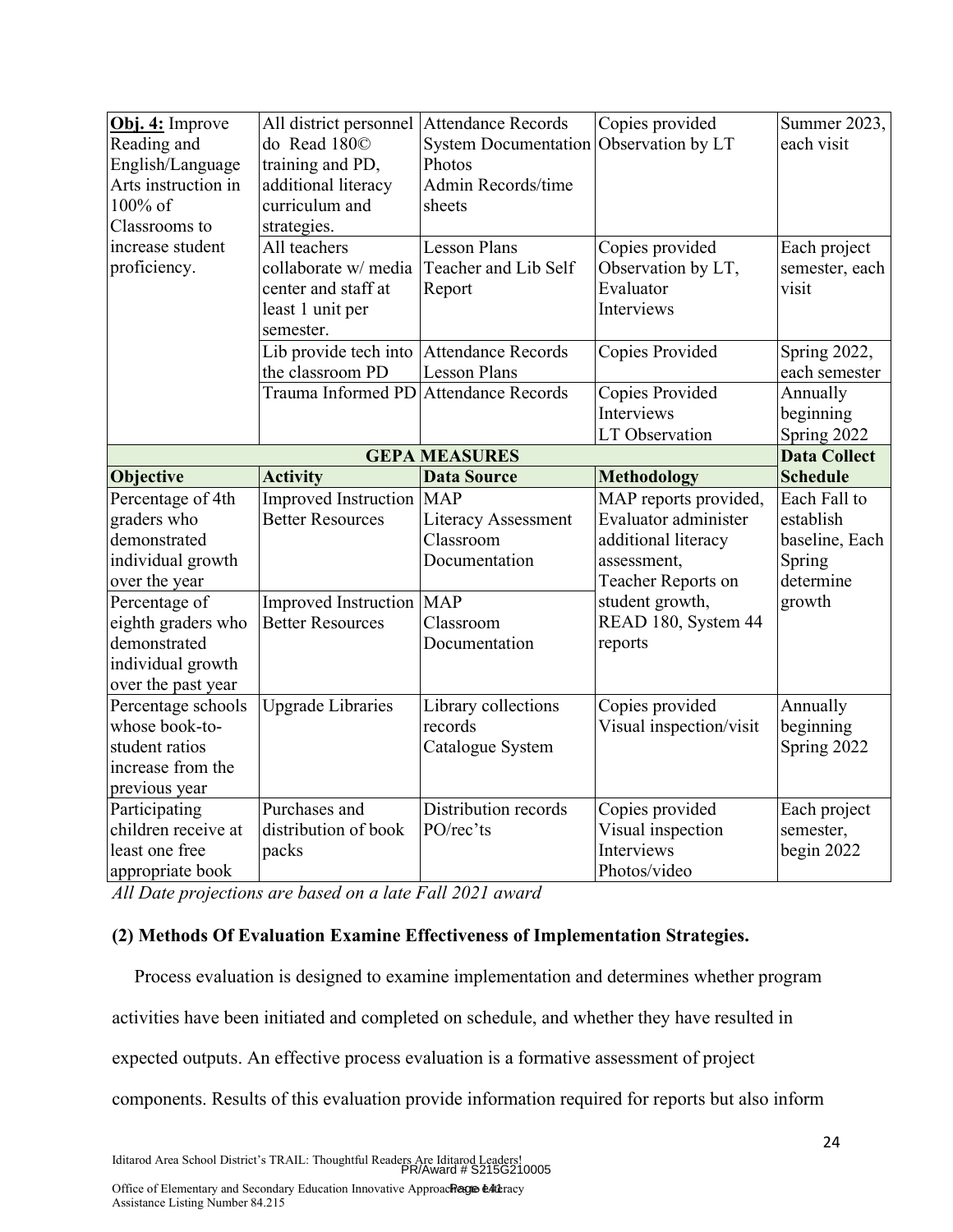pending activities. Data collected usually includes what was done, was it done on schedule, who was responsible and participated, and any challenges. The TRAIL evaluator will collect data at multiple points throughout the school year and make recommendations.

Trail evaluation tracks each activity with individually specified data sets, collection methodology, analysis, and reporting. Since Process Evaluation is considered formative with a use focus, it will identify weaknesses and potential problems, and suggest adjustments to increase success. Specific activities delineated in Table above.

Both qualitative and quantitative data will be collected. SPSS for Windows or test-specific analytical tools may be used for quantitative data analysis. For example, student assessment and progress monitoring data will be analyzed, and results disseminated to appropriate faculty, parents and student. Qualitative date including teacher observation, community perceptions of the project and responses to PD will be collated and may be coded for analysis, as necessary.

The certified evaluator will visit the district twice per year, assuming acceptable travel conditions, to establish procedures, provide PD, build capacity and rapport, and establish baseline data for each student. However, the vast distances and expense make it impossible to visit every school each trip so a rotation will be established, ensuring the evaluator connects with all faculty in person over time. Virtual meetings will also be used. A formal report will be provided by the evaluation team following the collection and analysis of end of project year data or per grant schedule. Informal reports will be provided mid-year. The evaluator will present findings, make program recommendations, and deliver reports to the Superintendent to be shared with stakeholders at district discretion. The Evaluator may present directly to Board and Stakeholder meetings at district administration request. Formative evaluation design provides timely feedback throughout the project, allows changes and revisions as needed, and assures success of the project. Evaluation strategies provide multiple kinds of data, providing continuous review of project implementation and success.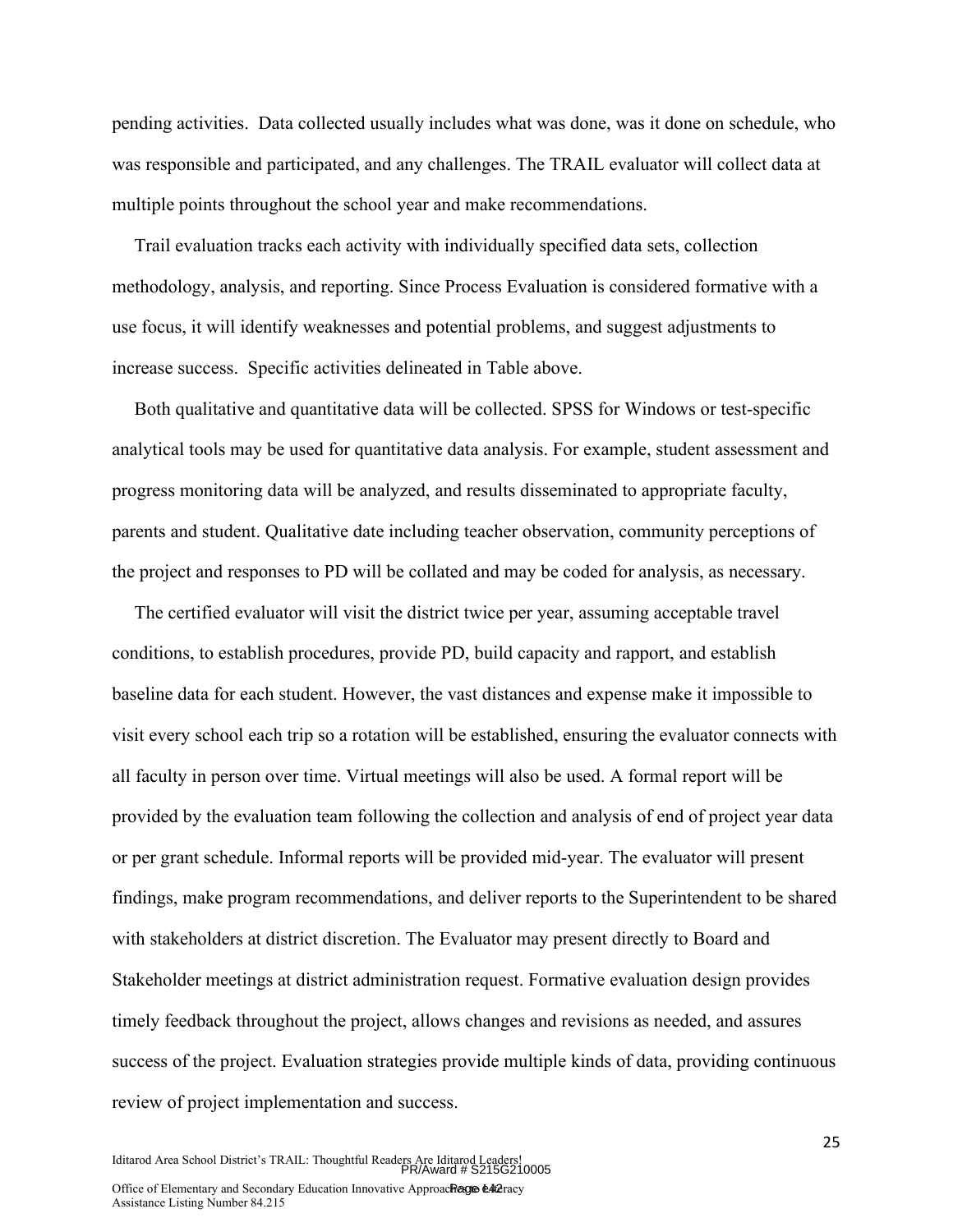|                                      | Activities                                                                         | Output                                                                                                                                                                       | Impact                                                                                 | Outcome                |
|--------------------------------------|------------------------------------------------------------------------------------|------------------------------------------------------------------------------------------------------------------------------------------------------------------------------|----------------------------------------------------------------------------------------|------------------------|
| Resources & Input                    | Improve and Expand 7<br>libraries with updated<br>resources, multi-media           | -New Print Collection<br>-Updated Library Environment<br>-Distributed Book Packs<br>-Certified Media Specialist                                                              | Improved, up-to-date,<br><b>Welcoming Library</b><br>Media Centers in 7<br>schools and | Student<br>Achievement |
|                                      |                                                                                    | &Staff Hired<br>-Library Events Being Presented                                                                                                                              | communities                                                                            | in Reading,            |
| Faculty & Staff<br>Administration    |                                                                                    | -Professional Development<br>-Cultural Collection Developing                                                                                                                 |                                                                                        | English and            |
| <b>Existing Library</b><br>Resources | Utilize Instructional                                                              | -Up-to-date technology                                                                                                                                                       | Instructional                                                                          | Language Arts          |
| Implementation                       | Technology to expand<br>literacy building                                          | -E-books<br>-District-wide digital library                                                                                                                                   | Technology and<br>expanded literacy-                                                   | is improved as         |
| Coordinator                          | activities and improve<br>instruction                                              | catalog<br>-online databases<br>-fluency with technology                                                                                                                     | building activities<br>improves instruction                                            | documented by          |
| Project Director                     |                                                                                    | meeting ISTE standards<br>-Extended library hours                                                                                                                            |                                                                                        | MAP Scores,            |
| Professional<br>Development          |                                                                                    | convenient for families                                                                                                                                                      |                                                                                        | KTEA.                  |
| <b>Digital Resources</b>             | Implement Read 180<br>programs, raising                                            | -Read 180 and System 44 in all<br>schools                                                                                                                                    | Read 180® Programs,                                                                    | $30\%$ of              |
| Internet                             | student reading levels<br>and assessment scores.                                   | -Literacy Leadership team<br>ensures training and fidelity of                                                                                                                | raise student reading<br>levels and assessment                                         | <b>Students</b>        |
| Communities                          |                                                                                    | implementation<br>-Community inclusion and                                                                                                                                   | scores.                                                                                | reading at             |
| <b>Grant Funds</b>                   |                                                                                    | increased interest in school and<br>curriculum                                                                                                                               |                                                                                        | grade level.           |
|                                      | Improve Reading a<br>English/Language Arts<br>instruction in 100% of<br>classrooms | -Targeted literacy and technology<br>PD improves instruction<br>-Media Specialist included in<br>instruction<br>-Culturally sensitive, trauma<br>informed teaching framework | Improved classroom<br>reading and ELA<br>instruction increases<br>student proficiency  |                        |
|                                      | TRAIL: Thoughtful Readers Are Iditarod Leaders!                                    | PR/Award # S215G210005<br>Page e43                                                                                                                                           |                                                                                        | 84.215                 |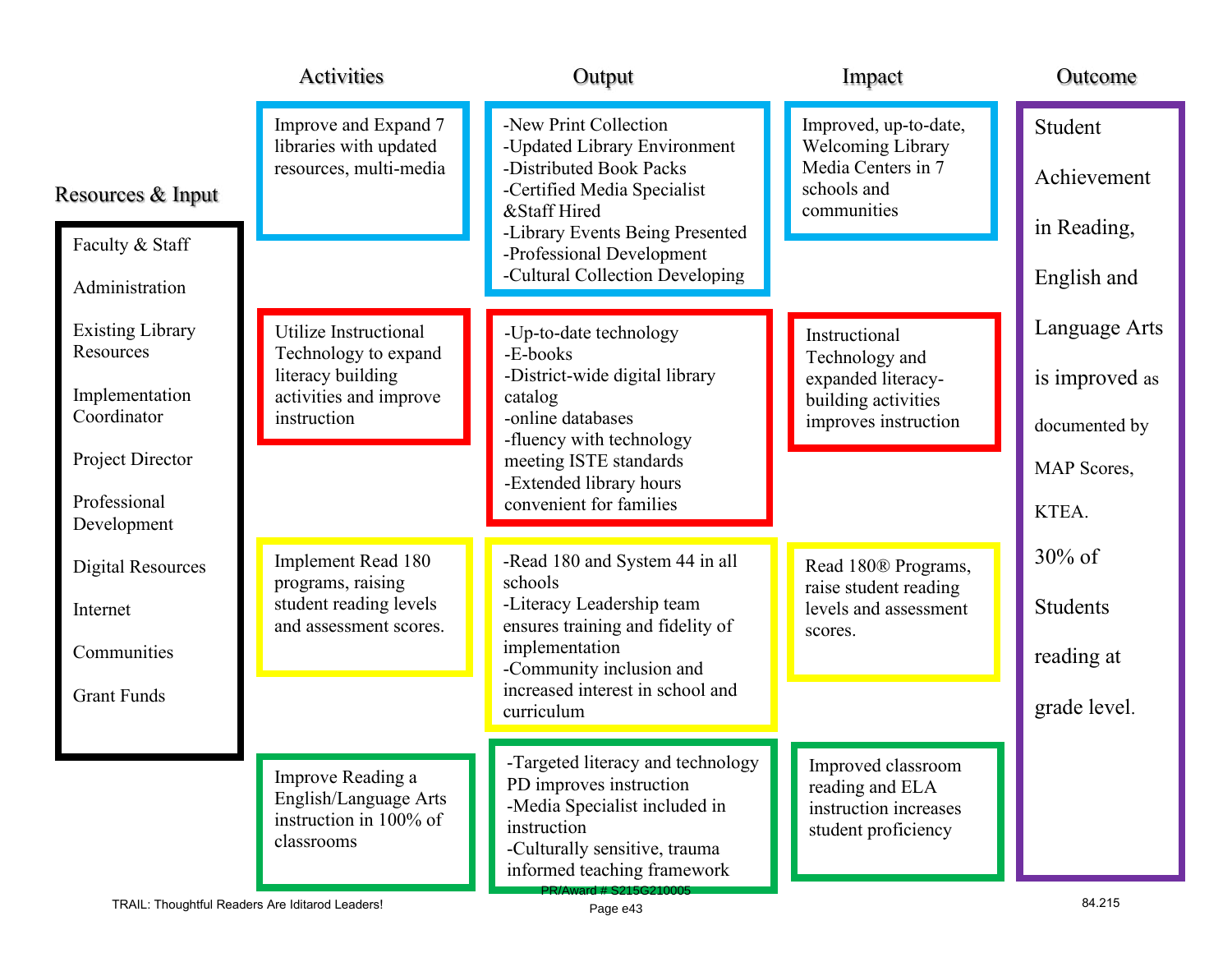

ACTIVITIES Increased N DBJECTIVE AND **OUTPUTS** 



**District** Administration

Grant Coordinator

Project Director/Media Specialist

Faculty

Staff

Professional Development

Families

**Activity 1.1**: Purchase and catalog 7000 new books and update existing print collection to meet Alaska State Standards

**Activity 1.2**: Update environment in 7 school libraries with furniture, shelving, etc.,

**Activity 1.3**: Purchase and distribute level appropriate book packs to each student including books and learning materials, & waterproof backpack

**Activity 1.4**: Hire Media Specialist and Library Aids to conduct Library activities and provide instruction. Library staff will conduct Battle of the Books each year

**Activity 1.5**: Library Media Specialist and staff provide reading events such as story-time for students and family, modeling ways to encourage and instruct reading outside of school.

**Activity 1.6:** Implement Professional Development for library staff and for school faculty on effective integration of the Media Specialist team into daily instruction.

**Activity 1.7:** Implement a specialized section in each library media center for native culture and language. Materials will be locally appropriate but may also include academic research materials.

Improved and expanded school/community cooperative libraries in seven schools.

**Outcome 1.1:** 330 Students will have access to a new print collection of more than 7000 books, creating an initial book to student ratio of 20:1.

**Outcome 1.2:** Student and community use of libraries will increase. Once the digital collections management system is in place, patron visits will be documented and a baseline set, after which, library use will increase of 10% per project year.

**Outcome 1.3:** Student circulation rates will increase by 25% by 2026.

**Outcome 1.4:** Students ages 1<sup>st</sup> to 4<sup>th</sup> grade demonstrate a 5% increase in Letter and Word Recognition, and Reading Comprehension.

**Outcome 1.5:** 30% or more of children, 1st to  $4<sup>th</sup>$  grade, read at grade level as documented by norms on MAP and KTEA tests by 2026.

**Outcome 1.6:** Culture and Language will be deeply integrated into school and learning experiences, and resources will be available in each village library.

RESULT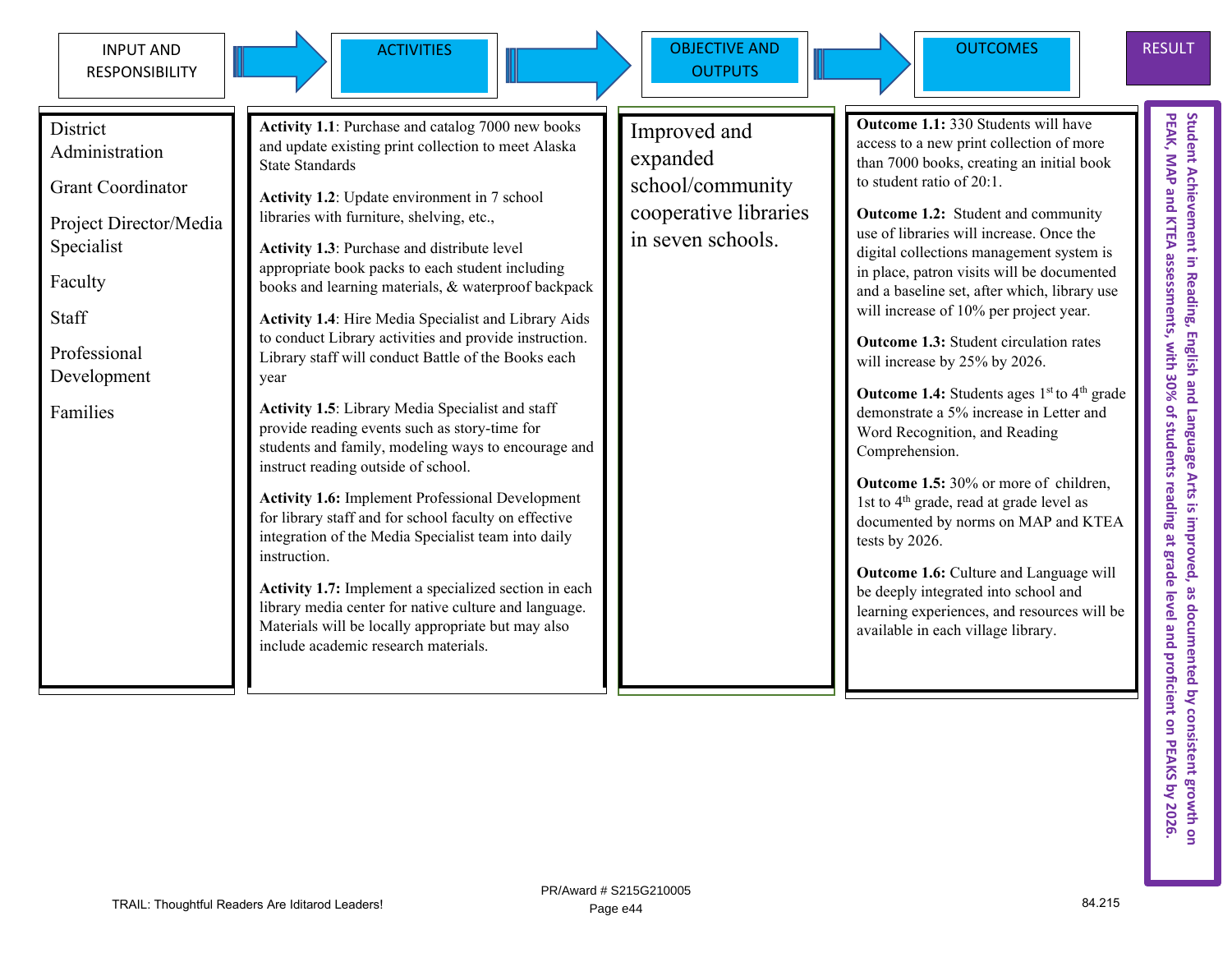

ACTIVITIES **OBJECTIVES AND OUTPUTS** 



**Outcome 2.1**: 330 IASD students and families will have access to up-to-date computer systems and media center

**Outcome 2.2**: 330 IASD students and families will have access to e-books, Tumble and Teenbook Cloud online.

**Outcome 2.3**: 330 IASD students will

in addition to resources at other district

**Outcome 2.4** The frequency of student

**Outcome 2.5:** Faculty and Staff will become and remain fluent with district

**Outcome 2.6:** Efficient collections and

expand use and hours of operation,

resources.

libraries.

technology.

and programming

RESULT

PEAK, MAP and KTEA assessments, with 30% of students reading at grade level and proficient on PEAKS by 2026 **PEAK, MAP and KTEA assessments, with 30% of students reading at grade level and proficient on PEAKS** Student Achievement in Reading, English and Language Arts is improved, as documented by consistent growth or **Student Achievement in Reading, English and Language Arts is improved, as documented by consistent growth on**  have access to expanded online databases and links to major libraries and museums visits to the libraries will increase by 50% facility management will result in better ability to maintain relevance, monitor, and identify gaps in media center collections

**District** Administration

Grants Coordinator

Project Director

Faculty

**Staff** 

Professional Development

Families

Existing Project Materials (3D Printer, Laser Carver, robotics)

Alaska Association of School Boards

Digital Programming

**Activity 2.1**: Install up-to-date computer systems with video conferencing capability in all school libraries for online research and access to online resources. This includes the purchase of iPads, ereaders, and laptop computers as necessary.

**Activity 2.2**: Make available e-books, Tumble and Teenbook Cloud books for students and families outside of school.

**Activity 2.3**: Purchase and install a digital library catalog system for the district. A single system will include all books in the district with administrative and research access at each school

**Activity 2.4**: Provide access to online databases and links with major libraries and museums.

**Activity 2.5**: Ensure mastery of new technology through International Society for Technology in Education (ISTE) student & teacher standards, instruction, and Professional Development.

**Activity 2.6:** Extend library hours, making resources available to families at convenient times for working parents and younger children

Students are Utilizing Instructional Technology

Expanded digital literacy-building activities occur in each school

Digital Management allows TRAIL Libraries to share resources, engage with and be responsive to their communities

TRAIL: Thoughtful Readers Are Iditarod Leaders! 84.215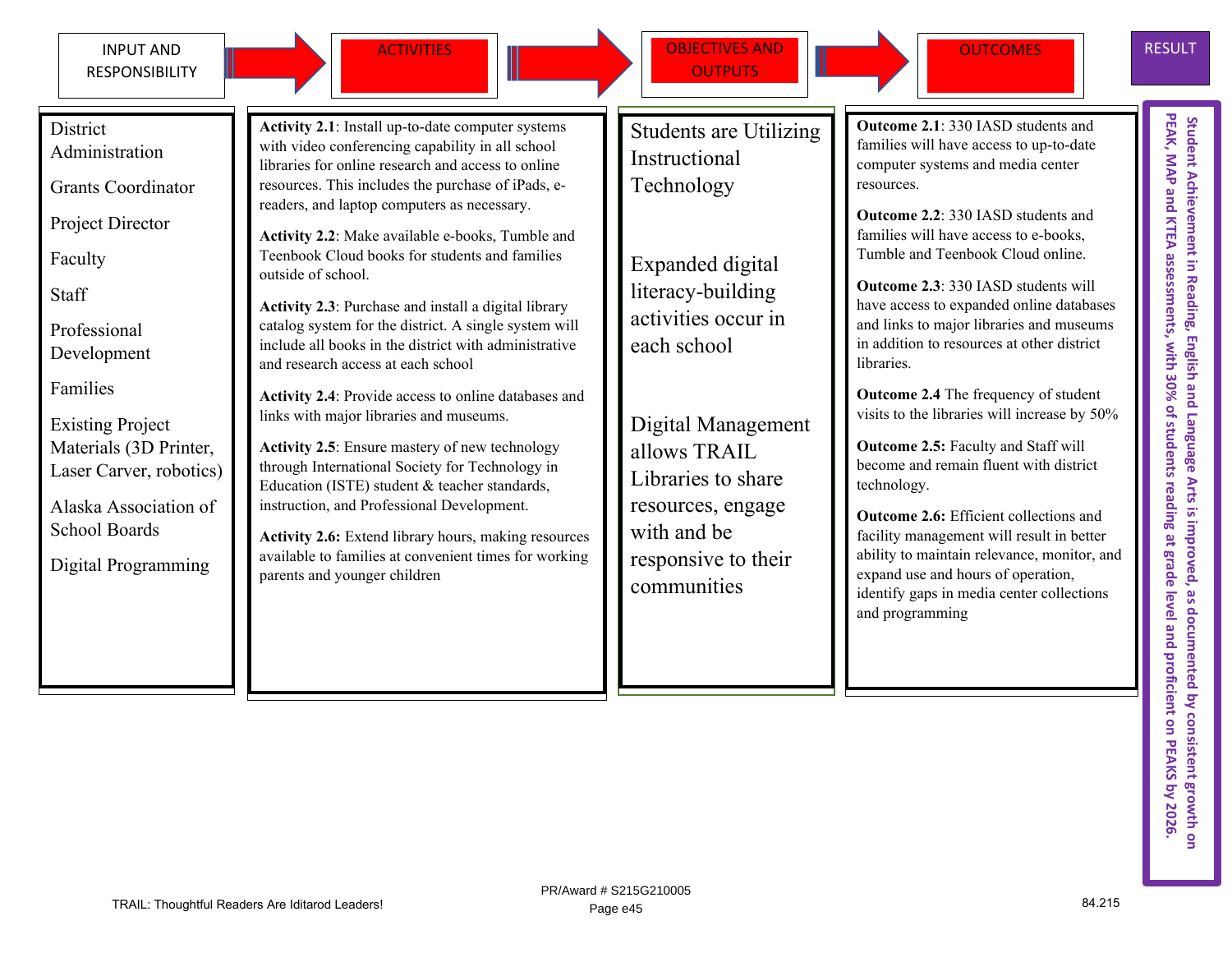



ACTIVITIES Incorrection objectives and **OUTPUTS** 



PEAK, MAP and KTEA assessments, with 30% of students reading at grade level and proficient on PEAKS by 2026 Student Achievement in Reading, English and Language Arts is improved, as documented by consistent growth on<br>PEAK, MAP and KTEA assessments, with 30% of students reading at grade level and proficient on PEAKS by 2026. Student Achievement in Reading, English and Language Arts is improved, as documented by consistent growth or

District Administration

Grants Coordinator

Project Director

Faculty

Staff

Professional Development

Families

Read Naturally **Trainers** 

Distance Delivery Capability

**Activity 3.1:** Purchase and install Read 180® and System 44® programs in Jeffrey A Bader Memorial School, and Takotna Community School,

**Activity 3.2:** Teacher in pilot schools and the leadership team will complete HMH Read 180® professional development training prior to implementation. They will meet virtually as determined by the Implementation Director, but no less than twice per quarter, to ensure adequacy of training and fidelity of instruction.

**Activity 3.3:** A leadership team made up of the Superintendent, Project Administrator, Library Media specialist, Implementation Director and 1 teacher from each pilot school will oversee and monitor fidelity of implementation. The team will assist the program evaluator in data collection and testing.

**Activity 3.4:** The literacy leadership team will deliver, in person or via distance learning, 2 informational seminars on Read 180® for pilot school stakeholders. These will include collection of comments and qualitative data regarding community perception of the programs. The team will lead implementation across the district after year 1 and provide informational seminars via distance technology to the remaining schools/villages.

Through the utilization of the Read 180® Program, 30% of students read at grade level.

Advisory Team exemplifies increased community engagement with schools and curriculum.

**Outcome 3.1**: IASD Schools will use a research-based literacy program designed for student populations similar to those in Iditarod.

**Outcome 3.2**: Students in pilot schools will improve literacy levels, improving ELA scores on MAP and/or KTEA individual testing.

**Outcome 3.3**: 100% of pilot faculty will demonstrate competence on Read® and System 44® as measured by PD assessments and classroom observation conducted by the literacy leadership team and project evaluator.

**Outcome 3.4**: By 2026, 30% of elementary and middle level students will read at grade level based on MAP and KTEA norms. 20% of High School students will read at grade level.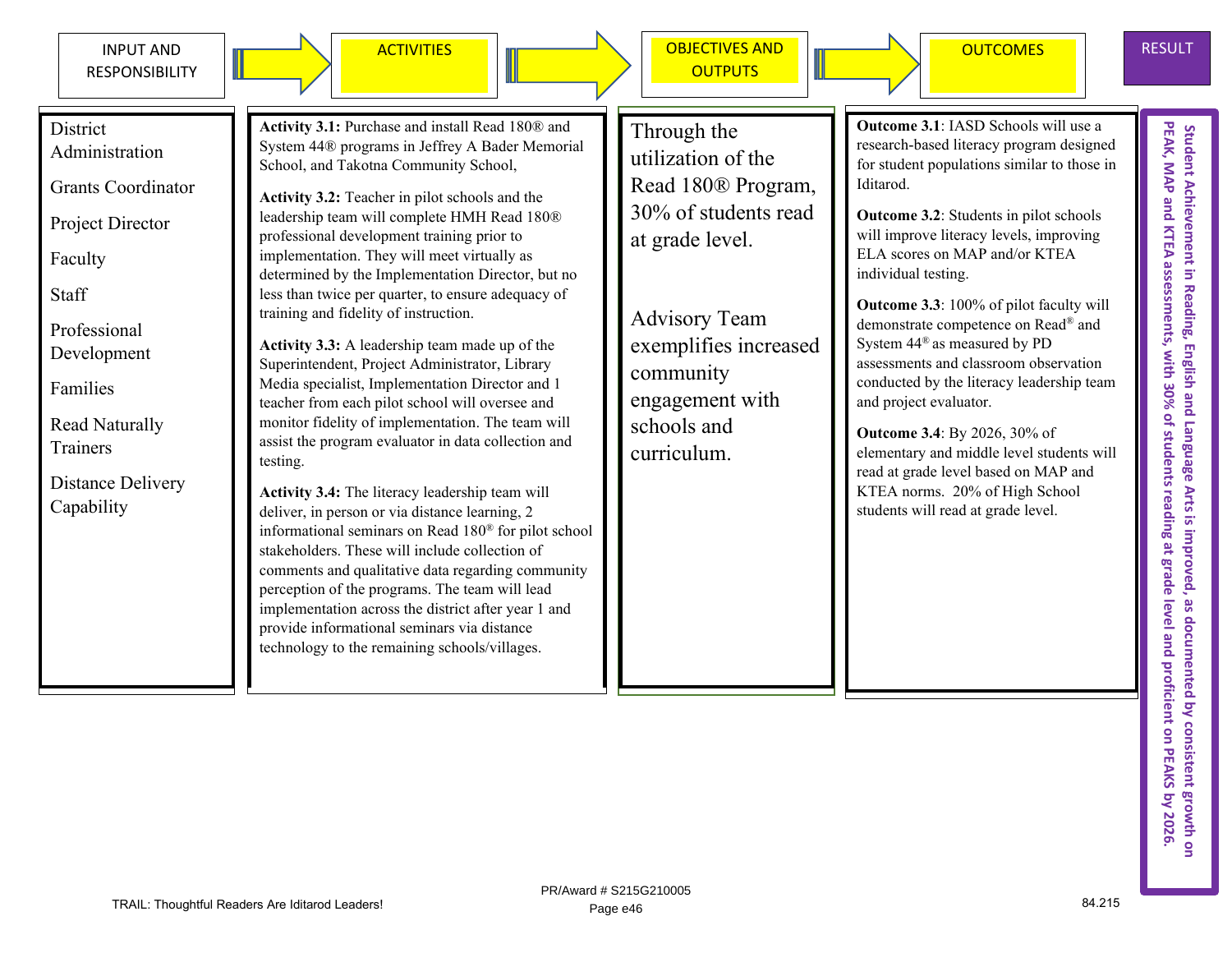

ACTIVITIES **OBJECTIVES AND OUTPUTS** 



**Outcome 4.1:** IASD faculty proficient with Read 180® and System 44®, implementing them as designed and researched to accrue the greatest benefit for students. Increase skill with literacy instruction and the success of a blended learning approach, aligned curiculum.

> **Outcome 4.2:** Faculty and staff abreast of tech advances for learning environment, able to leverage district equipment for the benefit of students.

> **Outcome 4.3:** Inclusion of librarian/media specialist as part of instructional team increases student contact and use of library resources. Student proficiency on reading and ELA assessments, digital literacy increases.

**Outcome 4.4**: IASD faculty acquire tools to address the individual circumstances of Rural and Alaska Native students that make up our student population with a Traumainformed framework including RTI and SEL.

Student Achievement in Reading, English and Language Arts is improved, as documented by consistent growth on<br>PEAK, MAP and KTEA assessments, with 30% of students reading at grade level and proficient on PEAKS by 2026.<br>PEAK Student Achievement in Reading, English and Language Arts is improved, as documented by consistent growth on<br>PEAK, MAP and KTEA assessments, with 30% of students reading at grade level and proficient on PEAKS by 2026.

**District** Administration

Grants Coordinator

Project Director

Faculty

**Staff** 

Professional Development

Families

**Activity 4.1:** Teachers, staff and administrators will all participate in Read 180© training and PD, supporting improved reading and ELA across the district at all levels. Teachers will focus directly on literacy curriculum and strategies.

**Activity 4.2:** All teachers at all levels will incorporate the school media center and staff into at least 1 unit per semester. Units will be designed in collaboration with the district media specialist (librarian).

**Activity 4.3:** The library media specialist will design and deliver curriculum and PD sessions to increase staff technology skill, meeting ISTE standards.

**Activity 4.4:** Staff and faculty will participate in professional development targeting improved classroom instruction for rurally isolated students, Alaska Native students, those in poverty as provided by the state of Alaska with the Trauma Informed Schools framework.

Improved classroom

instruction in 100% of classrooms, especially Reading and ELA

Greater awareness by faculty of issues their students face and strategies to help them and their families improve learning

TRAIL: Thoughtful Readers Are Iditarod Leaders! 84.215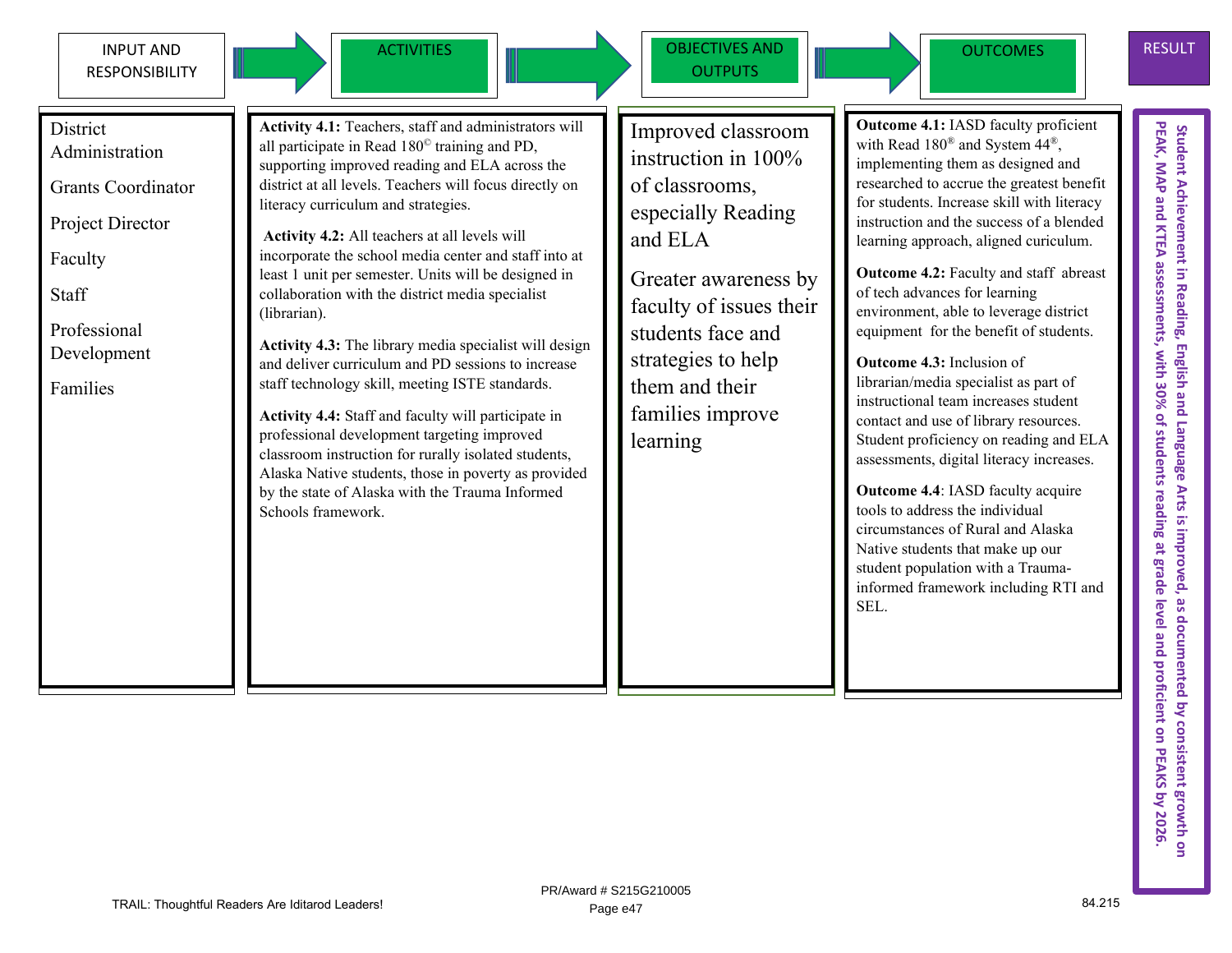#### SOURCES CITED

- American Association of School Librarians. 2021. https://standards.aasl.org/ https://standards.aasl.org/project/evaluation/
- American Library Association, October 24, 2011."Highly effective school libraries have a common set of characteristics", http://www.ala.org/tools/research/librariesmatter/highlyeffective-school-libraries-have-common-set-characteristics (Accessed July 22, 2021).
- Boulay, B., Goodson, B., Frye, M., Blocklin, M., & Price, C. (2015). Summary of research generated by Striving Readers on the effectiveness of interventions for struggling adolescent readers. NCEE 2016-4001. National Center for Education Evaluation and Regional Assistance.
- Christopher, R. (2017, November 10). AASL announces the new National School Library Standards for Learners, School Librarians, and School Libraries. Retrieved from http://www.ala.org/news/member-news/2017/11/aasl-announces-new-national-schoollibrary-standards-learners-school-librarians
- Cohen, D.K., Hill, H.C. (2001). *Learning Policy: When State Education Reform Works*. New Haven, CT: Yale University Press. In https://www.learningforjustice.org/professionaldevelopment/teaching-teachers-pd-to-improve-student-achievement
- Darling-Hammond, L. (2000). Teacher Quality and Student Achievement: A Review of State Policy Evidence. *Education Policy Archives,8*(1). https://epaa.asu.edu/ojs/article/view/392/515
- Educational Evaluation and Policy Analysis, 33(2), 183-201. What Works Clearinghouse. (2016). WWC Intervention Report: READ 180. Washington, DC: Institute of Education Sciences, National Center for Education Evaluation and Regional Assistance
- Herrera, S., Truckenmiller, A. J., & Foorman, B. R. (2016). Summary of 20 years of research on the effectiveness of adolescent literacy programs and practices (REL 2016–178). Washington, DC: US Department of Education, Institute of Education Sciences. National Center for Education Evaluation and Regional Assistance, Regional Educational Laboratory Southeast. Retrieved from http://ied.ed.gov/ncee/edlabs

International Society for Technology in Education. 2021. www.iste.org

Jensen, Eric. *The Effects of Poverty on the Brain*. 2007. Document. 22 April 2016.

Jensen, E. (2010). *Teaching with poverty in mind: What being poor does to kids brains and what schools can do about it*. Alexandria, VA: ASCD.

Iditarod Area School District's TRAIL: Thoughtful Readers Are Iditarod Leaders!

Office of Elementary and Secondary Education Innovative Approaches to Literacy Assistance Listing Number 84.215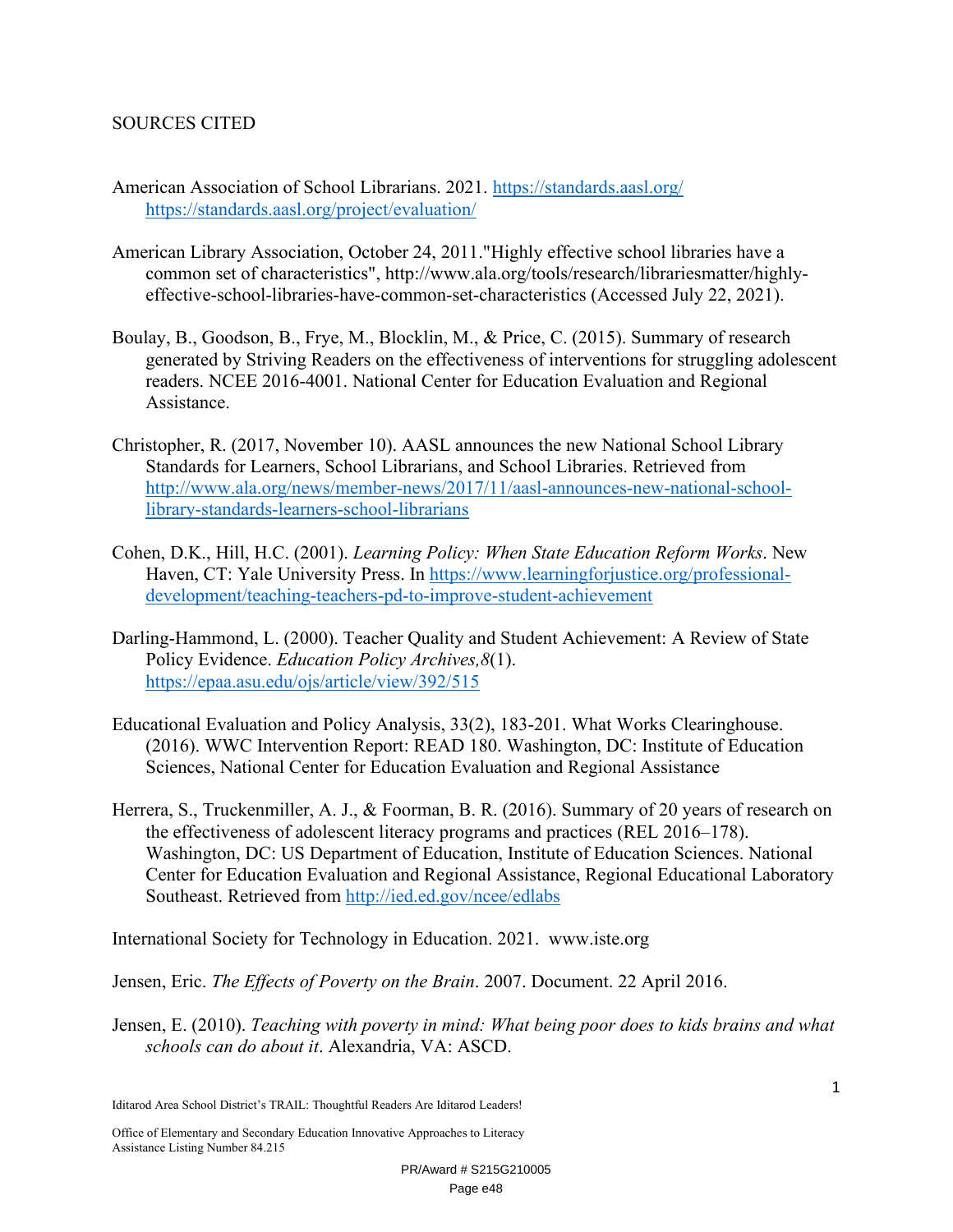- Kim, J. S., Capotosto, L., Hartry, A., & Fitzgerald, R. (2011). Can a mixed-method literacy intervention improve the reading achievement of low-performing elementary school students in an after-school program? Results from a randomized controlled trial of READ 180 enterprise.
- Lance, Keith Curry, Bill Schwarz and Maria J. Rodney. (2013*) How Libraries Transform Schools by Contributing to Student Success: evidence Linking South Carolina School Libraries and PASS & HSAP Results*. South Carolina Association of School Libraries, Columbia, S.C.
- Lance, Keith Curry. (2001) Proof of the Power: Recent Research on the Impact of School Library Media Programs on the Academic Achievement of U.S. Public School Students. ERIC Digest. ERIC Identifier: ED456861. www.eric.ed.gov
- Mizell, Hayes. (22 April 2010) Why Professional Development Matters. Oxford, OH. Learning Forward. Document.
- National Center for Education Evaluation and Regional Assistance (REL), Institute of Education Sciences, U.S. Department of Education. (2007) Southwest: Regional Education Laboratory at Edvance Research, Inc. *Reviewing the evidence on how teacher professional development affects student achievement.* REL 2007-No.033. https://ies.ed.gov/ncee/edlabs/regions/southwest/pdf/rel\_2007033.pdf
- Small, Rural School Achievement Program. (2018, April 13). https://www2.ed.gov/programs/reapsrsa/eligibility.html
- U.S. Census Bureau. *Small Area Income and Poverty Estimates*. 2019.

What Works Clearing House™. "Read 180"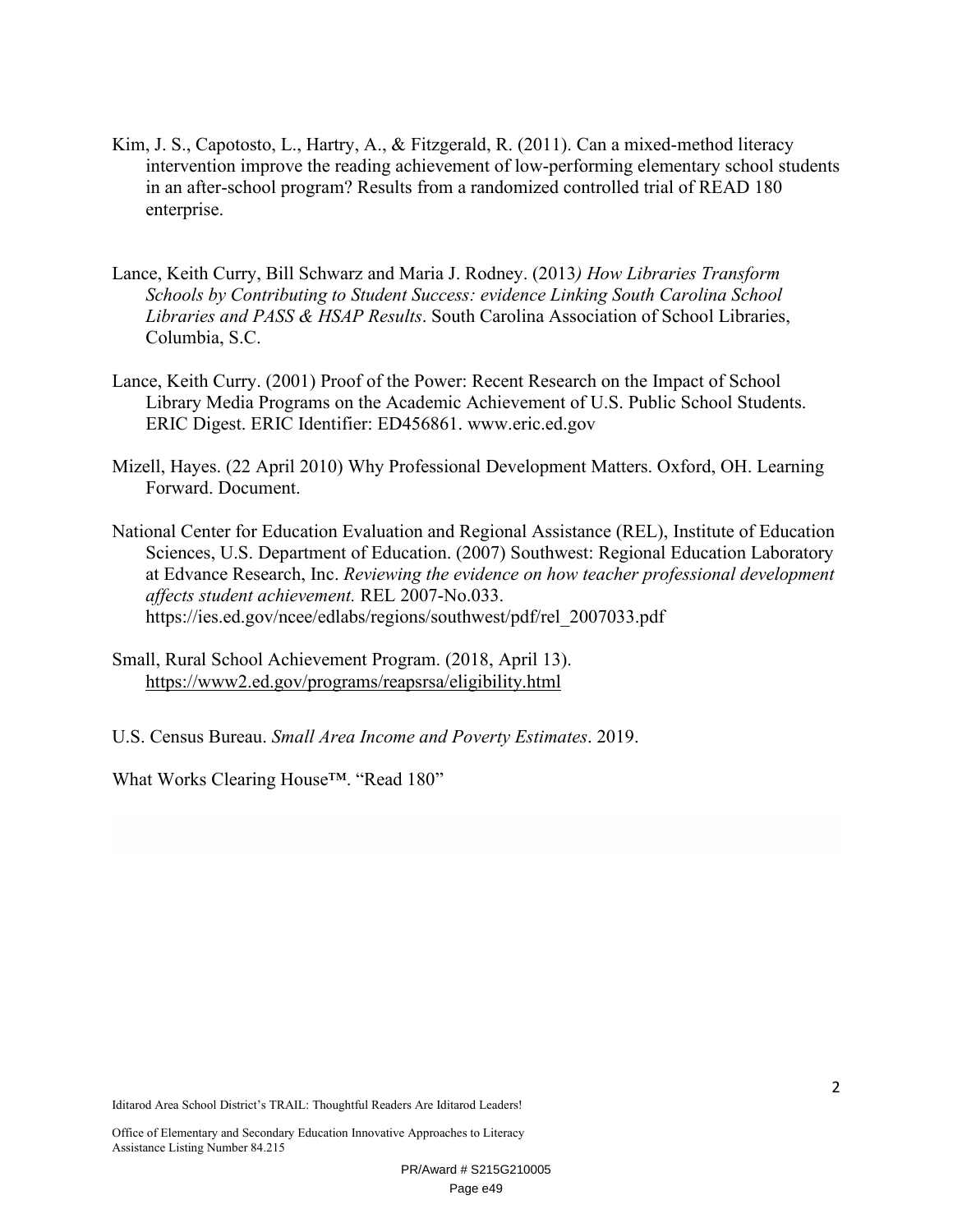|                                | * Mandatory Other Attachment Filename: 1239-IditarodResumes2021.pdf |
|--------------------------------|---------------------------------------------------------------------|
| Add Mandatory Other Attachment | Delete Mandatory Other Attachment   View Mandatory Other Attachment |

To add more "Other Attachment" attachments, please use the attachment buttons below.

| Add Optional Other Attachment | Delete Optional Other Attachment | View Optional Other Attachment |
|-------------------------------|----------------------------------|--------------------------------|
|-------------------------------|----------------------------------|--------------------------------|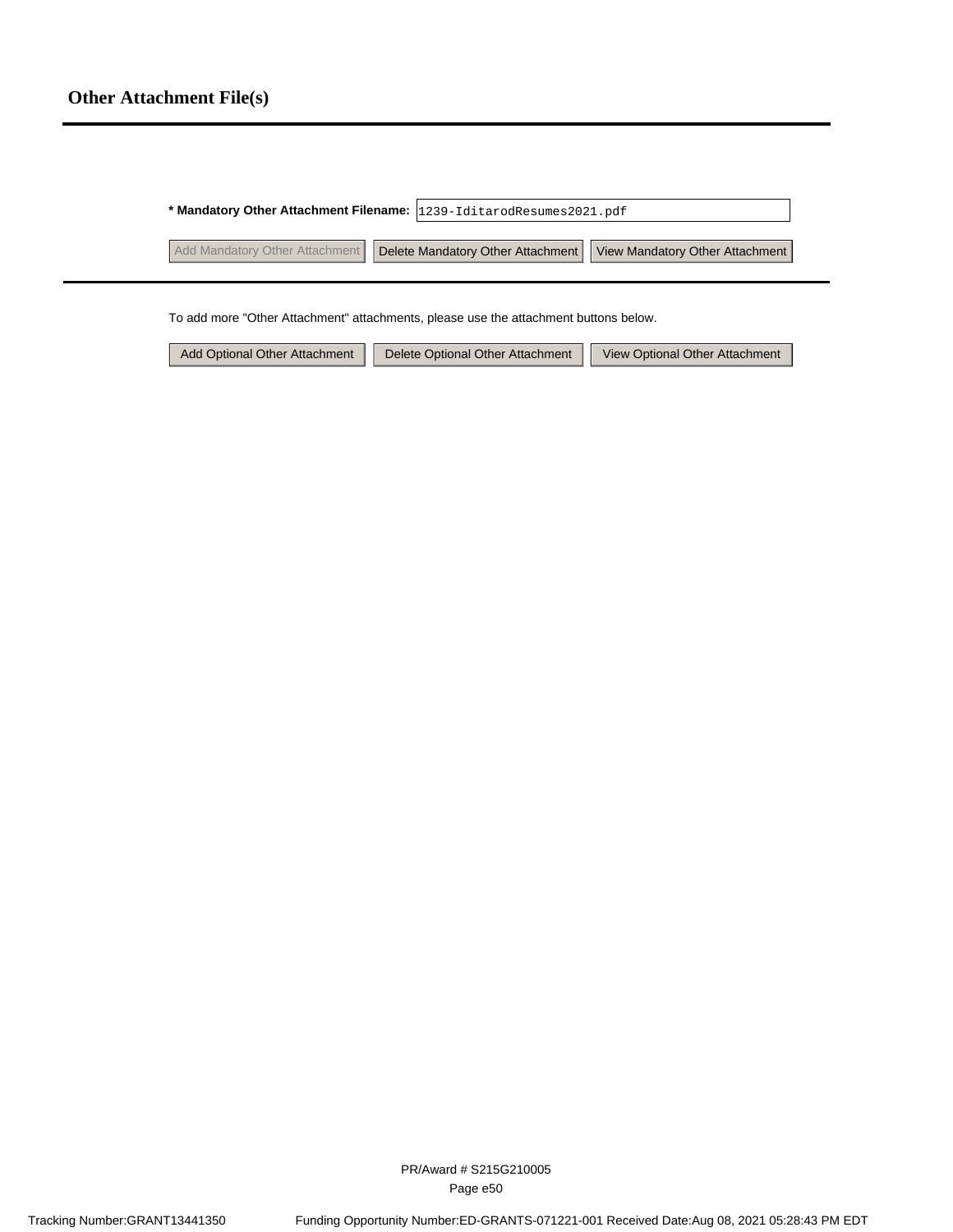### **Helen D. Cheek**

**SUPERINTENDENT**

Highly motivated and self-directed. Reliable, energetic, and resourceful educational professional with over twenty years' experience in education and administration. Ability to cultivate key community relationships for mutually beneficial goals. Expertise in personnel services, fiscal management, and relationship-building. High integrity and standards for students and staff members.

| helencheek@iditarodsd.org | Cell Number 907-574-0207 | <b>Iditarod Area School District</b> |
|---------------------------|--------------------------|--------------------------------------|
|                           |                          | McGrath, Alaska 99627                |

#### **WORK EXPERIENCE**

#### **Superintendent – Iditarod Area School District At Present**

Project Director of Career and Technical Education Program/Director of Federal Grants Yukon Flats School District—2018-2021

- Project Director, Career Technical and Education Center (CTE).
- Oversee and analyze budgets, supervise CTE personnel and students, prepare fiscal reports, wrote competitive grants, and control expenditures.
- Grounds and Building maintenance.

Dallas Co. R-1 School District—2002-2004 Buffalo, Missouri

- Develop Curriculum
- Implement and align state standards
- Planning, analyzing, and scheduling instructional goals, objectives, and educational methods

Bering Strait School District—1999-2002 Shishmaref, Alaska

- Promote a positive learning environment
- Assist team in improving methods of
- instruction in reading, science, and writing Evaluate student learning

CEO Liberty Family Realty, LLC - 2013-2018 Missouri

- Owner and Broker
- Contract Negotiations
- Trained and Supervised Agents

### **CERTIFICATIONS**

- Alaska Administrative with Superintendent Endorsement, K-12
- Alaska Teaching, K-8
- Missouri Administrative, K-8, 9-12
- Missouri Teaching, K-8, Lifetime

#### **EDUCATION**

- Superintendent Endorsement Certification, University of Alaska Southeast
- Educational Leadership Program, University of Alaska Anchorage, K-12 Educational Administration
- Master in Teaching, June 1999, City University, Tacoma, Washington, K-8 Education
- BS, August 1997, Southern Illinois University, Carbondale, Illinois, Specialist— Workforce Education and Curriculum Development
- AA, May 1987, University of Maryland, College Park, Maryland, Business Administration

#### **SKILLS**

- $\checkmark$  Master Negotiator
- $\checkmark$  Budget and Finance Management
- $\checkmark$  Develop and Implement Curriculum
- $\checkmark$  Active Problem Solver
- $\checkmark$  Logistics/Organizational Management
- $\checkmark$  Community Engagement
- $\checkmark$  Support Students/Educators
- $\checkmark$  Career and Technical Education (CTE)
- $\checkmark$  Develop Plans of Action
- $\checkmark$  Long range Strategic Planning
- $\checkmark$  Improve Instructional Methods
- $\checkmark$  Promote Learning/Teaching Environment
- $\checkmark$  Write/Administer Grants
- $\checkmark$  Strong Communication Skills
- $\checkmark$  Policy and Standards Advocate

### **COMPETENCIES INCLUDE**

*Educational Services | Strategic Planning*

*Fiscal Management | Student First Philosophy*

#### *Personnel Recruitment | Communications*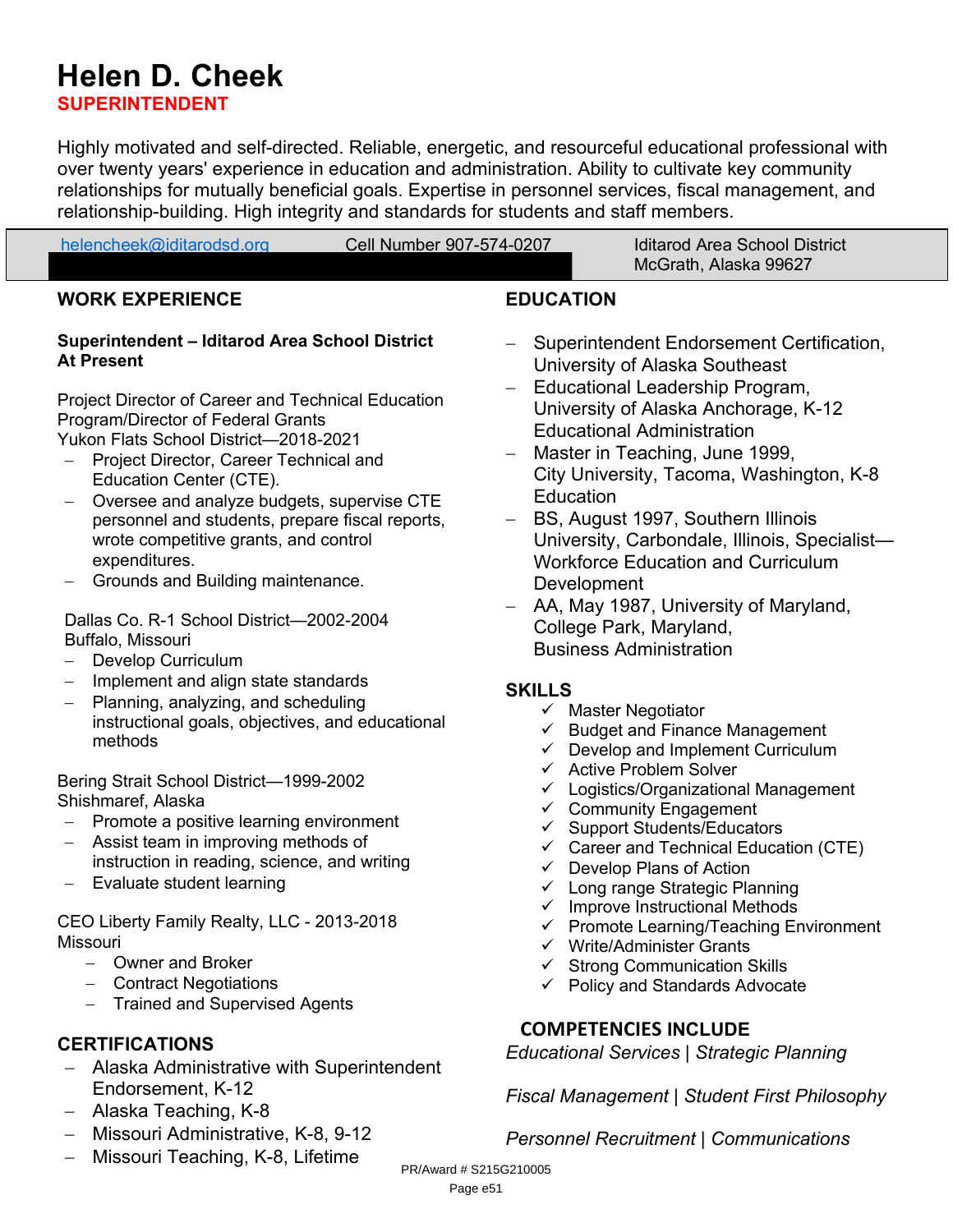# **DANNY CHEEK**

### **OBJECTIVE**

Elementary Teacher

#### **EXPERIENCE**

- August 2021 Present | High School Teacher | Takotna, AK
- August 2018 May 2021 |  $6<sup>th</sup>$  Grade Teacher | Yukon Flats School District, Fort Yukon, AK
- August 2016 May 2018 | High School SS Teacher | Niangua School, Niangua, MO
- May 2006 August 2016 | Business Owner and Contract's Agent | Conway, MO
- August 2004 May 2006 | 5<sup>th</sup> Grade Teacher | Kealakehe Elementary, Kailua-Kona, HI
- August 2002 May 2004 | 4<sup>th</sup> Grade Teacher | Long Lane Elementary, Long Lane, MO
- August 1997 May 2002 | 6/7/8 Grade SS Teacher | Shishmaref School, Bering Strait School District, AK
- August 1996 May 1997 | High School SS Teacher | Stebbins School, Bering Strait School District, AK

#### **EDUCATION**

1998 Master in Teaching, City University, Tacoma, WA

1997 Bachelor of Arts Liberal Studies, University of Washington, Tacoma, WA

#### **AWARDS AND ACKNOWLEDGEMENTS**

- Sponsored a group of 40 students to tour Italy and Greece for a period of two weeks
- Was invited and attended the celebration to the  $75<sup>th</sup>$  Anniversary of Normandy in France
- **Was nominated teacher of the year in Hawaii**
- Award of Excellence in History presented by PRAXIS, scored top 15% in America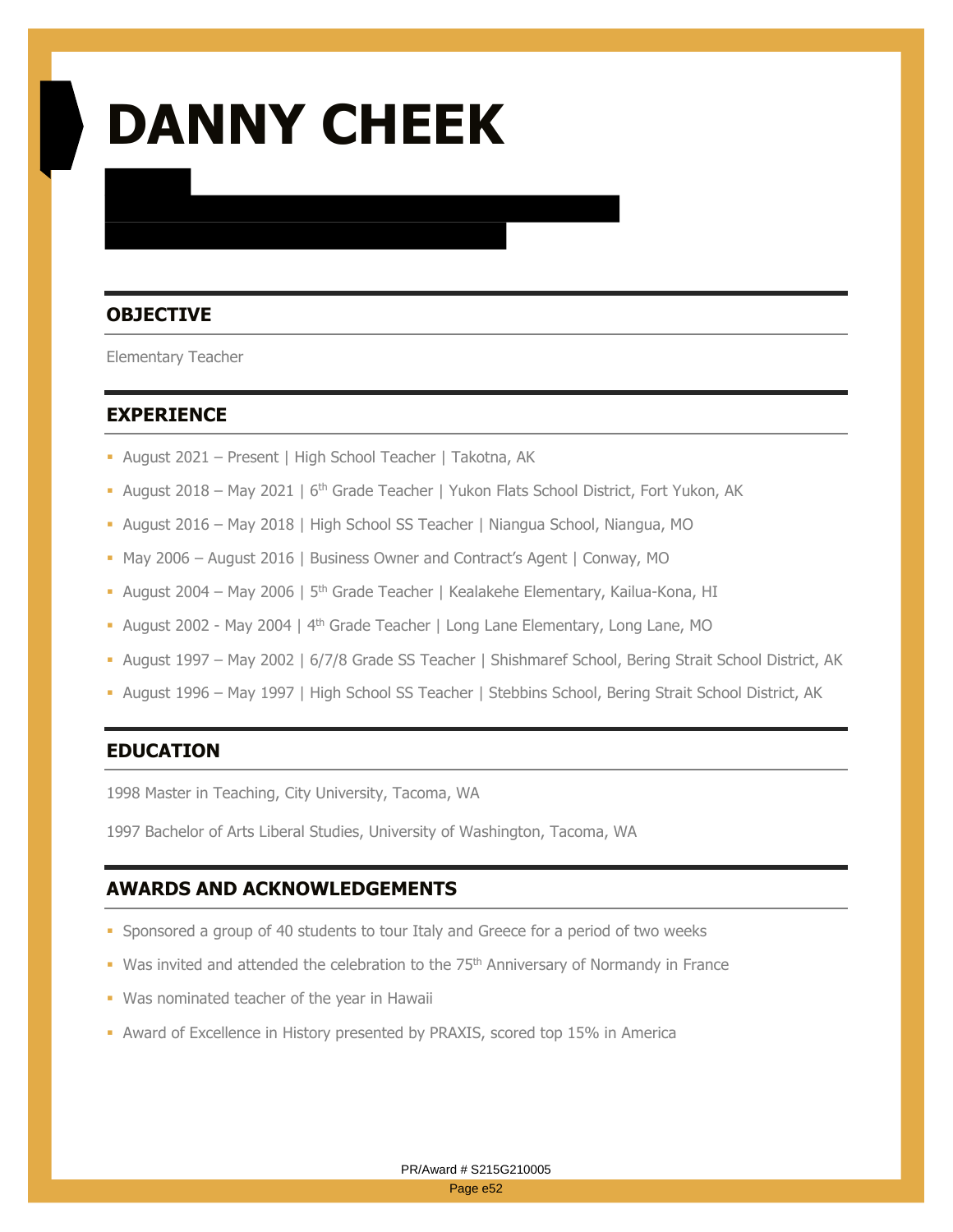## Joyce Turner **Reading Specialist**

| <b>Contact</b>                                                                                                      | <b>Objective</b><br>Reading Specialist for Iditarod Area School District.<br>Servicing seven K-12 schools throughout the district.                                                                                                                                                                                                                                                   |
|---------------------------------------------------------------------------------------------------------------------|--------------------------------------------------------------------------------------------------------------------------------------------------------------------------------------------------------------------------------------------------------------------------------------------------------------------------------------------------------------------------------------|
| <b>Education</b>                                                                                                    | <b>Experience</b>                                                                                                                                                                                                                                                                                                                                                                    |
| Alaska Teacher Certification 2017<br><b>Special Education Endorsement</b><br><b>Visually Impaired Certification</b> | 2016 - Present<br>Board of Education Secretary • Iditarod Area School District<br>2012 - 2016<br>Elementary Teacher • Iditarod Area School District<br>2008 - 2012<br>Reading Specialist • Iditarod Area School District<br>2001 - 2008<br>Board of Education Secretary . Iditarod Area School District<br>1994 - 2001<br>Vision Teacher for Braille • Iditarod Area School District |
|                                                                                                                     | (Reading, Math, Science, and Music)                                                                                                                                                                                                                                                                                                                                                  |
| <b>Key Skills</b><br><b>Budget</b><br>Organizational<br>Manager<br>Teacher<br>Coordinator                           | <b>Communication</b><br>Prepare Board of Education communications to Administration<br>Staff, Community Members, Tribal Leaders, Teachers, and Aides.<br>Conduct training for all teaching staff on Reading Curriculum<br>Work directly with the Superintendent on all publications.                                                                                                 |
|                                                                                                                     | Leadership<br>Lead a team of teachers in tutoring, reading, and coordinate events                                                                                                                                                                                                                                                                                                    |

within the school and throughout the district for all seven schools.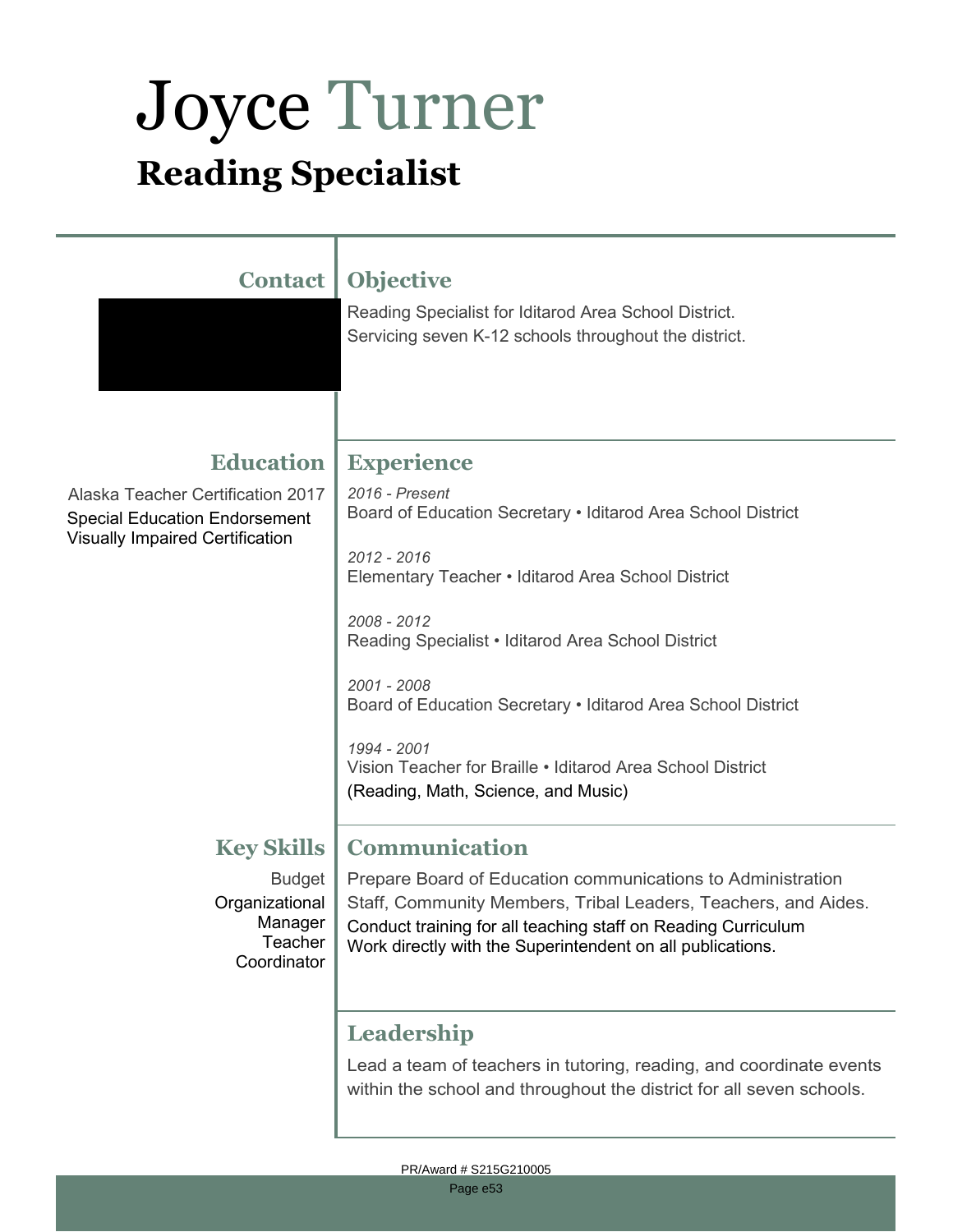|  | 02 00050 Alaska Gateway School District               |                        | 2295   | 387   | 71 sd19-ak.txt 16NOV2020                             |  |
|--|-------------------------------------------------------|------------------------|--------|-------|------------------------------------------------------|--|
|  | 02 00010 Aleutian Region School District              |                        | 612    | 26    | 2 sd19-ak.txt 16NOV2020                              |  |
|  | 02 00007 Aleutians East Borough School District       |                        | 3337   | 185   | 21 sd19-ak.txt 16NOV2020                             |  |
|  | 02 00180 Anchorage School District                    |                        | 288000 | 49240 | 4730 sd19-ak.txt 16NOV2020                           |  |
|  | 02 00525 Annette Island School District               |                        | 1468   | 269   | 58 sd19-ak.txt 16NOV2020                             |  |
|  | 02 00020 Bering Strait School District                |                        | 6215   | 1698  | 505 sd19-ak.txt 16NOV2020                            |  |
|  | 02 00030 Bristol Bay Borough School District          |                        | 836    | 91    | 11 sd19-ak.txt 16NOV2020                             |  |
|  | 02 00730 Chatham School District                      |                        | 1280   | 166   | 31 sd19-ak.txt 16NOV2020                             |  |
|  | 02 00800 Chugach School District                      |                        | 447    | 58    | 3 sd19-ak.txt 16NOV2020                              |  |
|  | 02 00070 Copper River School District                 |                        | 2699   | 465   | 31 sd19-ak.txt 16NOV2020                             |  |
|  | 02 00060 Cordova City School District                 |                        | 2138   | 349   | 14 sd19-ak.txt 16NOV2020                             |  |
|  | 02 00090 Craig City School District                   |                        | 1208   | 222   | 38 sd19-ak.txt 16NOV2020                             |  |
|  | 02 00100 Delta/Greely School District                 |                        | 4717   | 818   | 112 sd19-ak.txt 16NOV2020                            |  |
|  | 02 00770 Denali Borough School District               |                        | 2097   | 303   | 23 sd19-ak.txt 16NOV2020                             |  |
|  | 02 00120 Dillingham City School District              |                        | 2360   | 452   | 99 sd19-ak.txt 16NOV2020                             |  |
|  | 02 00600 Fairbanks North Star Borough School District |                        | 96849  | 15825 | 1206 sd19-ak.txt 16NOV2020                           |  |
|  | 02 00130 Galena City School District                  |                        | 440    | 101   | 20 sd19-ak.txt 16NOV2020                             |  |
|  | 02 00270 Haines Borough School District               |                        | 2530   | 343   | 46 sd19-ak.txt 16NOV2020                             |  |
|  | 02 00300 Hoonah City School District                  |                        | 778    | 108   | 30 sd19-ak.txt 16NOV2020                             |  |
|  | 02 00330 Hydaburg City School District                |                        | 377    | 65    | 25 sd19-ak.txt 16NOV2020                             |  |
|  | 02 00520 Iditarod Area School District                | $65/221=29.41%$        | 1039   | 221   | 65 sd19-ak.txt 16NOV2020                             |  |
|  | 02 00210 Juneau Borough School District               |                        | 31974  | 4942  | 338 sd19-ak.txt 16NOV2020                            |  |
|  | 02 00360 Kake City School District                    |                        | 560    | 91    | 14 sd19-ak.txt 16NOV2020                             |  |
|  | 02 00005 Kashunamiut School District                  |                        | 1040   | 302   | 109 sd19-ak.txt 16NOV2020                            |  |
|  | 02 00390 Kenai Peninsula Borough School District      |                        | 58708  | 9698  | 1100 sd19-ak.txt 16NOV2020                           |  |
|  | 02 00150 Ketchikan Gateway Borough School District    |                        | 13901  | 2234  | 217 sd19-ak.txt 16NOV2020                            |  |
|  | 02 00450 Klawock City School District                 |                        | 759    | 144   | 30 sd19-ak.txt 16NOV2020                             |  |
|  | 02 00480 Kodiak Island Borough School District        |                        | 12998  | 2292  | 177 sd19-ak.txt 16NOV2020                            |  |
|  | 02 00760 Kuspuk School District                       |                        | 1519   | 349   | 90 sd19-ak.txt 16NOV2020                             |  |
|  | 02 00485 Lake and Peninsula Borough School District   |                        | 1592   | 299   | 77 sd19-ak.txt 16NOV2020                             |  |
|  | 02 00001 Lower Kuskokwim School District              |                        | 15364  | 3834  | 1111 sd19-ak.txt 16NOV2020                           |  |
|  | 02 00003 Lower Yukon School District                  |                        | 6709   | 1893  | 684 sd19-ak.txt 16NOV2020                            |  |
|  | 02 00510 Matanuska-Susitna Borough School District    |                        | 108317 | 21229 | 2022 sd19-ak.txt 16NOV2020                           |  |
|  | 02 00540 Nenana City School District                  |                        | 351    | 67    | 15 sd19-ak.txt 16NOV2020                             |  |
|  | 02 00570 Nome School District                         |                        | 3789   | 766   | 94 sd19-ak.txt 16NOV2020                             |  |
|  | 02 00610 North Slope Borough School District          |                        | 9832   | 1855  | 260 sd19-ak.txt 16NOV2020                            |  |
|  | 02 00625 Northwest Arctic Borough School District     |                        | 7621   | 1955  | 548 sd19-ak.txt 16NOV2020                            |  |
|  | 02 00630 Pelican City School District                 |                        | 90     | 11    | 2 sd19-ak.txt 16NOV2020                              |  |
|  | 02 00660 Petersburg Borough School District           |                        | 3266   | 486   | 39 sd19-ak.txt 16NOV2020                             |  |
|  | 02 00670 Pribilof School District                     |                        | 589    | 81    | 9 sd19-ak.txt 16NOV2020                              |  |
|  | 02 00240 Sitka School District                        |                        | 8493   | 1329  | 103 sd19-ak.txt 16NOV2020                            |  |
|  | 02 00690 Skagway School District                      |                        | 1183   | 126   | 9 sd19-ak.txt 16NOV2020                              |  |
|  | 02 00700 Southeast Island School District             |                        | 1831   | 264   | 60 sd19-ak.txt 16NOV2020                             |  |
|  | 02 00710 Southwest Region School District             |                        | 2556   | 618   | 175 sd19-ak.txt 16NOV2020                            |  |
|  | 02 00680 St. Marys City School District               |                        | 565    | 150   | 46 sd19-ak.txt 16NOV2020                             |  |
|  | 02 00715 Tanana City School District                  |                        | 230    | 47    | 8 sd19-ak.txt 16NOV2020                              |  |
|  | 02 00720 Unalaska City School District                |                        | 4433   | 346   | 12 sd19-ak.txt 16NOV2020                             |  |
|  | 02 00780 Valdez City School District                  |                        | 3798   | 643   |                                                      |  |
|  | 02 00810 Wrangell School District                     |                        | 2502   | 387   | 87 sd19-ak.txt 16NOV2020                             |  |
|  | 02 00840 Yakutat School District                      |                        | 579    | 72    | 36 sd19-ak.txt 16NOV2020<br>20 sd19-ak.txt 16NOV2020 |  |
|  | 02 00775 Yukon Flats School District                  | PR/Award # S215G210005 | 1348   | 259   | 80 sd19-ak.txt 16NOV2020                             |  |
|  | 02 00862 Yukon-Koyukuk School District                | Page e54               | 1871   | 368   | 105 sd19-ak.txt 16NOV2020                            |  |
|  | 02 00004 Yupiit School District                       |                        | 1455   | 374   | 127 sd19-ak.txt 16NOV2020                            |  |
|  |                                                       |                        |        |       |                                                      |  |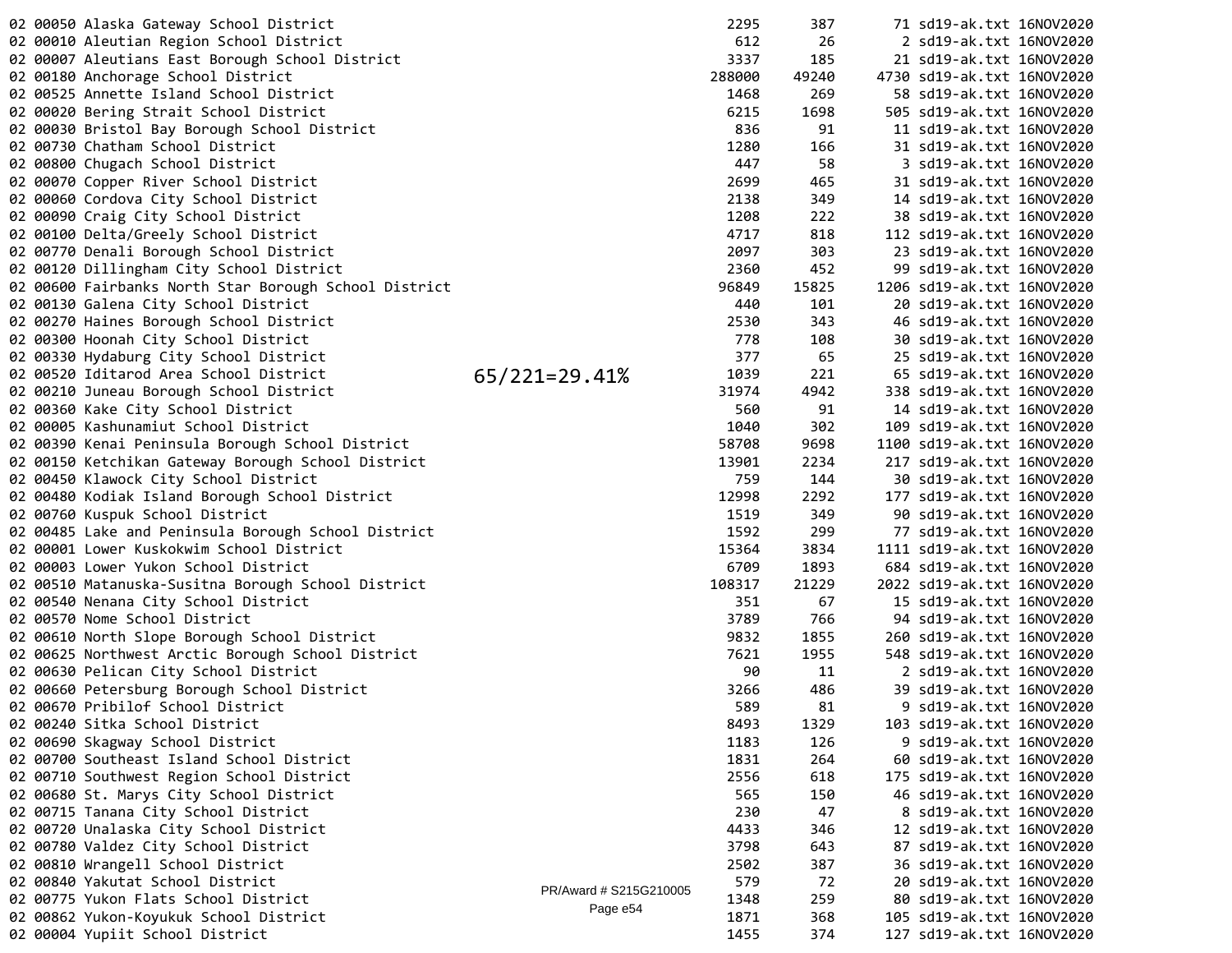#### SOURCES CITED

- American Association of School Librarians. 2021. https://standards.aasl.org/ https://standards.aasl.org/project/evaluation/
- American Library Association, October 24, 2011."Highly effective school libraries have a common set of characteristics", http://www.ala.org/tools/research/librariesmatter/highlyeffective-school-libraries-have-common-set-characteristics (Accessed July 22, 2021).
- Boulay, B., Goodson, B., Frye, M., Blocklin, M., & Price, C. (2015). Summary of research generated by Striving Readers on the effectiveness of interventions for struggling adolescent readers. NCEE 2016-4001. National Center for Education Evaluation and Regional Assistance.
- Christopher, R. (2017, November 10). AASL announces the new National School Library Standards for Learners, School Librarians, and School Libraries. Retrieved from http://www.ala.org/news/member-news/2017/11/aasl-announces-new-national-schoollibrary-standards-learners-school-librarians
- Cohen, D.K., Hill, H.C. (2001). *Learning Policy: When State Education Reform Works*. New Haven, CT: Yale University Press. In https://www.learningforjustice.org/professionaldevelopment/teaching-teachers-pd-to-improve-student-achievement
- Darling-Hammond, L. (2000). Teacher Quality and Student Achievement: A Review of State Policy Evidence. *Education Policy Archives,8*(1). https://epaa.asu.edu/ojs/article/view/392/515
- Educational Evaluation and Policy Analysis, 33(2), 183-201. What Works Clearinghouse. (2016). WWC Intervention Report: READ 180. Washington, DC: Institute of Education Sciences, National Center for Education Evaluation and Regional Assistance
- Herrera, S., Truckenmiller, A. J., & Foorman, B. R. (2016). Summary of 20 years of research on the effectiveness of adolescent literacy programs and practices (REL 2016–178). Washington, DC: US Department of Education, Institute of Education Sciences. National Center for Education Evaluation and Regional Assistance, Regional Educational Laboratory Southeast. Retrieved from http://ied.ed.gov/ncee/edlabs

International Society for Technology in Education. 2021. www.iste.org

Jensen, Eric. *The Effects of Poverty on the Brain*. 2007. Document. 22 April 2016.

Jensen, E. (2010). *Teaching with poverty in mind: What being poor does to kids brains and what schools can do about it*. Alexandria, VA: ASCD.

Iditarod Area School District's TRAIL: Thoughtful Readers Are Iditarod Leaders!

Office of Elementary and Secondary Education Innovative Approaches to Literacy Assistance Listing Number 84.215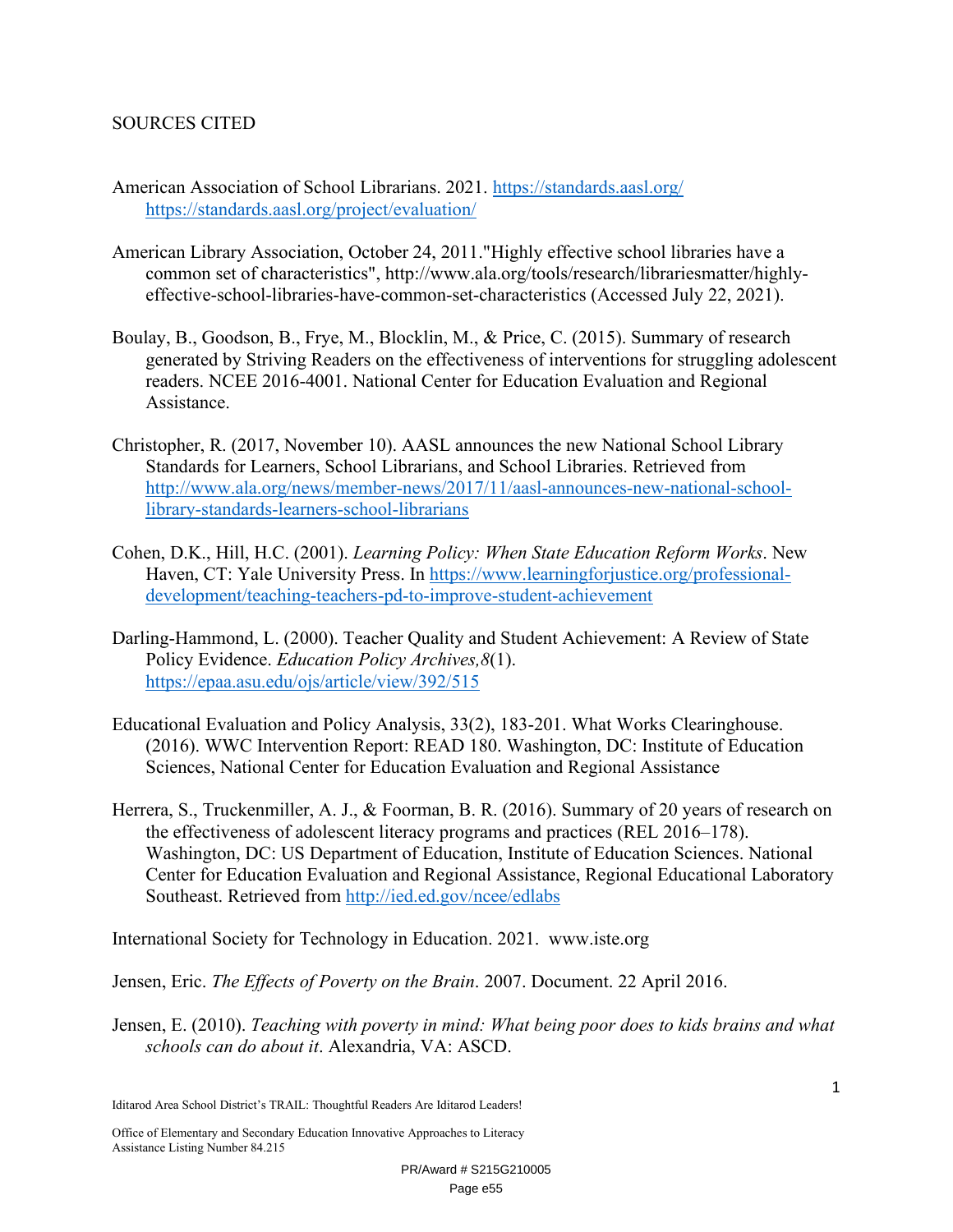- Kim, J. S., Capotosto, L., Hartry, A., & Fitzgerald, R. (2011). Can a mixed-method literacy intervention improve the reading achievement of low-performing elementary school students in an after-school program? Results from a randomized controlled trial of READ 180 enterprise.
- Lance, Keith Curry, Bill Schwarz and Maria J. Rodney. (2013*) How Libraries Transform Schools by Contributing to Student Success: evidence Linking South Carolina School Libraries and PASS & HSAP Results*. South Carolina Association of School Libraries, Columbia, S.C.
- Lance, Keith Curry. (2001) Proof of the Power: Recent Research on the Impact of School Library Media Programs on the Academic Achievement of U.S. Public School Students. ERIC Digest. ERIC Identifier: ED456861. www.eric.ed.gov
- Mizell, Hayes. (22 April 2010) Why Professional Development Matters. Oxford, OH. Learning Forward. Document.
- National Center for Education Evaluation and Regional Assistance (REL), Institute of Education Sciences, U.S. Department of Education. (2007) Southwest: Regional Education Laboratory at Edvance Research, Inc. *Reviewing the evidence on how teacher professional development affects student achievement.* REL 2007-No.033. https://ies.ed.gov/ncee/edlabs/regions/southwest/pdf/rel\_2007033.pdf
- Small, Rural School Achievement Program. (2018, April 13). https://www2.ed.gov/programs/reapsrsa/eligibility.html
- U.S. Census Bureau. *Small Area Income and Poverty Estimates*. 2019.

What Works Clearing House™. "Read 180"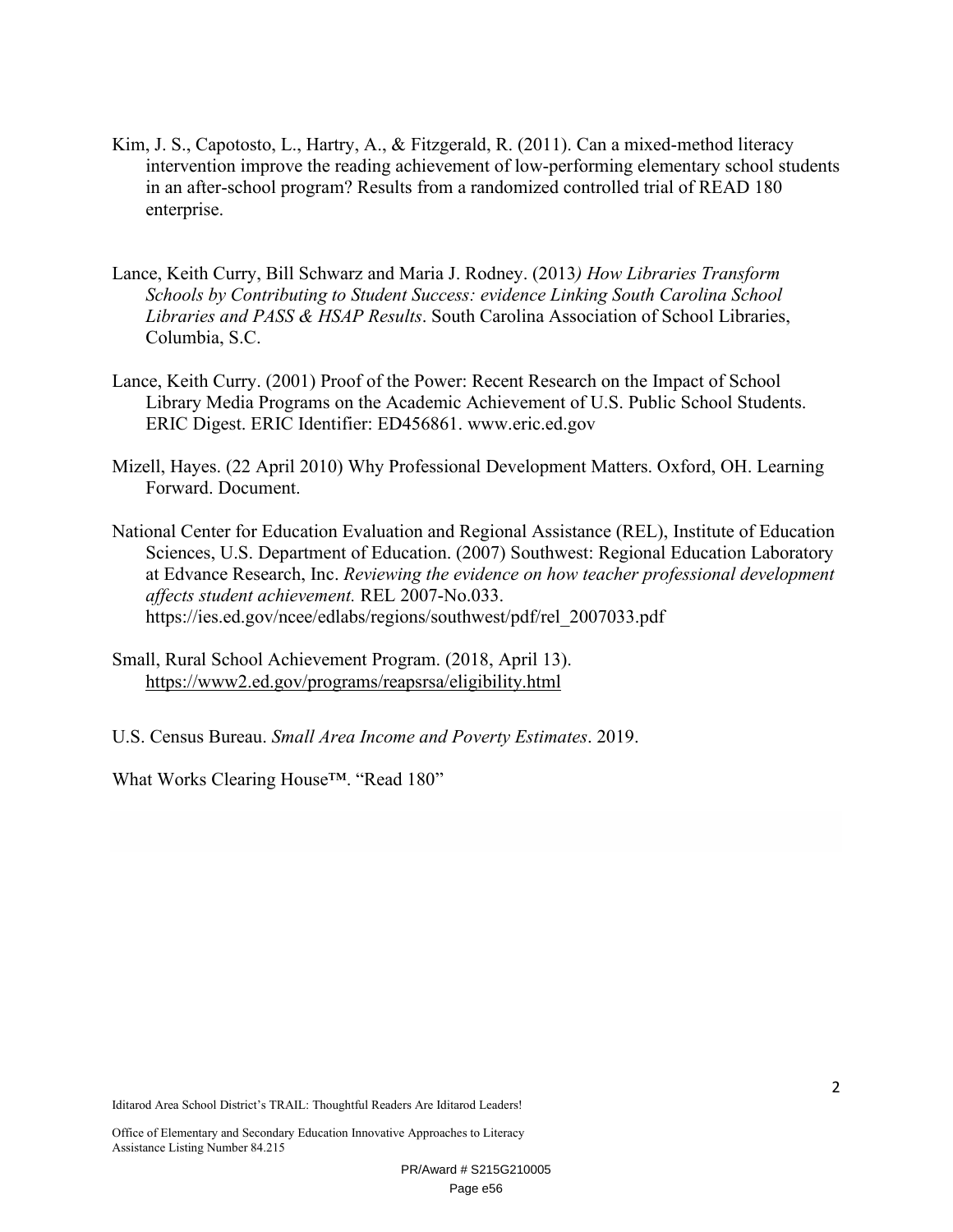|                                      | Activities                                                                         | Output                                                                                                                                                                       | Impact                                                                                | Outcome         |
|--------------------------------------|------------------------------------------------------------------------------------|------------------------------------------------------------------------------------------------------------------------------------------------------------------------------|---------------------------------------------------------------------------------------|-----------------|
|                                      | Improve and Expand 7<br>libraries with updated<br>resources, multi-media           | -New Print Collection<br>-Updated Library Environment<br>-Distributed Book Packs                                                                                             | Improved, up-to-date,<br><b>Welcoming Library</b><br>Media Centers in 7               | Student         |
| Resources & Input                    |                                                                                    | -Certified Media Specialist<br>&Staff Hired                                                                                                                                  | schools and<br>communities                                                            | Achievement     |
| Faculty & Staff                      |                                                                                    | -Library Events Being Presented<br>-Professional Development                                                                                                                 |                                                                                       | in Reading,     |
| Administration                       |                                                                                    | -Cultural Collection Developing                                                                                                                                              |                                                                                       | English and     |
| <b>Existing Library</b><br>Resources | Utilize Instructional<br>Technology to expand                                      | -Up-to-date technology<br>-E-books                                                                                                                                           | Instructional                                                                         | Language Arts   |
| Implementation                       | literacy building<br>activities and improve                                        | -District-wide digital library<br>catalog                                                                                                                                    | Technology and<br>expanded literacy-                                                  | is improved as  |
| Coordinator                          | instruction                                                                        | -online databases<br>-fluency with technology                                                                                                                                | building activities<br>improves instruction                                           | documented by   |
| Project Director                     |                                                                                    | meeting ISTE standards<br>-Extended library hours                                                                                                                            |                                                                                       | MAP Scores,     |
| Professional<br>Development          |                                                                                    | convenient for families                                                                                                                                                      |                                                                                       | KTEA.           |
| <b>Digital Resources</b>             | Implement Read 180                                                                 | -Read 180 and System 44 in all                                                                                                                                               | Read 180® Programs,                                                                   | $30\%$ of       |
| Internet                             | programs, raising<br>student reading levels                                        | schools<br>-Literacy Leadership team                                                                                                                                         | raise student reading<br>levels and assessment                                        | <b>Students</b> |
| Communities                          | and assessment scores.                                                             | ensures training and fidelity of<br>implementation<br>-Community inclusion and                                                                                               | scores.                                                                               | reading at      |
| <b>Grant Funds</b>                   |                                                                                    | increased interest in school and<br>curriculum                                                                                                                               |                                                                                       | grade level.    |
|                                      | Improve Reading a<br>English/Language Arts<br>instruction in 100% of<br>classrooms | -Targeted literacy and technology<br>PD improves instruction<br>-Media Specialist included in<br>instruction<br>-Culturally sensitive, trauma<br>informed teaching framework | Improved classroom<br>reading and ELA<br>instruction increases<br>student proficiency |                 |
|                                      | TRAIL: Thoughtful Readers Are Iditarod Leaders!                                    | PR/Award # S215G210005<br>Page e57                                                                                                                                           |                                                                                       | 84.215          |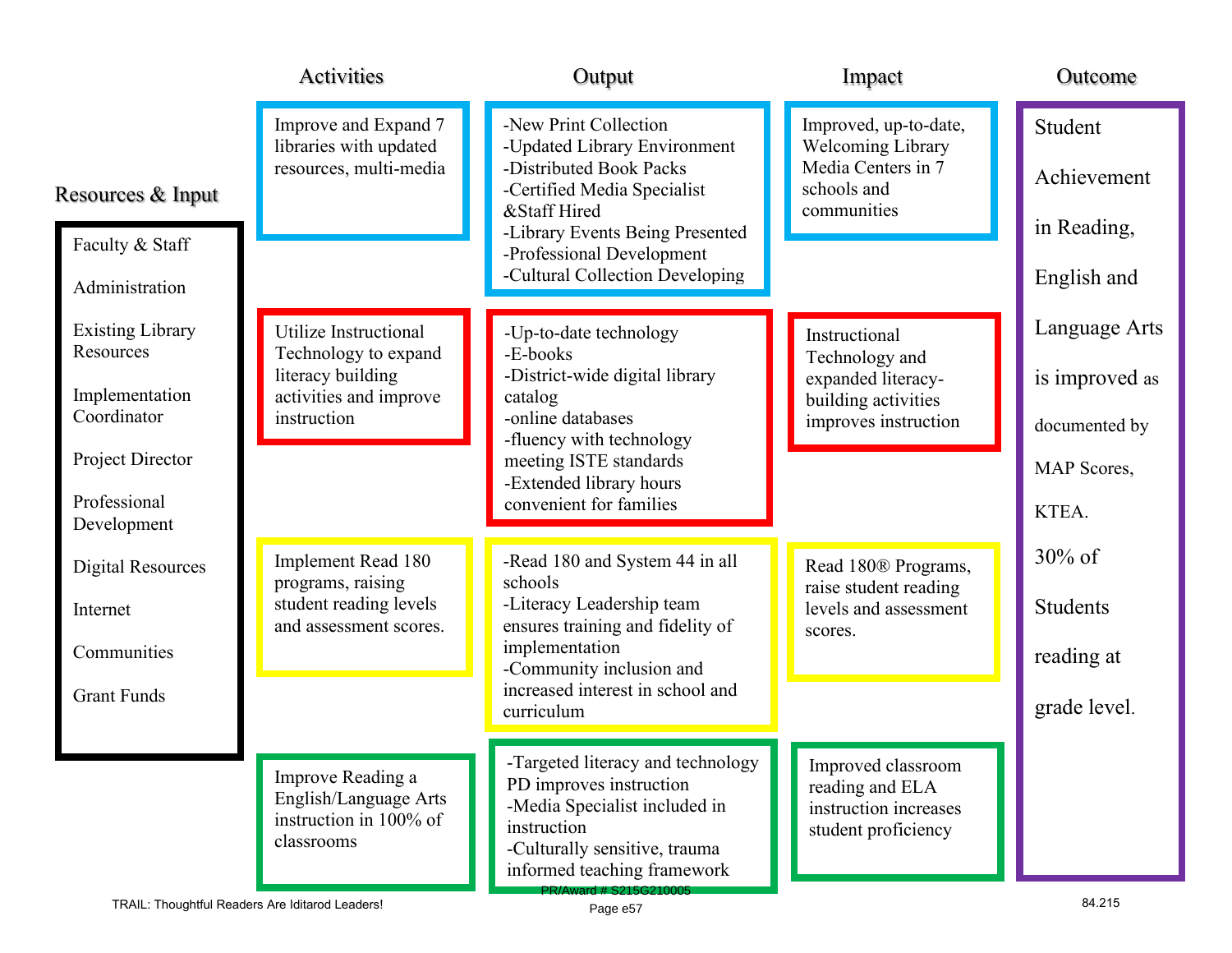

ACTIVITIES Increased N DBJECTIVE AND **OUTPUTS** 



**District** Administration

Grant Coordinator

Project Director/Media Specialist

Faculty

Staff

Professional Development

Families

**Activity 1.1**: Purchase and catalog 7000 new books and update existing print collection to meet Alaska State Standards

**Activity 1.2**: Update environment in 7 school libraries with furniture, shelving, etc.,

**Activity 1.3**: Purchase and distribute level appropriate book packs to each student including books and learning materials, & waterproof backpack

**Activity 1.4**: Hire Media Specialist and Library Aids to conduct Library activities and provide instruction. Library staff will conduct Battle of the Books each year

**Activity 1.5**: Library Media Specialist and staff provide reading events such as story-time for students and family, modeling ways to encourage and instruct reading outside of school.

**Activity 1.6:** Implement Professional Development for library staff and for school faculty on effective integration of the Media Specialist team into daily instruction.

**Activity 1.7:** Implement a specialized section in each library media center for native culture and language. Materials will be locally appropriate but may also include academic research materials.

Improved and expanded school/community cooperative libraries in seven schools.

**Outcome 1.1:** 330 Students will have access to a new print collection of more than 7000 books, creating an initial book to student ratio of 20:1.

**Outcome 1.2:** Student and community use of libraries will increase. Once the digital collections management system is in place, patron visits will be documented and a baseline set, after which, library use will increase of 10% per project year.

**Outcome 1.3:** Student circulation rates will increase by 25% by 2026.

**Outcome 1.4:** Students ages 1<sup>st</sup> to 4<sup>th</sup> grade demonstrate a 5% increase in Letter and Word Recognition, and Reading Comprehension.

**Outcome 1.5:** 30% or more of children, 1st to  $4<sup>th</sup>$  grade, read at grade level as documented by norms on MAP and KTEA tests by 2026.

**Outcome 1.6:** Culture and Language will be deeply integrated into school and learning experiences, and resources will be available in each village library.

RESULT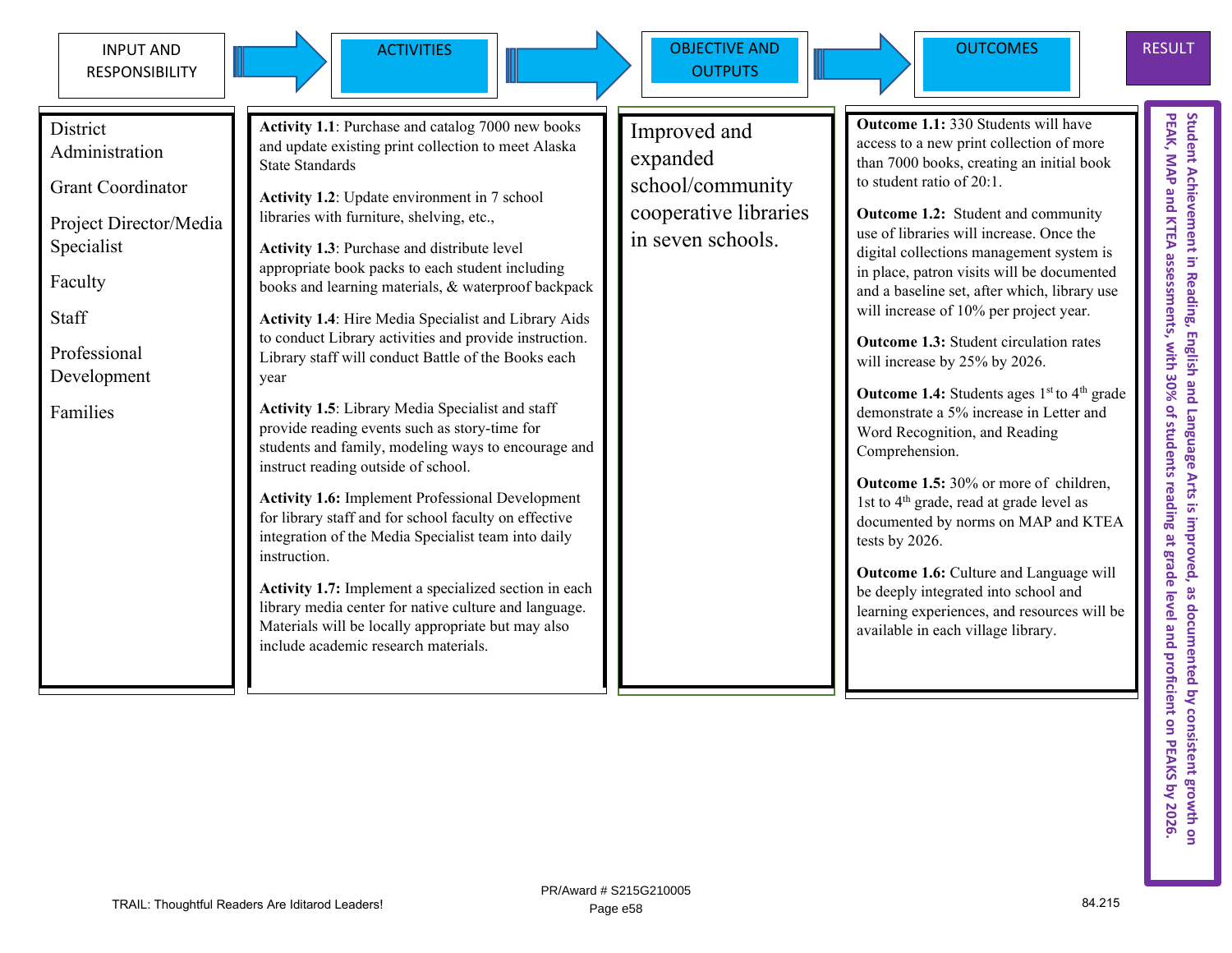**District** 

Faculty

Professional Development

Existing Project

School Boards

Materials (3D Printer, Laser Carver, robotics)

Alaska Association of

Digital Programming

Families

**Staff** 

Administration

Project Director

Grants Coordinator



ACTIVITIES **OBJECTIVES AND OUTPUTS** 



RESULT

**Activity 2.1**: Install up-to-date computer systems with video conferencing capability in all school libraries for online research and access to online resources. This includes the purchase of iPads, ereaders, and laptop computers as necessary. **Activity 2.2**: Make available e-books, Tumble and Teenbook Cloud books for students and families outside of school. **Activity 2.3**: Purchase and install a digital library catalog system for the district. A single system will include all books in the district with administrative and research access at each school **Activity 2.4**: Provide access to online databases and links with major libraries and museums. **Activity 2.5**: Ensure mastery of new technology through International Society for Technology in Education (ISTE) student & teacher standards, instruction, and Professional Development. **Activity 2.6:** Extend library hours, making resources available to families at convenient times for working parents and younger children Students are Utilizing Instructional Technology Expanded digital literacy-building activities occur in each school Digital Management allows TRAIL Libraries to share resources, engage with and be responsive to their communities resources. libraries. technology. and programming

**Outcome 2.1**: 330 IASD students and families will have access to up-to-date computer systems and media center

**Outcome 2.2**: 330 IASD students and families will have access to e-books, Tumble and Teenbook Cloud online.

**Outcome 2.3**: 330 IASD students will have access to expanded online databases and links to major libraries and museums in addition to resources at other district

**Outcome 2.4** The frequency of student visits to the libraries will increase by 50%

**Outcome 2.5:** Faculty and Staff will become and remain fluent with district

**Outcome 2.6:** Efficient collections and facility management will result in better ability to maintain relevance, monitor, and expand use and hours of operation, identify gaps in media center collections

PEAK, MAP and KTEA assessments, with 30% of students reading at grade level and proficient on PEAKS by 2026 **PEAK, MAP and KTEA assessments, with 30% of students reading at grade level and proficient on PEAKS** Student Achievement in Reading, English and Language Arts is improved, as documented by consistent growth or **Student Achievement in Reading, English and Language Arts is improved, as documented by consistent growth on** 

#### TRAIL: Thoughtful Readers Are Iditarod Leaders! 84.215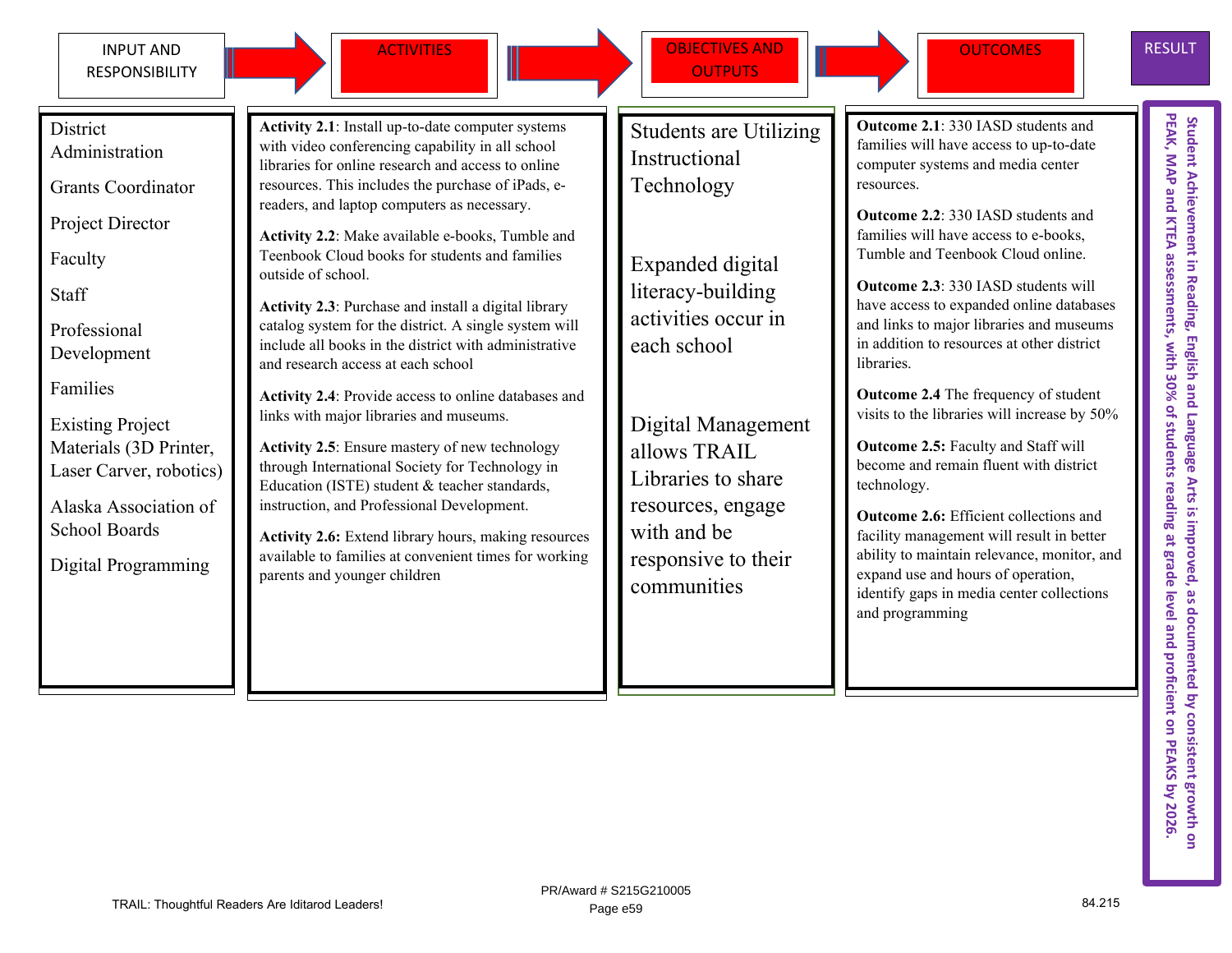



ACTIVITIES Incorrection objectives and **OUTPUTS** 

> Through the utilization of the

at grade level.

Advisory Team

engagement with

community

schools and curriculum.

exemplifies increased



PEAK, MAP and KTEA assessments, with 30% of students reading at grade level and proficient on PEAK's by 2026 Student Achievement in Reading, English and Language Arts is improved, as documented by consistent growth on<br>PEAK, MAP and KTEA assessments, with 30% of students reading at grade level and proficient on PEAKS by 2026. Student Achievement in Reading, English and Language Arts is improved, as documented by consistent growth or

District

Administration

Grants Coordinator

Project Director

Faculty

Staff

Professional Development

Families

Read Naturally **Trainers** 

Distance Delivery Capability

**Activity 3.1:** Purchase and install Read 180® and System 44® programs in Jeffrey A Bader Memorial School, and Takotna Community School,

**Activity 3.2:** Teacher in pilot schools and the leadership team will complete HMH Read 180® professional development training prior to implementation. They will meet virtually as determined by the Implementation Director, but no less than twice per quarter, to ensure adequacy of training and fidelity of instruction.

**Activity 3.3:** A leadership team made up of the Superintendent, Project Administrator, Library Media specialist, Implementation Director and 1 teacher from each pilot school will oversee and monitor fidelity of implementation. The team will assist the program evaluator in data collection and testing.

**Activity 3.4:** The literacy leadership team will deliver, in person or via distance learning, 2 informational seminars on Read 180® for pilot school stakeholders. These will include collection of comments and qualitative data regarding community perception of the programs. The team will lead implementation across the district after year 1 and provide informational seminars via distance technology to the remaining schools/villages.

Read 180® Program, 30% of students read

**Outcome 3.1**: IASD Schools will use a research-based literacy program designed for student populations similar to those in Iditarod.

**Outcome 3.2**: Students in pilot schools will improve literacy levels, improving ELA scores on MAP and/or KTEA individual testing.

**Outcome 3.3**: 100% of pilot faculty will demonstrate competence on Read® and System 44® as measured by PD assessments and classroom observation conducted by the literacy leadership team and project evaluator.

**Outcome 3.4**: By 2026, 30% of elementary and middle level students will read at grade level based on MAP and KTEA norms. 20% of High School students will read at grade level.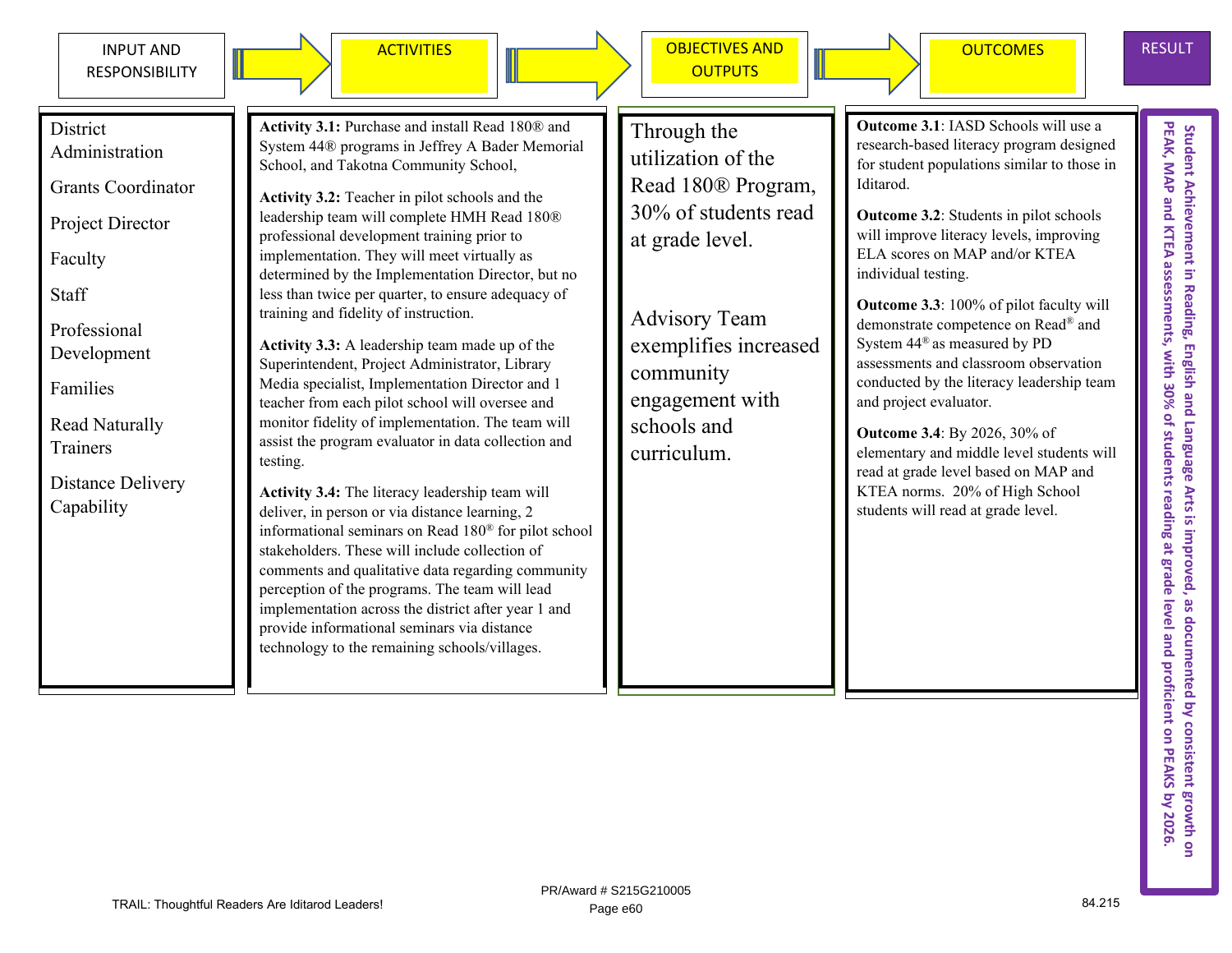

ACTIVITIES **OBJECTIVES AND OUTPUTS** 

of classrooms,

Greater awareness by faculty of issues their

students face and strategies to help them and their families improve

and ELA

learning



Improved classroom instruction in 100% especially Reading

**Outcome 4.1:** IASD faculty proficient with Read 180® and System 44®, implementing them as designed and researched to accrue the greatest benefit for students. Increase skill with literacy instruction and the success of a blended learning approach, aligned curiculum.

**Outcome 4.2:** Faculty and staff abreast of tech advances for learning environment, able to leverage district equipment for the benefit of students.

**Outcome 4.3:** Inclusion of librarian/media specialist as part of instructional team increases student contact and use of library resources. Student proficiency on reading and ELA assessments, digital literacy increases.

**Outcome 4.4**: IASD faculty acquire tools to address the individual circumstances of Rural and Alaska Native students that make up our student population with a Traumainformed framework including RTI and SEL.

Student Achievement in Reading, English and Language Arts is improved, as documented by consistent growth on<br>PEAK, MAP and KTEA assessments, with 30% of students reading at grade level and proficient on PEAKS by 2026.<br>PEAK Student Achievement in Reading, English and Language Arts is improved, as documented by consistent growth on<br>PEAK, MAP and KTEA assessments, with 30% of students reading at grade level and proficient on PEAKS by 2026.

**District** Administration

Grants Coordinator

Project Director

Faculty

**Staff** 

Professional Development

Families

**Activity 4.1:** Teachers, staff and administrators will all participate in Read 180© training and PD, supporting improved reading and ELA across the district at all levels. Teachers will focus directly on literacy curriculum and strategies.

**Activity 4.2:** All teachers at all levels will incorporate the school media center and staff into at least 1 unit per semester. Units will be designed in collaboration with the district media specialist (librarian).

**Activity 4.3:** The library media specialist will design and deliver curriculum and PD sessions to increase staff technology skill, meeting ISTE standards.

**Activity 4.4:** Staff and faculty will participate in professional development targeting improved classroom instruction for rurally isolated students, Alaska Native students, those in poverty as provided by the state of Alaska with the Trauma Informed Schools framework.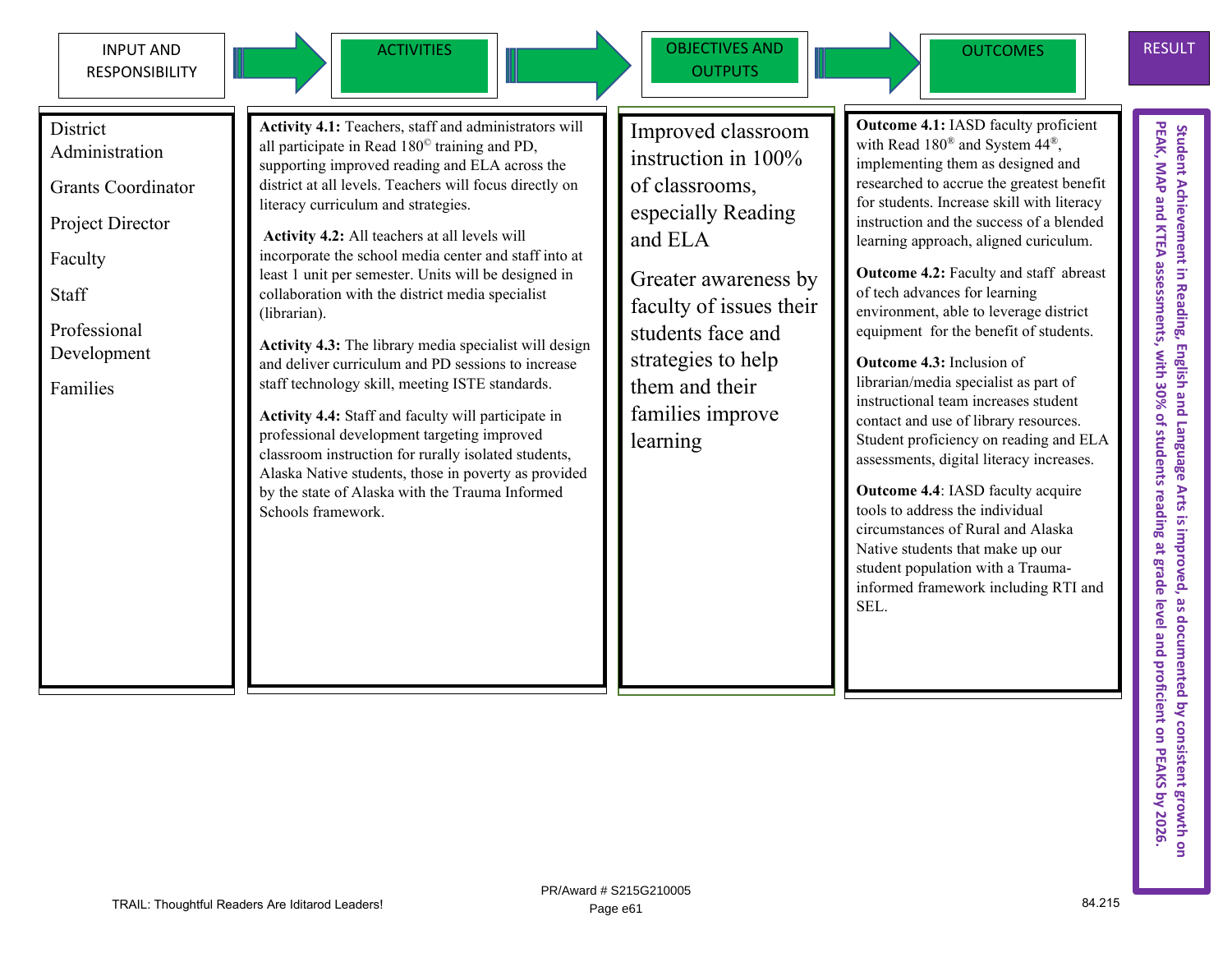#### **Budget Narrative File(s)**

| * Mandatory Budget Narrative Filename: 1236-IditarodBudgetNarrative.pdf |                                   |                                 |
|-------------------------------------------------------------------------|-----------------------------------|---------------------------------|
| Add Mandatory Budget Narrative                                          | Delete Mandatory Budget Narrative | View Mandatory Budget Narrative |
|                                                                         |                                   |                                 |

To add more Budget Narrative attachments, please use the attachment buttons below.

| Add Optional Budget Narrative |  | Delete Optional Budget Narrative |  | View Optional Budget Narrative |
|-------------------------------|--|----------------------------------|--|--------------------------------|
|-------------------------------|--|----------------------------------|--|--------------------------------|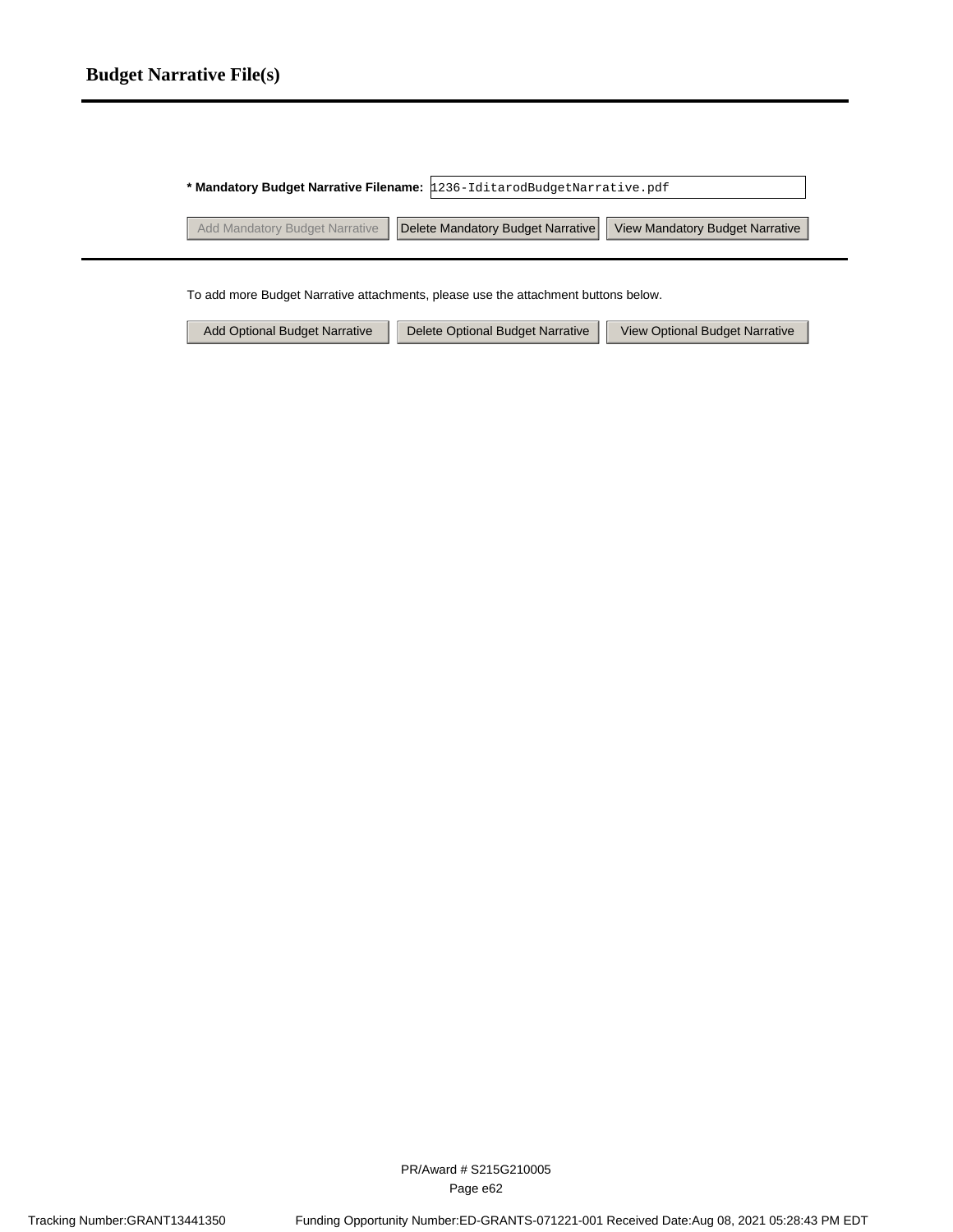| <b>YEAR 1 Federal Budget</b>               |                                                                                                                                                                                                                                                                                                                                                                                                                                                                                 |                                                                                                                                                      |                 |  |
|--------------------------------------------|---------------------------------------------------------------------------------------------------------------------------------------------------------------------------------------------------------------------------------------------------------------------------------------------------------------------------------------------------------------------------------------------------------------------------------------------------------------------------------|------------------------------------------------------------------------------------------------------------------------------------------------------|-----------------|--|
| <b>YEAR 1 Federal Budget</b>               |                                                                                                                                                                                                                                                                                                                                                                                                                                                                                 |                                                                                                                                                      |                 |  |
| PERSONNEL                                  | <b>Description</b>                                                                                                                                                                                                                                                                                                                                                                                                                                                              | <b>Details</b>                                                                                                                                       | Year 1 Fed Cost |  |
| <b>Media Specialist</b>                    | 100% FTE Responsible for 7 libraries development and<br>management, content selection and culling; supervises aid;,<br>work with PM to order media; collects data; collaborates with<br>teachers; coordinates & present PD; instructs students; reports<br>to Superintendent                                                                                                                                                                                                    | 100% FTE - Program Cost Annually<br><b>Based on District Salary Scale</b>                                                                            |                 |  |
| <b>Project Manager</b>                     | 20% FTE Responsible General Oversight and Compliance,<br>monitors staff, budget & ordering, reporting, reports to<br>Superintendent and supports development of the libraries in the<br>project; shares responsibilities with Implementation Director.                                                                                                                                                                                                                          | 20% FTE - Program Cost Annually<br><b>Based on District Contract</b>                                                                                 |                 |  |
| Part-time Library Aides (7)                | 50% FTE aides who will support Library Media Center<br>operations and grant program activities; 7 time Aides reports<br>Media Specialist, Implementation Director, Project Manager.                                                                                                                                                                                                                                                                                             |                                                                                                                                                      |                 |  |
| <b>Implementation Manager</b>              | 70% FTE Responsible Classroom implementation, observe<br>faculty, manages Read180, System 44, Literacy PD, reports to<br>Superintendent and supports development of the libraries in the<br>project; shares responsibilities with project manager.                                                                                                                                                                                                                              | 70% FTE--Program Cost Annually, Based on District Salary<br>Scale. Existing faculty, program will provide extra duty<br>addendum.                    |                 |  |
| <b>TOTAL PERSONNEL</b>                     |                                                                                                                                                                                                                                                                                                                                                                                                                                                                                 |                                                                                                                                                      |                 |  |
| <b>FRINGE BENEFITS</b><br>Media Specialist | 100% FTE x negotiated contract approved fringe benefit rate of 3 Approved rate 34%                                                                                                                                                                                                                                                                                                                                                                                              |                                                                                                                                                      |                 |  |
| <b>Project Manager</b>                     | 20% FTE x negotiated contract approved fringe benefit rate of 34 Approved rate 34%                                                                                                                                                                                                                                                                                                                                                                                              |                                                                                                                                                      |                 |  |
| Part-time Library Aides (7)                | 50% FTE x negotiated contract approved fringe benefit rate of 34Approved rate 15.00%                                                                                                                                                                                                                                                                                                                                                                                            |                                                                                                                                                      |                 |  |
| <b>Implementation Manager</b>              | 100% FTE x negotiated contract approved fringe benefit rate of 1Approved rate 34.00%                                                                                                                                                                                                                                                                                                                                                                                            |                                                                                                                                                      |                 |  |
| <b>TOTAL FRINGE BENEFITS</b>               |                                                                                                                                                                                                                                                                                                                                                                                                                                                                                 |                                                                                                                                                      |                 |  |
| <b>TRAVEL</b>                              |                                                                                                                                                                                                                                                                                                                                                                                                                                                                                 |                                                                                                                                                      |                 |  |
| <b>Implementation Director</b>             | Travel to Anchorage. It is less expensive to collect and sort<br>materials in the city and then send to schools rather than<br>receive at central office in McGrath, then ship back to<br>Anchorage and then back out to schools since there are no<br>flights direct between villages.                                                                                                                                                                                         | 2 trips per quarterx4 quarters. \$900 flight, lodging (3x170)<br>\$510, per diem (4x55) \$220, ground transport (3x240)<br>\$720=\$2350 per trip x 8 |                 |  |
| <b>Library Media Specialist</b>            | Travel to each of the 6 other libraries to assess collections, train<br>aides, set up systems, meet with faculty and stakeholders,<br>determine needs for cultural collections, etc.<br>Travel to<br>Anchorage. It is less expensive to collect and sort materials in<br>the city and then send to schools rather than receive at central<br>office in McGrath, then ship back to Anchorage and then back<br>out to schools since there are no flights direct between villages. |                                                                                                                                                      |                 |  |
| Consultant                                 | Site visits twice per year if safe travel conditions;                                                                                                                                                                                                                                                                                                                                                                                                                           |                                                                                                                                                      |                 |  |
| <b>TOTAL TRAVEL</b>                        |                                                                                                                                                                                                                                                                                                                                                                                                                                                                                 |                                                                                                                                                      |                 |  |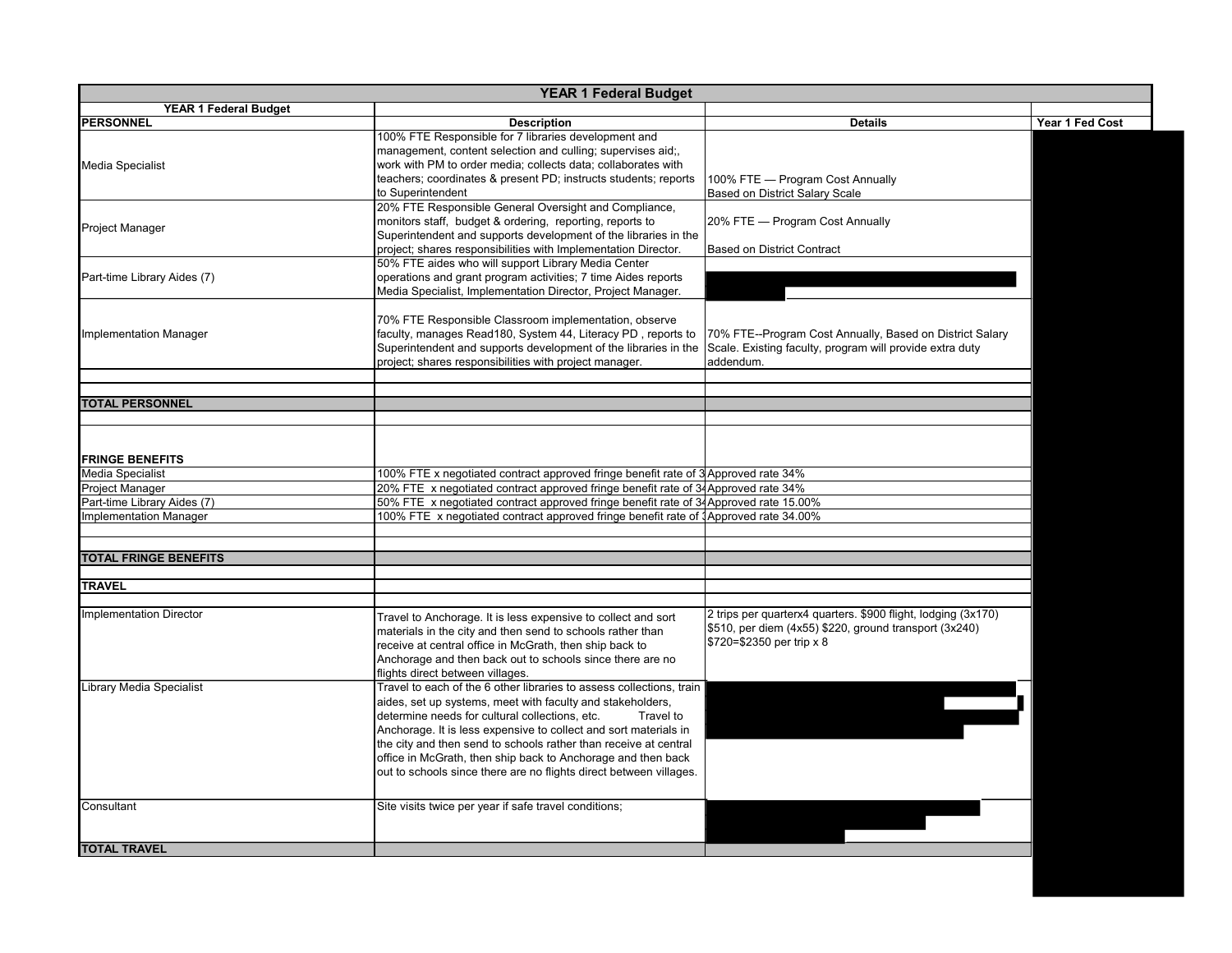| <b>EQUIPMENT</b>                             |                                                                                                     | # of units                                                     | unit price |    |        |
|----------------------------------------------|-----------------------------------------------------------------------------------------------------|----------------------------------------------------------------|------------|----|--------|
|                                              |                                                                                                     |                                                                |            | ደ  | $\sim$ |
|                                              |                                                                                                     |                                                                |            | \$ | $\sim$ |
|                                              |                                                                                                     |                                                                |            | ደ  | $\sim$ |
| <b>TOTAL EQUIPMENT</b>                       |                                                                                                     |                                                                |            |    | \$0.00 |
|                                              |                                                                                                     |                                                                |            |    |        |
| <b>SUPPLIES</b>                              | Based on published prices from applicable providers                                                 | # of units                                                     | unit price |    |        |
|                                              | 10 per school to use with digital books, class sets, battle of                                      |                                                                |            |    |        |
| E-Readers/tablets                            | books, etc.                                                                                         | 70                                                             |            |    |        |
|                                              |                                                                                                     |                                                                |            |    |        |
| <b>Charging Station</b>                      | I per LMC to store, charge tablets, plus extra cords for check-out                                  | $\overline{7}$                                                 |            |    |        |
|                                              |                                                                                                     |                                                                |            |    |        |
| Desktop Computers for patrons                | Desktop Computer for patron use; research, book location, etc.                                      | $\overline{7}$                                                 |            |    |        |
|                                              | LMC Admin desk, access catalog system, data manage,                                                 |                                                                |            |    |        |
| Desktop Computers for LMC Management         | research, etc.                                                                                      | $\overline{7}$                                                 |            |    |        |
| Library Collections Management software      | Catalogue, circulation-subscription                                                                 | 1                                                              |            |    |        |
| Library books                                | Update Library collections; variety topics and levels                                               | 1500                                                           |            |    |        |
| <b>Books for Book Distribution</b>           | minimum 1 book per student                                                                          | 330                                                            |            |    |        |
|                                              |                                                                                                     |                                                                |            |    |        |
| <b>Book Cataloguing Supplies</b>             | Labels for barcodes, Qrcodes, etc.                                                                  | $\overline{7}$                                                 |            |    |        |
|                                              |                                                                                                     |                                                                |            |    |        |
|                                              |                                                                                                     |                                                                |            |    |        |
|                                              |                                                                                                     |                                                                |            |    |        |
| Read 180 Student Workbooks                   | Workbooks for literacy curriculum<br>Paper and Audio books, 35 titles, 4 copies each, classroom set | 75                                                             |            |    |        |
| Read 180 Classroom Package                   | x 6 sets per school                                                                                 | 12                                                             |            |    |        |
|                                              |                                                                                                     |                                                                |            |    |        |
|                                              |                                                                                                     |                                                                |            |    |        |
|                                              |                                                                                                     |                                                                |            |    |        |
|                                              |                                                                                                     |                                                                |            |    |        |
| <b>TOTAL SUPPLIES</b>                        |                                                                                                     |                                                                |            |    |        |
|                                              |                                                                                                     |                                                                |            |    |        |
| <b>CONTRACTUAL</b>                           |                                                                                                     |                                                                |            |    |        |
| LETRS PD Training                            | Voyager Sopris Learning, Literacy PD, The Science of Literacy-                                      | $\overline{4}$                                                 |            |    |        |
|                                              | Training Units 1-4 for all district                                                                 |                                                                |            |    |        |
|                                              | Voyager Sopris Learning, Literacy PD, The Science of Literacy                                       |                                                                |            |    |        |
| LETRS PD Training                            | participant bundle (digital)                                                                        | 22                                                             |            |    |        |
| Read 180/Stystem 44 Professional Development | Get Started Live online bundle for each program                                                     | 2                                                              |            |    |        |
|                                              | Designs and carrys out a mixed methods process evaluation to                                        | Site visits, twice annually, rotate                            |            |    |        |
| Certified External Evaluator                 | determine if activities are implemented as intended, and an                                         | students, develops instruments, collects and analyzes data,    |            |    |        |
|                                              | objectives-based outcome evaluation to determine activities are                                     | writes reports, reports to stakeholders, provides professional |            |    |        |
|                                              | influencing student literacy.                                                                       | development                                                    |            |    |        |
| <b>TOTAL CONTRACTUAL</b>                     |                                                                                                     |                                                                |            |    |        |
| <b>OTHER</b>                                 |                                                                                                     |                                                                |            |    |        |
|                                              |                                                                                                     | # of units                                                     | unit price |    |        |
| Shipping and Handling, Read 180 Products     | Per received proposal                                                                               |                                                                |            |    |        |
| Shipping                                     |                                                                                                     | 1                                                              |            |    |        |
| Read 180/System 44 Student Digital Package   | Literacy license, 1 year subscription package; See attached                                         |                                                                |            |    |        |
|                                              | pricing proposal for all Read 180 components                                                        | 38                                                             |            |    |        |
| Read 180 Teacher Subscription                | <b>Teacher License</b>                                                                              | 6                                                              |            |    |        |
| <b>TOTAL OTHER</b>                           |                                                                                                     |                                                                |            |    |        |
|                                              |                                                                                                     |                                                                |            |    |        |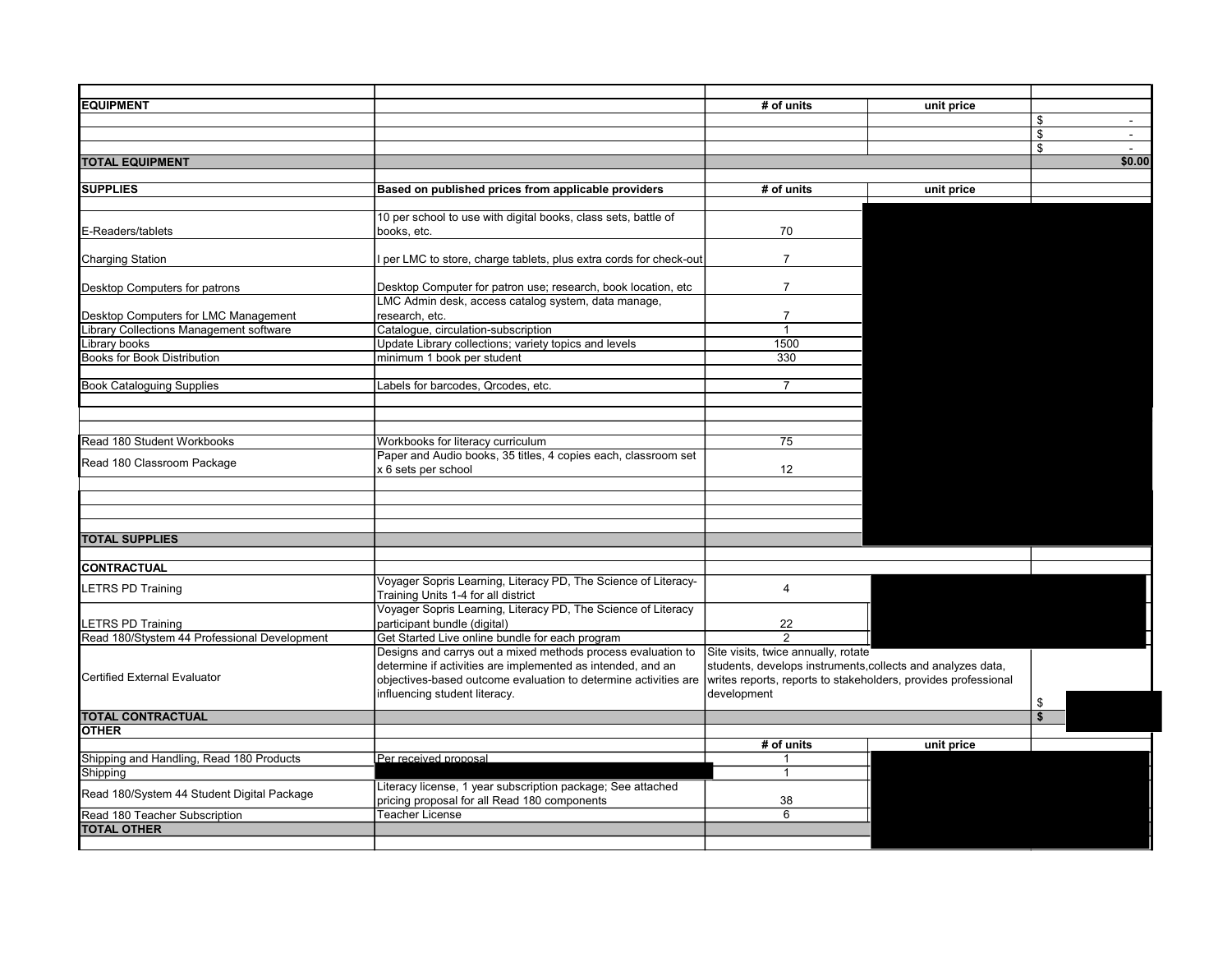| <b>TOTAL DIRECT COST</b>            |        |                                 |
|-------------------------------------|--------|---------------------------------|
|                                     |        |                                 |
| <b>INDIRECT COST RATE</b>           | 14.57% | Approved by the state of Alaska |
| TOTAL INDIRECT COST RATE            |        |                                 |
|                                     |        |                                 |
| <b>TRAINING STIPENDS</b>            |        |                                 |
|                                     |        |                                 |
| <b>TOTAL TRAINING STIPENDS</b>      |        |                                 |
|                                     |        |                                 |
| <b>TOTAL COST OF YEAR 1 FEDERAL</b> |        |                                 |
|                                     |        |                                 |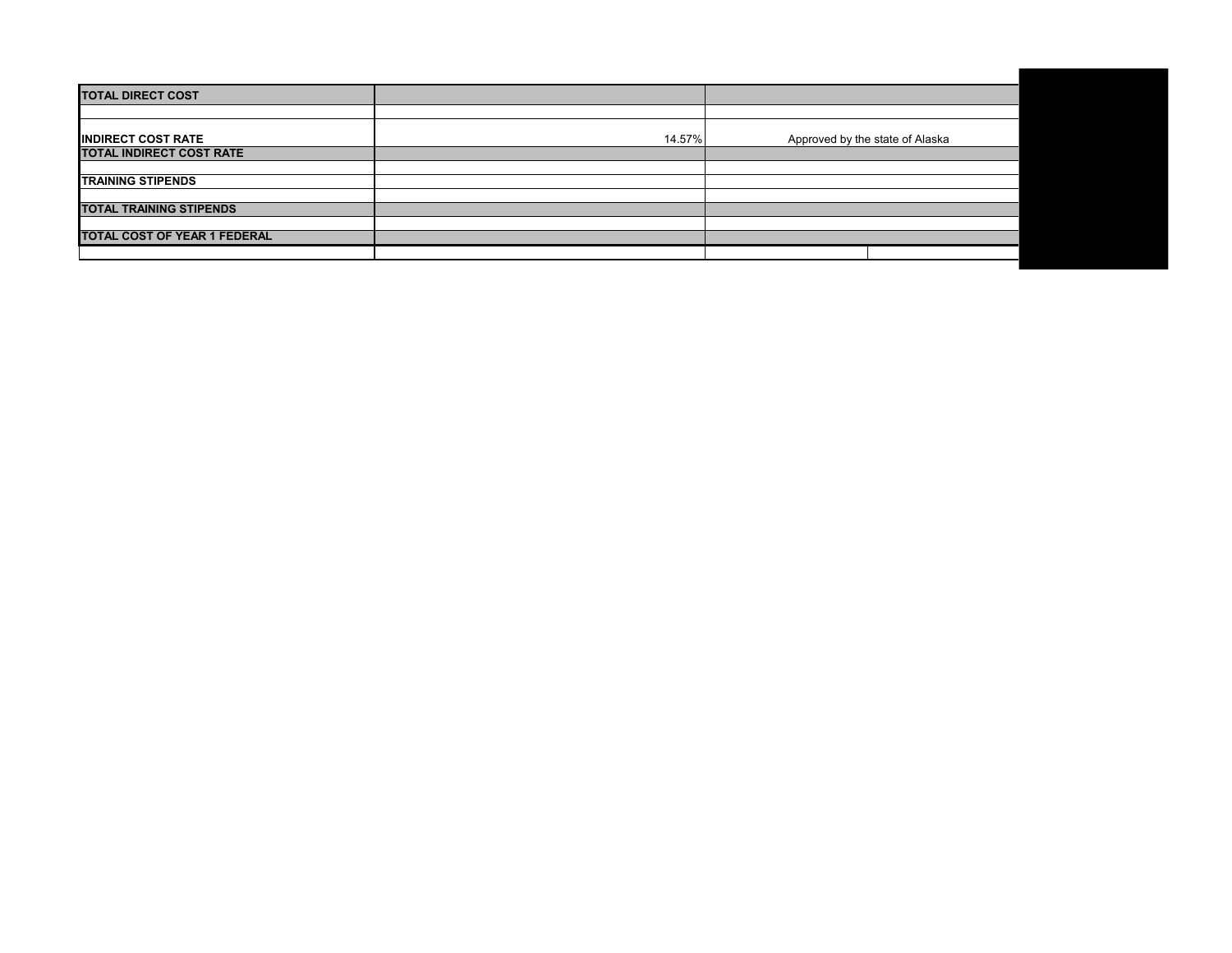| <b>YEAR 2 Federal Budget</b>   |                                                                                                                    |                                                                           |                 |  |
|--------------------------------|--------------------------------------------------------------------------------------------------------------------|---------------------------------------------------------------------------|-----------------|--|
|                                |                                                                                                                    |                                                                           |                 |  |
| <b>PERSONNEL</b>               | <b>Description</b>                                                                                                 | <b>Details</b>                                                            | Year 2 Fed Cost |  |
|                                | 100% FTE Responsible for 7 libraries development and<br>management, content selection and culling; supervises aid; |                                                                           |                 |  |
|                                | work with PM to order media; collects data; collaborates with                                                      |                                                                           |                 |  |
| <b>Media Specialist</b>        | teachers; coordinates & present PD; instructs students; reports                                                    |                                                                           |                 |  |
|                                | to Superintendent                                                                                                  | 100% FTE - Program Cost Annually<br><b>Based on District Salary Scale</b> |                 |  |
|                                | 20% FTE Responsible General Oversight and Compliance,                                                              |                                                                           |                 |  |
|                                | monitors staff, budget & ordering, reporting, reports to                                                           | 20% FTE - Program Cost Annually                                           |                 |  |
| <b>Project Manager</b>         | Superintendent and supports development of the libraries in the                                                    |                                                                           |                 |  |
|                                | project; shares responsibilities with Implementation Director.                                                     |                                                                           |                 |  |
|                                | 50% FTE aides who will support Library Media Center                                                                | Based on District Salary Scale                                            |                 |  |
|                                | operations and grant program activities; 7 time Aides reports                                                      |                                                                           |                 |  |
| Part-time Library Aides (7)    | Media Specialist, Implementation Director, Project Manager.                                                        |                                                                           |                 |  |
|                                |                                                                                                                    |                                                                           |                 |  |
|                                | 20% FTE Responsible Classroom implementation, observe                                                              |                                                                           |                 |  |
|                                | faculty, manages Read180, System 44, Literacy PD, reports to                                                       | 20% FTE--Program Cost Annually, Based on District Salary                  |                 |  |
| <b>Implementation Manager</b>  | Superintendent and supports development of the libraries in the                                                    | Scale. Existing faculty, program will provide extra duty                  |                 |  |
|                                | project; shares responsibilities with project manager.                                                             | addendum.                                                                 |                 |  |
|                                |                                                                                                                    |                                                                           |                 |  |
|                                |                                                                                                                    |                                                                           |                 |  |
| <b>TOTAL PERSONNEL</b>         |                                                                                                                    |                                                                           |                 |  |
|                                |                                                                                                                    |                                                                           |                 |  |
|                                |                                                                                                                    |                                                                           |                 |  |
|                                |                                                                                                                    |                                                                           |                 |  |
| <b>FRINGE BENEFITS</b>         |                                                                                                                    |                                                                           |                 |  |
| <b>Media Specialist</b>        | 100% FTE x negotiated contract approved fringe benefit rate of 3 Approved rate 34%                                 |                                                                           |                 |  |
| Project Manager                | 20% FTE x negotiated contract approved fringe benefit rate of 34 Approved rate 34%                                 |                                                                           |                 |  |
| Part-time Library Aides (7)    | 50% FTE x negotiated contract approved fringe benefit rate of 34Approved rate 15.00%                               |                                                                           |                 |  |
| <b>Implementation Manager</b>  | 20% FTE x negotiated contract approved fringe benefit rate of 34 Approved rate 34.00%                              |                                                                           |                 |  |
|                                |                                                                                                                    |                                                                           |                 |  |
|                                |                                                                                                                    |                                                                           |                 |  |
| <b>TOTAL FRINGE BENEFITS</b>   |                                                                                                                    |                                                                           |                 |  |
|                                |                                                                                                                    |                                                                           |                 |  |
| <b>TRAVEL</b>                  |                                                                                                                    |                                                                           |                 |  |
|                                |                                                                                                                    |                                                                           |                 |  |
| <b>Implementation Director</b> | Travel to Anchorage. It is less expensive to collect and sort                                                      |                                                                           |                 |  |
|                                | materials in the city and then send to schools rather than                                                         |                                                                           |                 |  |
|                                | receive at central office in McGrath, then ship back to                                                            |                                                                           |                 |  |
|                                | Anchorage and then back out to schools since there are no                                                          |                                                                           |                 |  |
|                                | flights direct between villages.                                                                                   |                                                                           |                 |  |
| Library Media Specialist       | Travel to each of the 6 other libraries to assess collections, train                                               |                                                                           |                 |  |
|                                | aides, set up systems, meet with faculty and stakeholders,                                                         |                                                                           |                 |  |
|                                | determine needs for cultural collections, etc.<br>Travel to                                                        |                                                                           |                 |  |
|                                | Anchorage. It is less expensive to collect and sort materials in                                                   |                                                                           |                 |  |
|                                | the city and then send to schools rather than receive at central                                                   |                                                                           |                 |  |
|                                | office in McGrath, then ship back to Anchorage and then back                                                       |                                                                           |                 |  |
|                                | out to schools since there are no flights direct between villages.                                                 |                                                                           |                 |  |
|                                |                                                                                                                    |                                                                           |                 |  |
| Consultant                     | Site visits twice per year if safe travel conditions;                                                              |                                                                           |                 |  |
|                                |                                                                                                                    |                                                                           |                 |  |
|                                |                                                                                                                    |                                                                           |                 |  |
| <b>TOTAL TRAVEL</b>            |                                                                                                                    |                                                                           |                 |  |
|                                |                                                                                                                    |                                                                           |                 |  |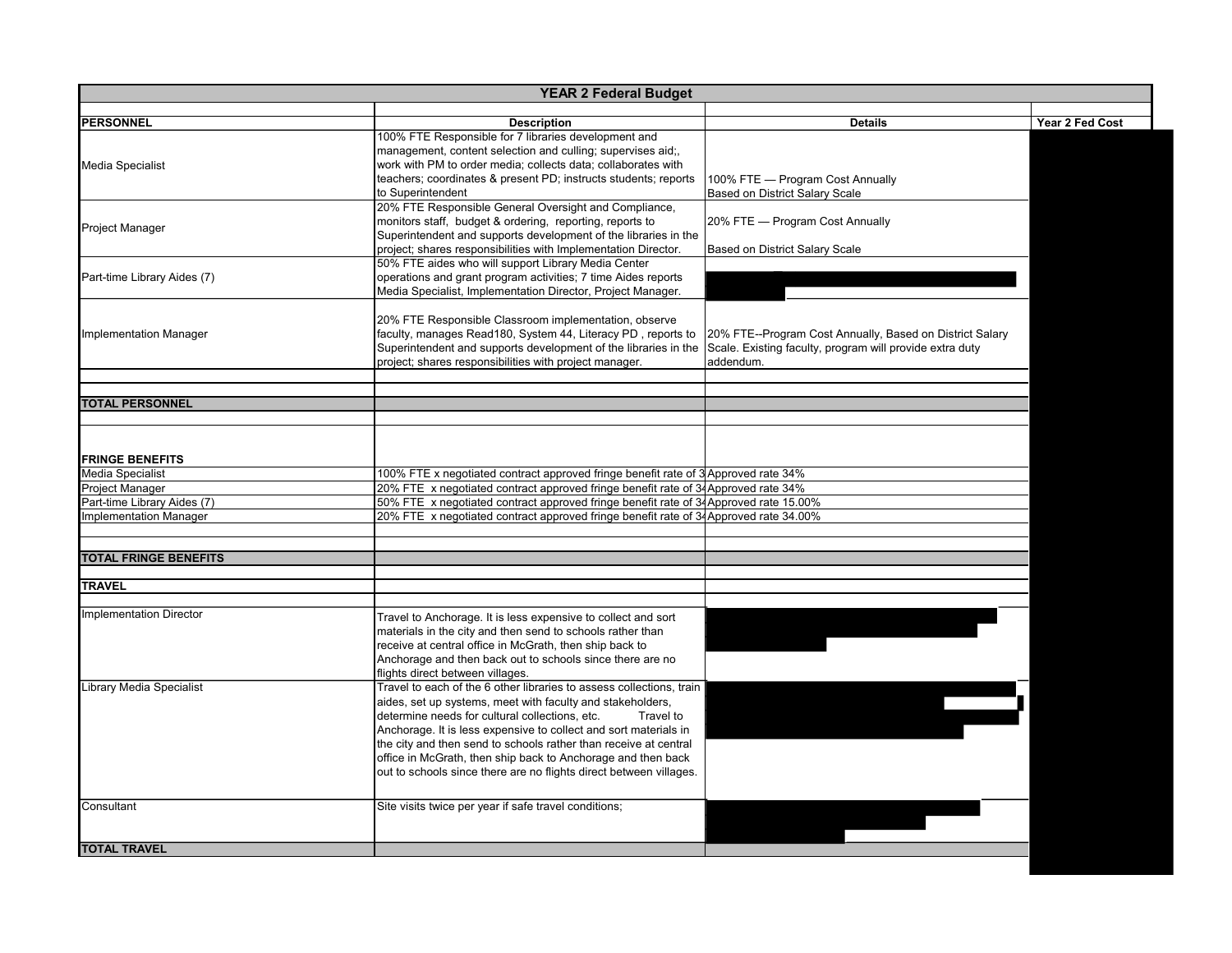| <b>EQUIPMENT</b>                             |                                                                     | # of units                                                     | unit price               |                |
|----------------------------------------------|---------------------------------------------------------------------|----------------------------------------------------------------|--------------------------|----------------|
|                                              |                                                                     |                                                                |                          | \$<br>$\sim$   |
|                                              |                                                                     |                                                                |                          | \$<br>$\omega$ |
|                                              |                                                                     |                                                                |                          | \$<br>$\sim$   |
| <b>TOTAL EQUIPMENT</b>                       |                                                                     |                                                                |                          | \$0.00         |
|                                              |                                                                     |                                                                |                          |                |
| <b>SUPPLIES</b>                              |                                                                     | # of units                                                     | unit price               |                |
|                                              |                                                                     |                                                                |                          |                |
|                                              |                                                                     |                                                                |                          |                |
|                                              |                                                                     |                                                                |                          |                |
|                                              |                                                                     |                                                                |                          |                |
|                                              |                                                                     |                                                                |                          |                |
| Library Collections Management software      | Catalogue, circulation-subscription                                 | $\mathbf{1}$                                                   |                          |                |
| Library books                                | Update Library collections; variety topics and levels               | 1500                                                           |                          |                |
| Books for Book Distribution                  | minimum 1 book per student                                          | 330                                                            |                          |                |
|                                              |                                                                     |                                                                |                          |                |
| <b>Book Cataloguing Supplies</b>             | Labels for barcodes, Qrcodes, etc.                                  | $\overline{7}$                                                 |                          |                |
|                                              |                                                                     |                                                                |                          |                |
|                                              |                                                                     |                                                                |                          |                |
|                                              |                                                                     |                                                                |                          |                |
| Read 180 Student Workbooks                   | Workbooks for literacy curriculum                                   | 330                                                            |                          |                |
|                                              | Paper and Audio books, 35 titles, 4 copies each, classroom set      |                                                                |                          |                |
| Read 180 Classroom Package                   | 5 schools                                                           | 10                                                             |                          |                |
|                                              |                                                                     |                                                                |                          |                |
|                                              |                                                                     |                                                                |                          |                |
|                                              |                                                                     |                                                                |                          |                |
|                                              |                                                                     |                                                                |                          |                |
| <b>TOTAL SUPPLIES</b>                        |                                                                     |                                                                |                          |                |
|                                              |                                                                     |                                                                |                          |                |
| <b>CONTRACTUAL</b>                           |                                                                     |                                                                |                          |                |
|                                              | Voyager Sopris Learning, Literacy PD, The Science of Literacy       |                                                                |                          |                |
| LETRS PD Training                            | participant bundle (digital)                                        | 22                                                             |                          |                |
|                                              | .<br>Voyager Sopris Learning, Literacy PD, The Science of Literacy- |                                                                |                          |                |
| LETRS PD Training                            | Training Units 1-8 for all district                                 | 8                                                              |                          |                |
| Read 180/Stystem 44 Professional Development | Get Started Live online bundle for each program                     | $\overline{2}$                                                 | $\overline{\mathcal{S}}$ |                |
|                                              | Designs and carrys out a mixed methods process evaluation to        | Site visits, twice annually, rotates t                         |                          |                |
|                                              | determine if activities are implemented as intended, and an         | students, develops instruments, collects and analyzes data,    |                          |                |
| <b>Certified External Evaluator</b>          | objectives-based outcome evaluation to determine activities are     | writes reports, reports to stakeholders, provides professional |                          |                |
|                                              | influencing student literacy.                                       | development                                                    |                          |                |
|                                              |                                                                     |                                                                |                          | \$             |
| <b>TOTAL CONTRACTUAL</b>                     |                                                                     |                                                                |                          |                |
| <b>OTHER</b>                                 |                                                                     |                                                                |                          |                |
|                                              |                                                                     | # of units                                                     | unit price               |                |
| Shipping and Handling, Read 180 Products     |                                                                     | $\mathbf 1$                                                    |                          |                |
| Shipping                                     |                                                                     | $\mathbf{1}$                                                   |                          |                |
| Read 180/System 44 Student Digital Package   | Student Literacy license, subscription package;                     | 330                                                            |                          |                |
| Read 180 Teacher Subscription                | <b>Teacher License</b>                                              | $\overline{20}$                                                |                          |                |
| <b>TOTAL OTHER</b>                           |                                                                     |                                                                |                          |                |
|                                              |                                                                     |                                                                |                          |                |
| <b>TOTAL DIRECT COST</b>                     |                                                                     |                                                                |                          |                |
|                                              |                                                                     |                                                                |                          |                |
|                                              |                                                                     |                                                                |                          |                |
|                                              |                                                                     |                                                                |                          |                |
| <b>INDIRECT COST RATE</b>                    | 14.57%                                                              | Approved by the state of Alaska                                |                          | \$             |
| <b>TOTAL INDIRECT COST RATE</b>              |                                                                     |                                                                |                          | \$             |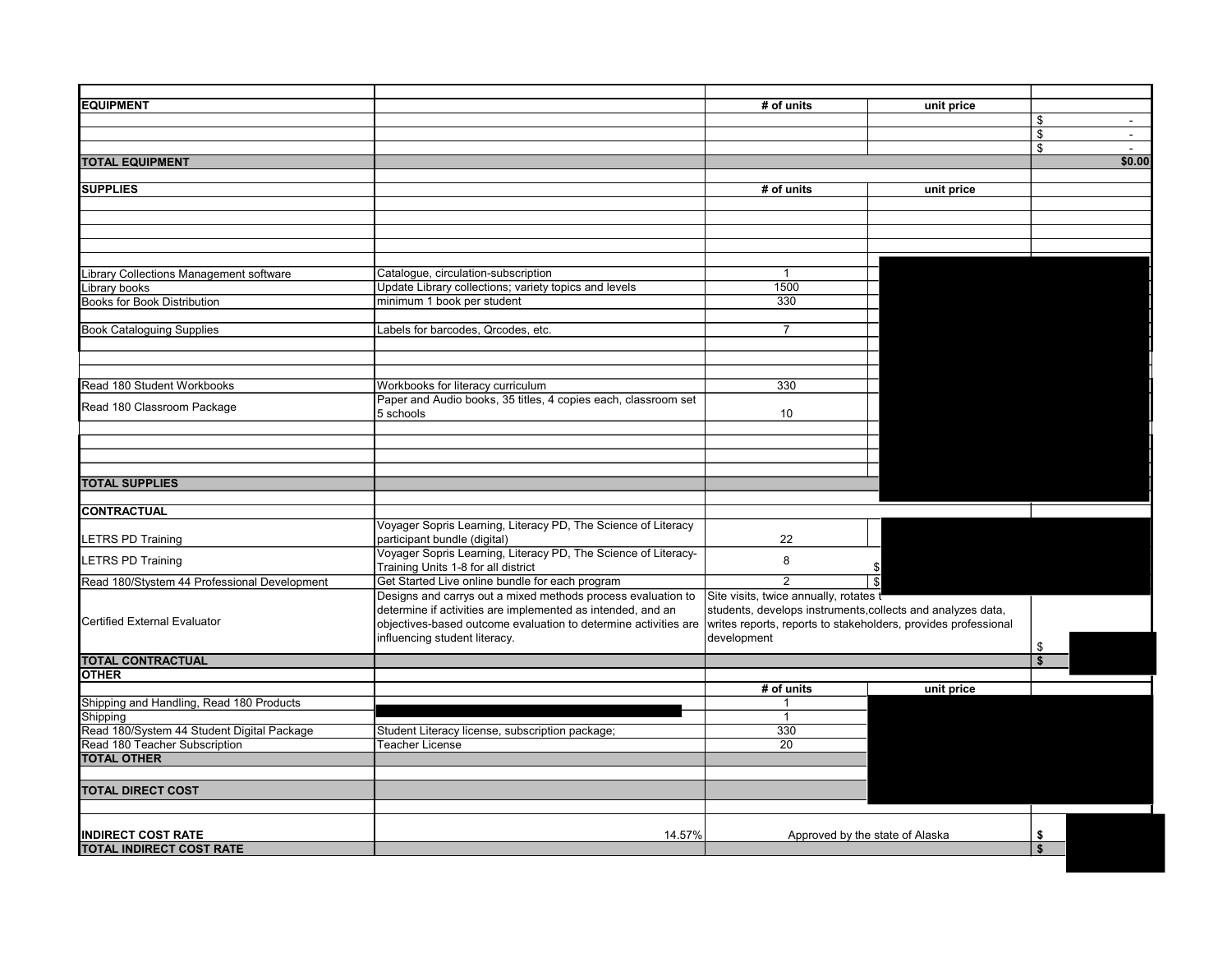| <b>TRAINING STIPENDS</b>            |  |  |  |
|-------------------------------------|--|--|--|
|                                     |  |  |  |
| <b>TOTAL TRAINING STIPENDS</b>      |  |  |  |
|                                     |  |  |  |
| <b>TOTAL COST OF YEAR 2 FEDERAL</b> |  |  |  |
|                                     |  |  |  |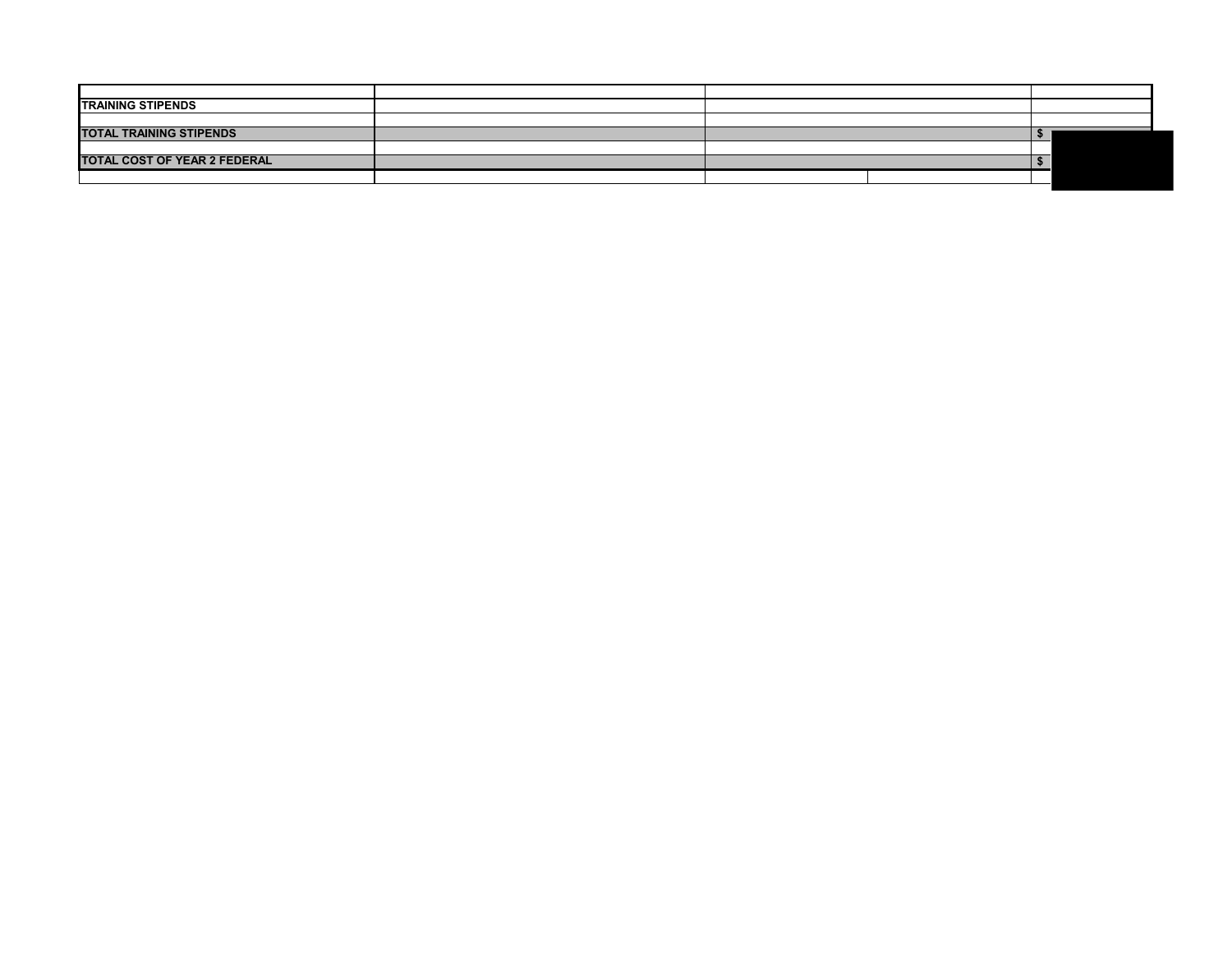| <b>YEAR 3 Federal Budget</b>    |                                                                                                                       |                                                          |                 |  |
|---------------------------------|-----------------------------------------------------------------------------------------------------------------------|----------------------------------------------------------|-----------------|--|
|                                 |                                                                                                                       |                                                          |                 |  |
| <b>PERSONNEL</b>                | <b>Description</b>                                                                                                    | <b>Details</b>                                           | Year 3 Fed Cost |  |
|                                 | 100% FTE Responsible for 7 libraries development and                                                                  |                                                          |                 |  |
|                                 | management, content selection and culling; supervises aid;                                                            |                                                          |                 |  |
| <b>Media Specialist</b>         | work with PM to order media; collects data; collaborates with                                                         |                                                          |                 |  |
|                                 | teachers; coordinates & present PD; instructs students; reports                                                       | 100% FTE - Program Cost Annually                         |                 |  |
|                                 | to Superintendent                                                                                                     | <b>Based on District Salary Scale</b>                    |                 |  |
|                                 | 20% FTE Responsible General Oversight and Compliance,                                                                 |                                                          |                 |  |
| Project Manager                 | monitors staff, budget & ordering, reporting, reports to                                                              | 20% FTE - Program Cost Annually                          |                 |  |
|                                 | Superintendent and supports development of the libraries in the                                                       |                                                          |                 |  |
|                                 | project; shares responsibilities with Implementation Director.<br>63% FTE aides who will support Library Media Center | Based on District Salary Scale                           |                 |  |
|                                 |                                                                                                                       |                                                          |                 |  |
| Part-time Library Aides (7)     | operations and grant program activities; 7 time Aides reports                                                         |                                                          |                 |  |
|                                 | Media Specialist, Implementation Director, Project Manager.                                                           |                                                          |                 |  |
|                                 | 20% FTE Responsible Classroom implementation, observe                                                                 |                                                          |                 |  |
| mplementation Manager           | faculty, manages Read180, System 44, Literacy PD, reports to                                                          | 20% FTE--Program Cost Annually, Based on District Salary |                 |  |
|                                 | Superintendent and supports development of the libraries in the                                                       | Scale. Existing faculty, program will provide extra duty |                 |  |
|                                 | project; shares responsibilities with project manager.                                                                | addendum.                                                |                 |  |
|                                 |                                                                                                                       |                                                          |                 |  |
|                                 |                                                                                                                       |                                                          |                 |  |
| <b>TOTAL PERSONNEL</b>          |                                                                                                                       |                                                          |                 |  |
|                                 |                                                                                                                       |                                                          |                 |  |
|                                 |                                                                                                                       |                                                          |                 |  |
|                                 |                                                                                                                       |                                                          |                 |  |
| <b>FRINGE BENEFITS</b>          |                                                                                                                       |                                                          |                 |  |
| <b>Media Specialist</b>         | 100% FTE x negotiated contract approved fringe benefit rate of 3 Approved rate 34%                                    |                                                          |                 |  |
| <b>Project Manager</b>          | 20% FTE x negotiated contract approved fringe benefit rate of 34 Approved rate 34%                                    |                                                          |                 |  |
| Part-time Library Aides (7)     | 63% FTE x negotiated contract approved fringe benefit rate of 34Approved rate 15.00%                                  |                                                          |                 |  |
| <b>Implementation Manager</b>   | 20% FTE x negotiated contract approved fringe benefit rate of 34Approved rate 34.00%                                  |                                                          |                 |  |
|                                 |                                                                                                                       |                                                          |                 |  |
| <b>TOTAL FRINGE BENEFITS</b>    |                                                                                                                       |                                                          |                 |  |
|                                 |                                                                                                                       |                                                          |                 |  |
| <b>TRAVEL</b>                   |                                                                                                                       |                                                          |                 |  |
|                                 |                                                                                                                       |                                                          |                 |  |
| mplementation Director          | Travel to Anchorage. It is less expensive to collect and sort                                                         |                                                          |                 |  |
|                                 | materials in the city and then send to schools rather than                                                            |                                                          |                 |  |
|                                 | receive at central office in McGrath, then ship back to                                                               |                                                          |                 |  |
|                                 | Anchorage and then back out to schools since there are no                                                             |                                                          |                 |  |
|                                 | flights direct between villages.                                                                                      |                                                          |                 |  |
| <b>Library Media Specialist</b> | Travel to each of the 6 other libraries to assess collections, train                                                  |                                                          |                 |  |
|                                 | aides, set up systems, meet with faculty and stakeholders,                                                            |                                                          |                 |  |
|                                 | determine needs for cultural collections, etc.<br>Travel to                                                           |                                                          |                 |  |
|                                 | Anchorage. It is less expensive to collect and sort materials in                                                      |                                                          |                 |  |
|                                 | the city and then send to schools rather than receive at central                                                      |                                                          |                 |  |
|                                 | office in McGrath, then ship back to Anchorage and then back                                                          |                                                          |                 |  |
|                                 | out to schools since there are no flights direct between villages.                                                    |                                                          |                 |  |
|                                 |                                                                                                                       |                                                          |                 |  |
| Consultant                      | Site visits twice per year if safe travel conditions;                                                                 |                                                          |                 |  |
|                                 |                                                                                                                       |                                                          |                 |  |
|                                 |                                                                                                                       |                                                          |                 |  |
| <b>TOTAL TRAVEL</b>             |                                                                                                                       |                                                          |                 |  |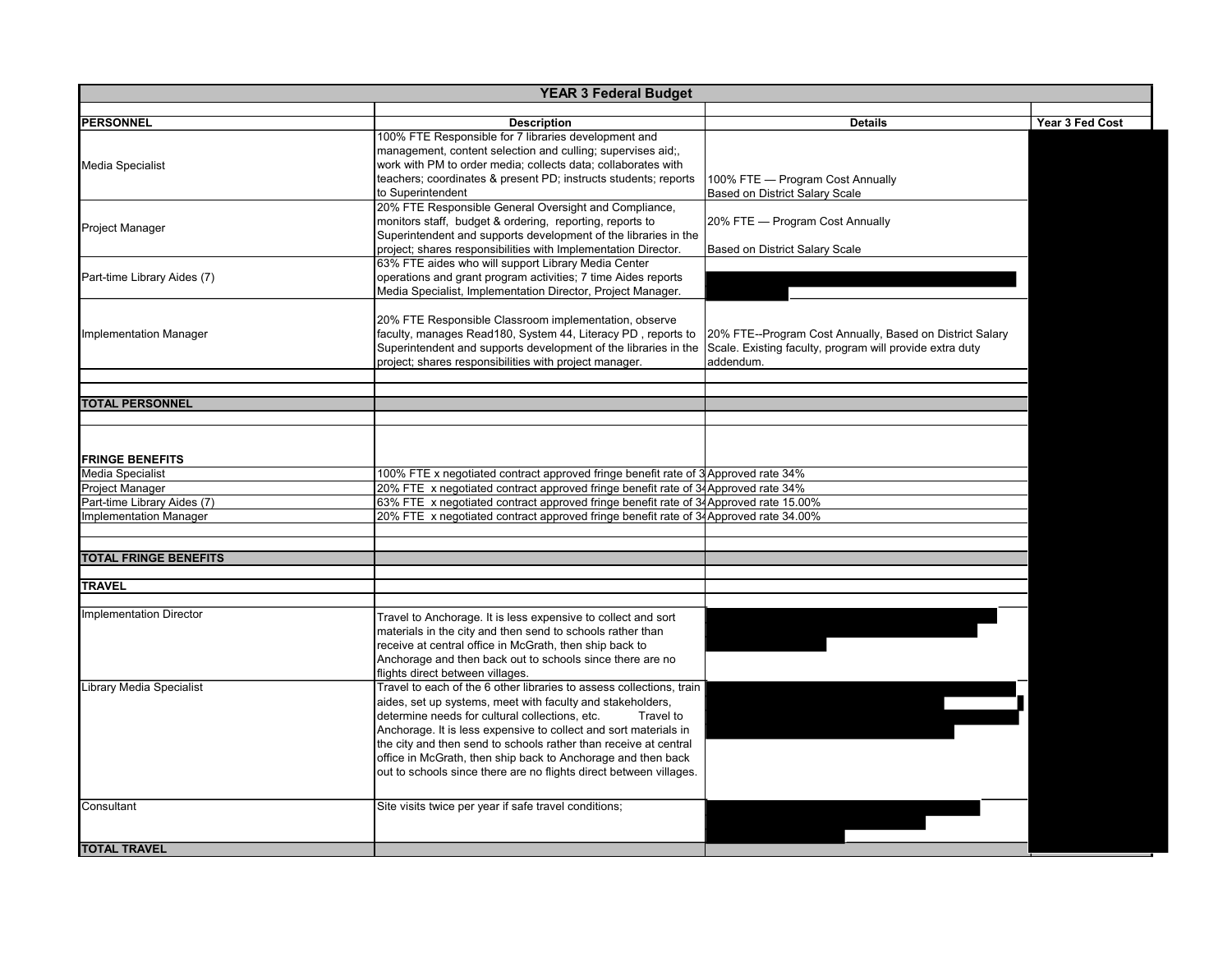| <b>EQUIPMENT</b>                             |                                                                                                                                | # of units                                                                                                                    | unit price                      |              |
|----------------------------------------------|--------------------------------------------------------------------------------------------------------------------------------|-------------------------------------------------------------------------------------------------------------------------------|---------------------------------|--------------|
|                                              |                                                                                                                                |                                                                                                                               |                                 | \$<br>$\sim$ |
|                                              |                                                                                                                                |                                                                                                                               |                                 | \$<br>$\sim$ |
|                                              |                                                                                                                                |                                                                                                                               |                                 | \$<br>$\sim$ |
| <b>TOTAL EQUIPMENT</b>                       |                                                                                                                                |                                                                                                                               |                                 | \$0.00       |
|                                              |                                                                                                                                |                                                                                                                               |                                 |              |
| <b>SUPPLIES</b>                              |                                                                                                                                | # of units                                                                                                                    | unit price                      |              |
|                                              | 2 per school to use with digital books, class sets, battle of                                                                  |                                                                                                                               |                                 |              |
| E-Readers/tablets                            | books, etc.                                                                                                                    | 14                                                                                                                            |                                 |              |
| Replacement Cords                            | Replace lost and damaged chargers                                                                                              | 14                                                                                                                            |                                 |              |
|                                              |                                                                                                                                |                                                                                                                               |                                 |              |
| Desktop Computers for patrons                | Desktop Computer for patron use; research, book location, etc                                                                  | $\overline{7}$                                                                                                                |                                 |              |
|                                              | LMC Admin desk, access catalog system, data manage,                                                                            |                                                                                                                               |                                 |              |
| aptop Computer for LMC Management            | research, etc.                                                                                                                 | $\mathbf{1}$                                                                                                                  |                                 |              |
| Furniture                                    | Shelving for new library books                                                                                                 | <b>TBD</b>                                                                                                                    |                                 |              |
| Library books                                | Update Library collections; variety topics and levels                                                                          | 1500                                                                                                                          |                                 |              |
| <b>Books for Book Distribution</b>           | minimum 1 book per student                                                                                                     | 330                                                                                                                           |                                 |              |
|                                              |                                                                                                                                |                                                                                                                               |                                 |              |
| <b>Book Cataloguing Supplies</b>             | Labels for barcodes, Qrcodes, etc.                                                                                             | $\overline{7}$                                                                                                                |                                 |              |
|                                              |                                                                                                                                |                                                                                                                               |                                 |              |
|                                              |                                                                                                                                |                                                                                                                               |                                 |              |
|                                              |                                                                                                                                |                                                                                                                               |                                 |              |
| Read 180 Student Workbooks                   | Workbooks for literacy curriculum                                                                                              | 660                                                                                                                           |                                 |              |
| Read 180 Classroom Package                   | Paper and Audio books, 35 titles, 4 copies each, classroom set                                                                 |                                                                                                                               |                                 |              |
|                                              | x 6 sets per school                                                                                                            | 10                                                                                                                            |                                 |              |
|                                              |                                                                                                                                |                                                                                                                               |                                 |              |
|                                              |                                                                                                                                |                                                                                                                               |                                 |              |
|                                              |                                                                                                                                |                                                                                                                               |                                 |              |
|                                              |                                                                                                                                |                                                                                                                               |                                 |              |
| <b>TOTAL SUPPLIES</b>                        |                                                                                                                                |                                                                                                                               |                                 |              |
|                                              |                                                                                                                                |                                                                                                                               |                                 |              |
| <b>CONTRACTUAL</b>                           |                                                                                                                                |                                                                                                                               |                                 |              |
|                                              |                                                                                                                                |                                                                                                                               |                                 |              |
|                                              |                                                                                                                                | $\overline{2}$                                                                                                                | \$                              |              |
| Read 180/Stystem 44 Professional Development | Get Started Live online bundle for each program<br>Designs and carrys out a mixed methods process evaluation to                | Site visits, twice annually, rotates through schools, tests                                                                   |                                 |              |
|                                              |                                                                                                                                |                                                                                                                               |                                 |              |
| <b>Certified External Evaluator</b>          | determine if activities are implemented as intended, and an<br>objectives-based outcome evaluation to determine activities are | students, develops instruments, collects and analyzes data,<br>writes reports, reports to stakeholders, provides professional |                                 |              |
|                                              | influencing student literacy.                                                                                                  | development                                                                                                                   |                                 |              |
|                                              |                                                                                                                                |                                                                                                                               |                                 |              |
| <b>TOTAL CONTRACTUAL</b>                     |                                                                                                                                |                                                                                                                               |                                 |              |
| <b>OTHER</b>                                 |                                                                                                                                |                                                                                                                               |                                 |              |
|                                              |                                                                                                                                | # of units                                                                                                                    |                                 |              |
| Shipping and Handling, Read 180 Products     |                                                                                                                                |                                                                                                                               | \$                              |              |
| Shipping                                     |                                                                                                                                | $\mathbf{1}$                                                                                                                  | $\overline{\$}$                 |              |
| Read 180/System 44 Student Digital Package   |                                                                                                                                | 330                                                                                                                           | $\overline{\$}$                 |              |
| Read 180 Teacher Subscription                | Teacher License                                                                                                                | 20                                                                                                                            | \$                              |              |
| <b>TOTAL OTHER</b>                           |                                                                                                                                |                                                                                                                               |                                 |              |
|                                              |                                                                                                                                |                                                                                                                               |                                 |              |
| <b>TOTAL DIRECT COST</b>                     |                                                                                                                                |                                                                                                                               |                                 |              |
|                                              |                                                                                                                                |                                                                                                                               |                                 |              |
|                                              |                                                                                                                                |                                                                                                                               |                                 |              |
| <b>INDIRECT COST RATE</b>                    | 14.57%                                                                                                                         |                                                                                                                               | Approved by the state of Alaska | \$           |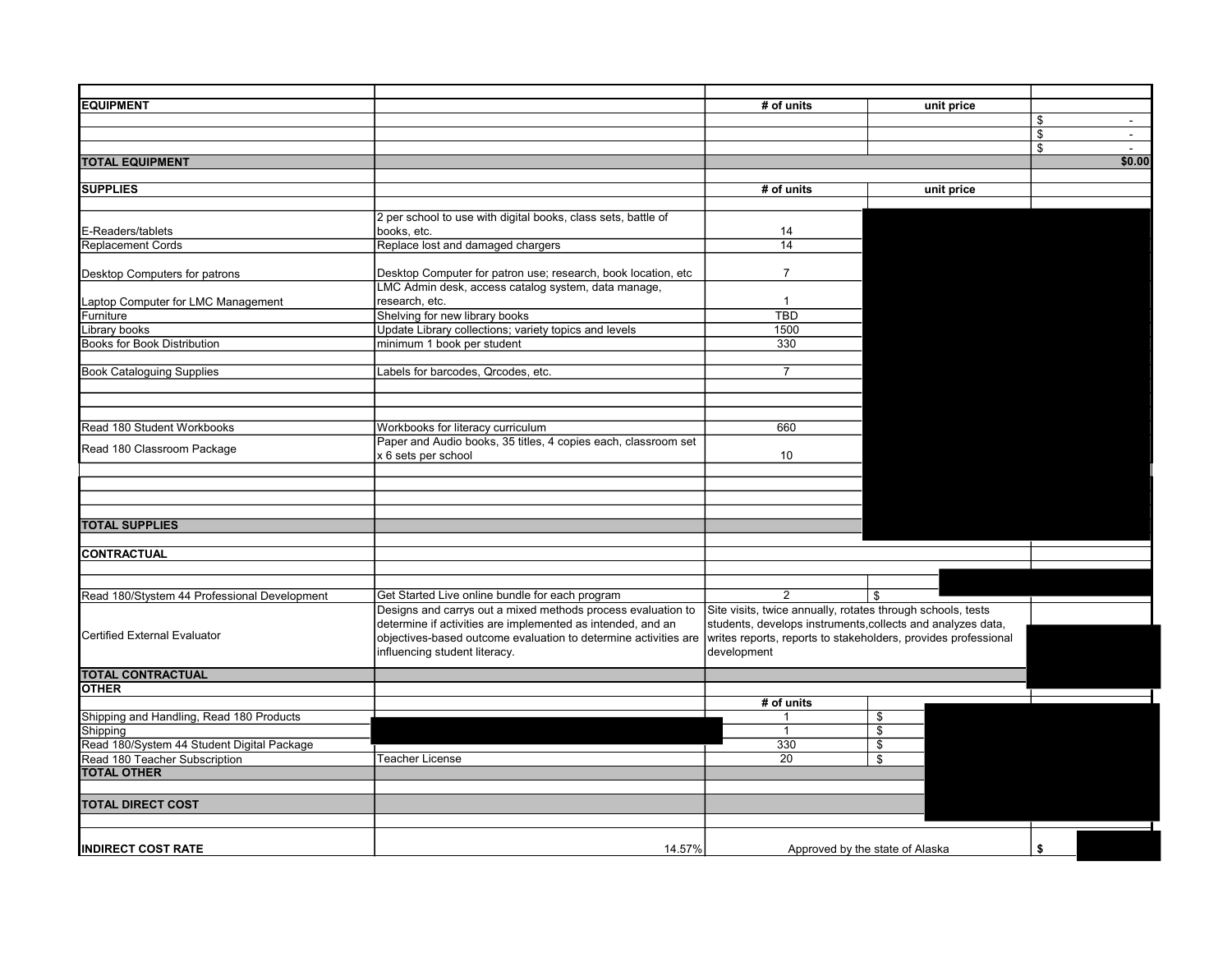| <b>TOTAL INDIRECT COST RATE</b>     |  |  |
|-------------------------------------|--|--|
|                                     |  |  |
| <b>TRAINING STIPENDS</b>            |  |  |
|                                     |  |  |
| <b>TOTAL TRAINING STIPENDS</b>      |  |  |
|                                     |  |  |
| <b>TOTAL COST OF YEAR 3 FEDERAL</b> |  |  |
|                                     |  |  |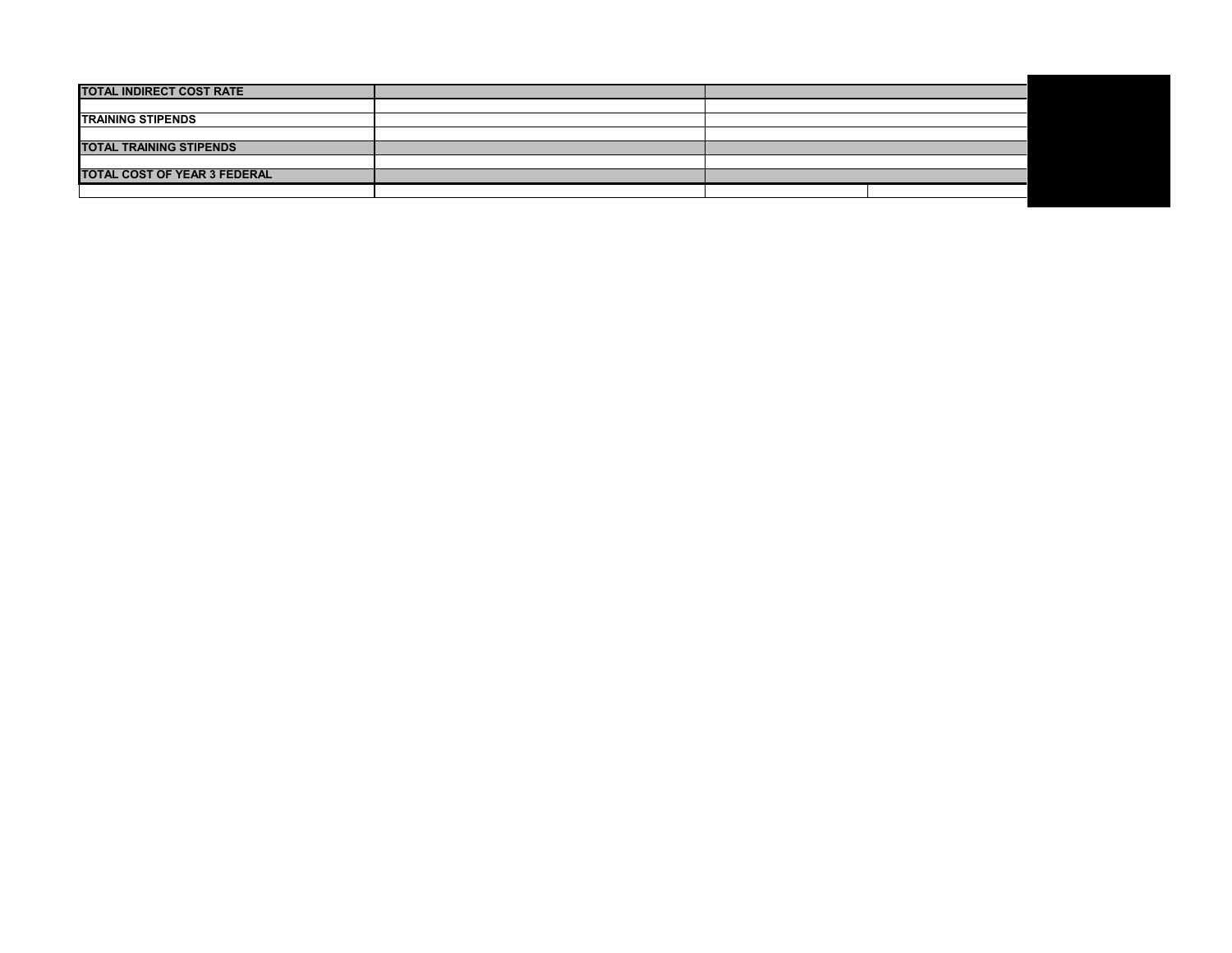| <b>YEAR 4 Federal Budget</b>                          |                                                                                                                                                                                                                                                                                                                                                                                                                                                                                 |                                                                                                                                   |                 |
|-------------------------------------------------------|---------------------------------------------------------------------------------------------------------------------------------------------------------------------------------------------------------------------------------------------------------------------------------------------------------------------------------------------------------------------------------------------------------------------------------------------------------------------------------|-----------------------------------------------------------------------------------------------------------------------------------|-----------------|
| <b>YEAR 4 Federal Budget</b>                          |                                                                                                                                                                                                                                                                                                                                                                                                                                                                                 |                                                                                                                                   |                 |
| <b>PERSONNEL</b>                                      | <b>Description</b>                                                                                                                                                                                                                                                                                                                                                                                                                                                              | <b>Details</b>                                                                                                                    | Year 4 Fed Cost |
| <b>Media Specialist</b>                               | 100% FTE Responsible for 7 libraries development and<br>management, content selection and culling; supervises aid;,<br>work with PM to order media; collects data; collaborates with<br>teachers; coordinates & present PD; instructs students; reports<br>to Superintendent                                                                                                                                                                                                    | 100% FTE - Program Cost Annually<br>Based on District Salary Scale                                                                |                 |
| <b>Project Manager</b>                                | 20% FTE Responsible General Oversight and Compliance,<br>monitors staff, budget & ordering, reporting, reports to<br>Superintendent and supports development of the libraries in the<br>project; shares responsibilities with Implementation Director.                                                                                                                                                                                                                          | 20% FTE - Program Cost Annually<br>Based on District Salary Scale                                                                 |                 |
| Part-time Library Aides (7)                           | 63% FTE aides who will support Library Media Center<br>operations and grant program activities; 7 time Aides reports<br>Media Specialist, Implementation Director, Project Manager.                                                                                                                                                                                                                                                                                             |                                                                                                                                   |                 |
| <b>Implementation Manager</b>                         | 20% FTE Responsible Classroom implementation, observe<br>faculty, manages Read180, System 44, Literacy PD, reports to<br>Superintendent and supports development of the libraries in the<br>project; shares responsibilities with project manager.                                                                                                                                                                                                                              | 20% FTE--Program Cost Annually, Based on District Salary<br>Scale. Existing faculty, program will provide extra duty<br>addendum. |                 |
| <b>TOTAL PERSONNEL</b>                                |                                                                                                                                                                                                                                                                                                                                                                                                                                                                                 |                                                                                                                                   |                 |
| <b>FRINGE BENEFITS</b>                                |                                                                                                                                                                                                                                                                                                                                                                                                                                                                                 |                                                                                                                                   |                 |
| Media Specialist                                      | 100% FTE x negotiated contract approved fringe benefit rate of 3 Approved rate 34%                                                                                                                                                                                                                                                                                                                                                                                              |                                                                                                                                   |                 |
| <b>Project Manager</b><br>Part-time Library Aides (7) | 20% FTE x negotiated contract approved fringe benefit rate of 34 Approved rate 34%<br>63% FTE x negotiated contract approved fringe benefit rate of 34Approved rate 15.00%                                                                                                                                                                                                                                                                                                      |                                                                                                                                   |                 |
| <b>Implementation Manager</b>                         | 20% FTE x negotiated contract approved fringe benefit rate of 34Approved rate 34.00%                                                                                                                                                                                                                                                                                                                                                                                            |                                                                                                                                   |                 |
| <b>TOTAL FRINGE BENEFITS</b>                          |                                                                                                                                                                                                                                                                                                                                                                                                                                                                                 |                                                                                                                                   |                 |
| <b>TRAVEL</b>                                         |                                                                                                                                                                                                                                                                                                                                                                                                                                                                                 |                                                                                                                                   |                 |
| <b>Implementation Director</b>                        | Travel to Anchorage. It is less expensive to collect and sort<br>materials in the city and then send to schools rather than<br>receive at central office in McGrath, then ship back to<br>Anchorage and then back out to schools since there are no<br>flights direct between villages.                                                                                                                                                                                         |                                                                                                                                   |                 |
| <b>Library Media Specialist</b>                       | Travel to each of the 6 other libraries to assess collections, train<br>aides, set up systems, meet with faculty and stakeholders,<br>determine needs for cultural collections, etc.<br>Travel to<br>Anchorage. It is less expensive to collect and sort materials in<br>the city and then send to schools rather than receive at central<br>office in McGrath, then ship back to Anchorage and then back<br>out to schools since there are no flights direct between villages. |                                                                                                                                   |                 |
| Consultant                                            | Site visits twice per year if safe travel conditions;                                                                                                                                                                                                                                                                                                                                                                                                                           |                                                                                                                                   |                 |
| <b>TOTAL TRAVEL</b>                                   |                                                                                                                                                                                                                                                                                                                                                                                                                                                                                 |                                                                                                                                   |                 |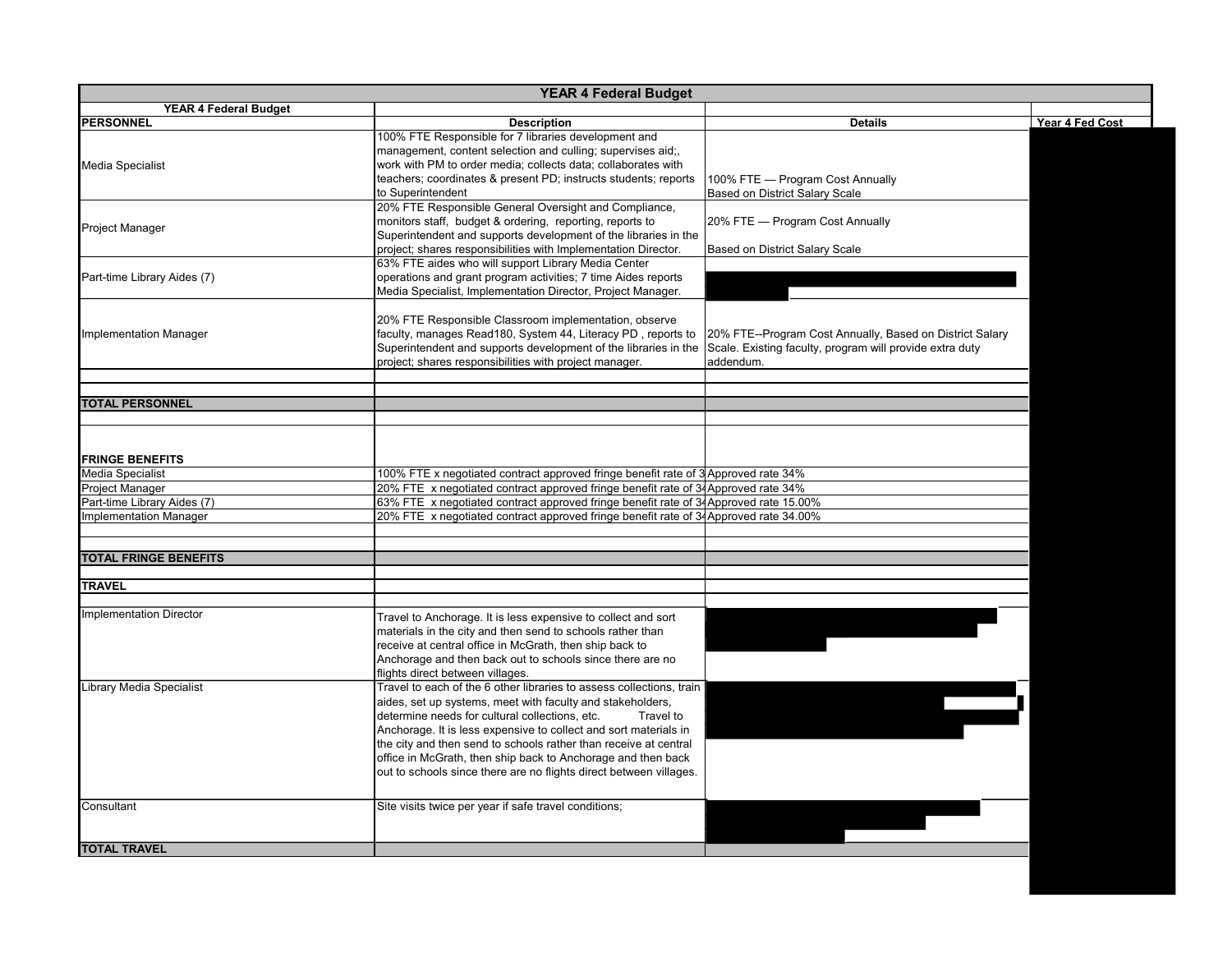| <b>EQUIPMENT</b>                             |                                                                 | # of units                                                     | unit price                      |              |
|----------------------------------------------|-----------------------------------------------------------------|----------------------------------------------------------------|---------------------------------|--------------|
|                                              |                                                                 |                                                                |                                 | \$           |
|                                              |                                                                 |                                                                |                                 | \$<br>$\sim$ |
|                                              |                                                                 |                                                                |                                 | \$           |
| <b>TOTAL EQUIPMENT</b>                       |                                                                 |                                                                |                                 | \$0.00       |
|                                              |                                                                 |                                                                |                                 |              |
| <b>SUPPLIES</b>                              |                                                                 | # of units                                                     | unit price                      |              |
|                                              |                                                                 |                                                                |                                 |              |
|                                              | 2 per school to use with digital books, class sets, battle of   |                                                                |                                 |              |
| E-Readers/tablets                            | books, etc.                                                     | 14<br>14                                                       |                                 |              |
| <b>Replacement Cords</b>                     | Replace lost and damaged chargers                               |                                                                |                                 |              |
|                                              |                                                                 |                                                                |                                 |              |
| Library Collections Management software      | Catalogue, circulation-subscription                             | $\mathbf{1}$                                                   |                                 |              |
| _ibrary books                                | Update Library collections; variety topics and levels           | 1500                                                           |                                 |              |
| <b>Books for Book Distribution</b>           | minimum 1 book per student                                      | 330                                                            |                                 |              |
| Furniture                                    | Computer Desks for patron computers                             | <b>TBD</b>                                                     |                                 |              |
| <b>Book Cataloguing Supplies</b>             | Labels for barcodes, Qrcodes, etc.                              | 7                                                              |                                 |              |
|                                              |                                                                 |                                                                |                                 |              |
|                                              |                                                                 |                                                                |                                 |              |
|                                              |                                                                 |                                                                |                                 |              |
| Read 180 Student Workbooks                   | Workbooks for literacy curriculum                               | 660                                                            |                                 |              |
|                                              | Paper and Audio books, 35 titles, 4 copies each, classroom set  |                                                                |                                 |              |
| Read 180 Classroom Package                   | x 6 sets per school                                             | $\overline{7}$                                                 |                                 |              |
|                                              |                                                                 |                                                                |                                 |              |
|                                              |                                                                 |                                                                |                                 |              |
|                                              |                                                                 |                                                                |                                 |              |
|                                              |                                                                 |                                                                |                                 |              |
| <b>TOTAL SUPPLIES</b>                        |                                                                 |                                                                |                                 |              |
|                                              |                                                                 |                                                                |                                 |              |
| <b>CONTRACTUAL</b>                           |                                                                 |                                                                |                                 |              |
| Read 180/Stystem 44 Professional Development | Get Started Live online bundle for each program                 | $\overline{2}$                                                 |                                 |              |
|                                              | Voyager Sopris Learning, Literacy PD, The Science of Literacy-  |                                                                |                                 |              |
| <b>ETRS PD Training</b>                      | Training Units 1-4 for all district                             | $\overline{4}$                                                 |                                 |              |
|                                              | Voyager Sopris Learning, Literacy PD, The Science of Literacy   |                                                                |                                 |              |
| <b>LETRS PD Training</b>                     | participant bundle (digital) 2-years                            | 10                                                             |                                 |              |
|                                              | Designs and carrys out a mixed methods process evaluation to    | Site visits, twice annually, rotates through schools, tests    |                                 |              |
|                                              | determine if activities are implemented as intended, and an     | students, develops instruments, collects and analyzes data,    |                                 |              |
| Certified External Evaluator                 | objectives-based outcome evaluation to determine activities are | writes reports, reports to stakeholders, provides professional |                                 |              |
|                                              | influencing student literacy.                                   | development                                                    |                                 |              |
|                                              |                                                                 |                                                                |                                 | \$           |
| <b>TOTAL CONTRACTUAL</b>                     |                                                                 |                                                                |                                 |              |
| <b>OTHER</b>                                 |                                                                 |                                                                |                                 |              |
|                                              |                                                                 | # of units                                                     | unit price                      |              |
| Shipping and Handling, Read 180 Products     |                                                                 |                                                                | \$                              |              |
| Shipping                                     |                                                                 | $\mathbf{1}$                                                   | $\overline{\$}$                 |              |
| Read 180 Teacher Subscription                | I eacher License                                                | $\overline{20}$                                                | \$                              |              |
| Read 180/System 44 Student Digital Package   | Student Literacy license, subscription package;                 | 330                                                            | \$                              |              |
| <b>TOTAL OTHER</b>                           |                                                                 |                                                                |                                 |              |
|                                              |                                                                 |                                                                |                                 |              |
| <b>TOTAL DIRECT COST</b>                     |                                                                 |                                                                |                                 |              |
|                                              |                                                                 |                                                                |                                 |              |
|                                              |                                                                 |                                                                |                                 |              |
| <b>INDIRECT COST RATE</b>                    | 14.57%                                                          |                                                                | Approved by the state of Alaska | \$           |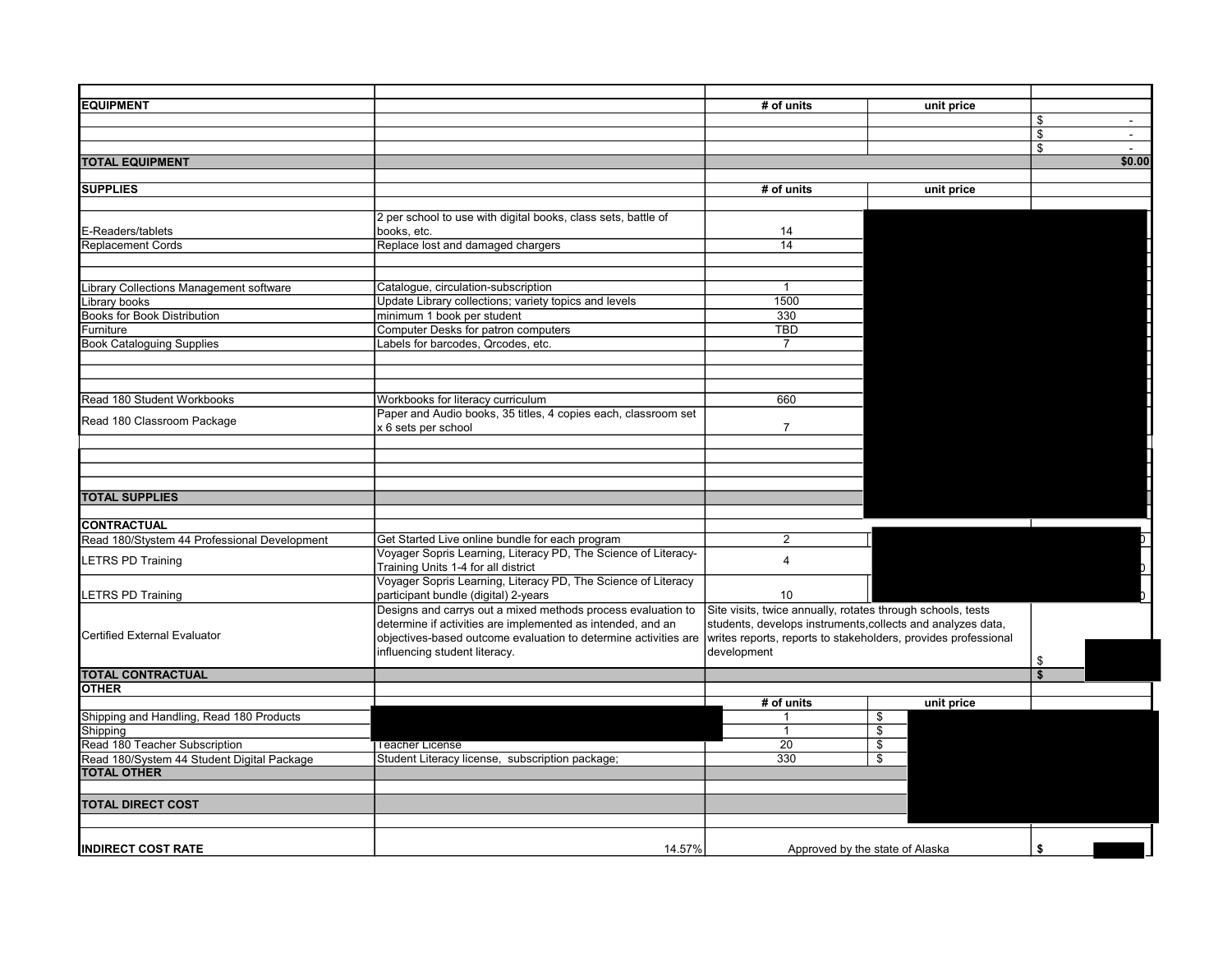| <b>TOTAL INDIRECT COST RATE</b>     |  |  |
|-------------------------------------|--|--|
|                                     |  |  |
| <b>TRAINING STIPENDS</b>            |  |  |
|                                     |  |  |
| <b>TOTAL TRAINING STIPENDS</b>      |  |  |
|                                     |  |  |
| <b>TOTAL COST OF YEAR 4 FEDERAL</b> |  |  |
|                                     |  |  |
|                                     |  |  |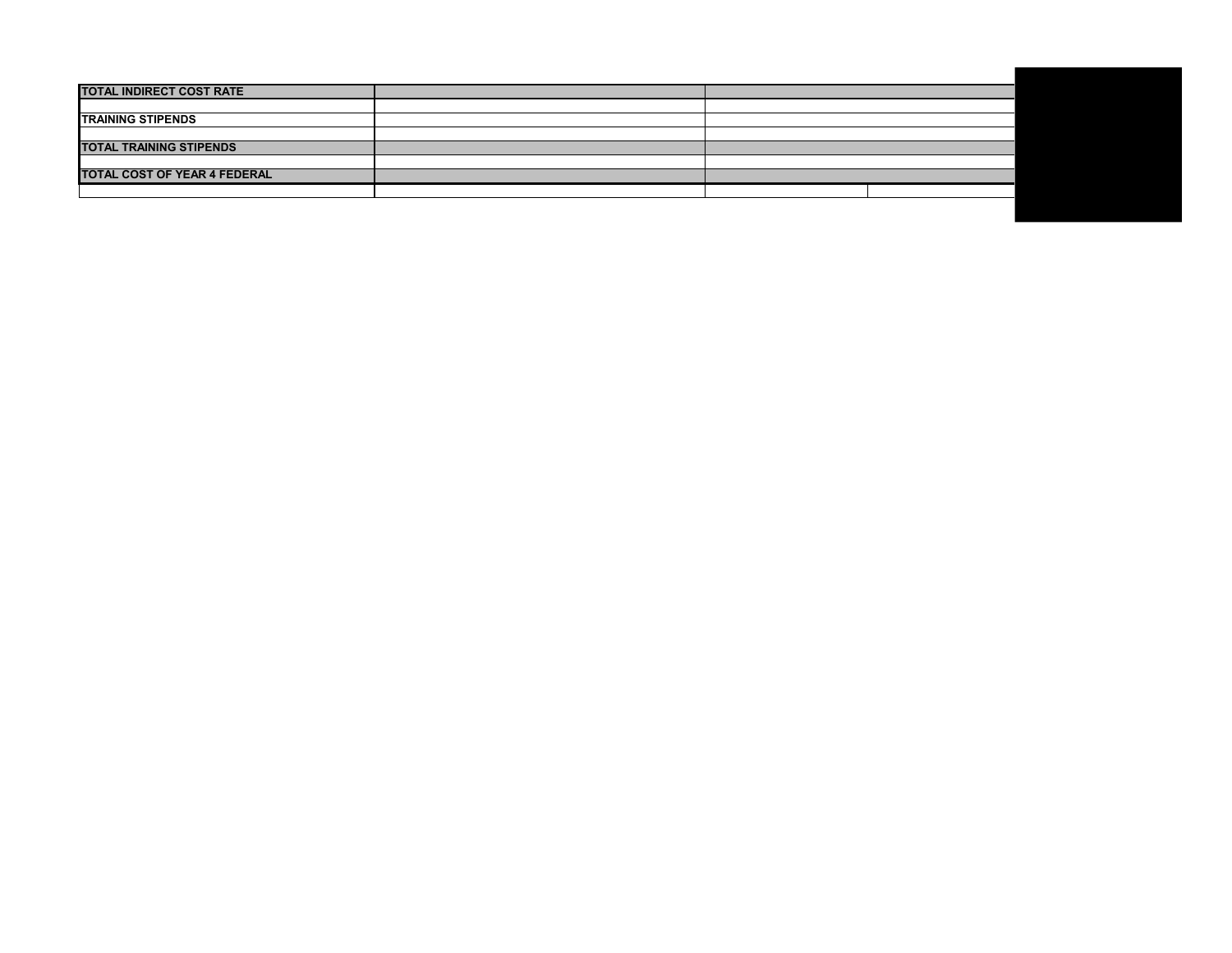| <b>YEAR 5 Federal Budget</b>    |                                                                                       |                                                          |                 |  |  |  |  |  |
|---------------------------------|---------------------------------------------------------------------------------------|----------------------------------------------------------|-----------------|--|--|--|--|--|
| <b>YEAR 5 Federal Budget</b>    |                                                                                       |                                                          |                 |  |  |  |  |  |
| <b>PERSONNEL</b>                | <b>Description</b>                                                                    | <b>Details</b>                                           | Year 5 Fed Cost |  |  |  |  |  |
|                                 | 100% FTE Responsible for 7 libraries development and                                  |                                                          |                 |  |  |  |  |  |
|                                 | management, content selection and culling; supervises aid;,                           |                                                          |                 |  |  |  |  |  |
| <b>Media Specialist</b>         | work with PM to order media; collects data; collaborates with                         |                                                          |                 |  |  |  |  |  |
|                                 | teachers; coordinates & present PD; instructs students; reports                       | 100% FTE - Program Cost Annually                         |                 |  |  |  |  |  |
|                                 | to Superintendent                                                                     | Based on District Salary Scale                           |                 |  |  |  |  |  |
|                                 | 20% FTE Responsible General Oversight and Compliance,                                 |                                                          |                 |  |  |  |  |  |
| <b>Project Manager</b>          | monitors staff, budget & ordering, reporting, reports to                              | 20% FTE — Program Cost Annually                          |                 |  |  |  |  |  |
|                                 | Superintendent and supports development of the libraries in the                       |                                                          |                 |  |  |  |  |  |
|                                 | project; shares responsibilities with Implementation Director.                        | Based on District Salary Scale                           |                 |  |  |  |  |  |
|                                 | 63% FTE aides who will support Library Media Center                                   |                                                          |                 |  |  |  |  |  |
| Part-time Library Aides (7)     | operations and grant program activities; 7 time Aides reports                         |                                                          |                 |  |  |  |  |  |
|                                 | Media Specialist, Implementation Director, Project Manager.                           |                                                          |                 |  |  |  |  |  |
|                                 |                                                                                       |                                                          |                 |  |  |  |  |  |
|                                 | 20% FTE Responsible Classroom implementation, observe                                 |                                                          |                 |  |  |  |  |  |
| <b>Implementation Manager</b>   | faculty, manages Read180, System 44, Literacy PD, reports to                          | 20% FTE--Program Cost Annually, Based on District Salary |                 |  |  |  |  |  |
|                                 | Superintendent and supports development of the libraries in the                       | Scale. Existing faculty, program will provide extra duty |                 |  |  |  |  |  |
|                                 | project; shares responsibilities with project manager.                                | addendum.                                                |                 |  |  |  |  |  |
|                                 |                                                                                       |                                                          |                 |  |  |  |  |  |
|                                 |                                                                                       |                                                          |                 |  |  |  |  |  |
| <b>TOTAL PERSONNEL</b>          |                                                                                       |                                                          |                 |  |  |  |  |  |
|                                 |                                                                                       |                                                          |                 |  |  |  |  |  |
|                                 |                                                                                       |                                                          |                 |  |  |  |  |  |
|                                 |                                                                                       |                                                          |                 |  |  |  |  |  |
| <b>FRINGE BENEFITS</b>          |                                                                                       |                                                          |                 |  |  |  |  |  |
| Media Specialist                | 100% FTE x negotiated contract approved fringe benefit rate of 3 Approved rate 34%    |                                                          |                 |  |  |  |  |  |
| Project Manager                 | 20% FTE x negotiated contract approved fringe benefit rate of 34 Approved rate 34%    |                                                          |                 |  |  |  |  |  |
| Part-time Library Aides (7)     | 63% FTE x negotiated contract approved fringe benefit rate of 34 Approved rate 15.00% |                                                          |                 |  |  |  |  |  |
| <b>Implementation Manager</b>   | 20% FTE x negotiated contract approved fringe benefit rate of 34Approved rate 34.00%  |                                                          |                 |  |  |  |  |  |
|                                 |                                                                                       |                                                          |                 |  |  |  |  |  |
|                                 |                                                                                       |                                                          |                 |  |  |  |  |  |
| <b>TOTAL FRINGE BENEFITS</b>    |                                                                                       |                                                          |                 |  |  |  |  |  |
|                                 |                                                                                       |                                                          |                 |  |  |  |  |  |
| <b>TRAVEL</b>                   |                                                                                       |                                                          |                 |  |  |  |  |  |
|                                 |                                                                                       |                                                          |                 |  |  |  |  |  |
|                                 |                                                                                       |                                                          |                 |  |  |  |  |  |
| <b>Implementation Director</b>  | Travel to Anchorage. It is less expensive to collect and sort                         |                                                          |                 |  |  |  |  |  |
|                                 | materials in the city and then send to schools rather than                            |                                                          |                 |  |  |  |  |  |
|                                 | receive at central office in McGrath, then ship back to                               |                                                          |                 |  |  |  |  |  |
|                                 | Anchorage and then back out to schools since there are no                             |                                                          |                 |  |  |  |  |  |
|                                 | flights direct between villages.                                                      |                                                          |                 |  |  |  |  |  |
| <b>Library Media Specialist</b> | Travel to each of the 6 other libraries to assess collections, train                  |                                                          |                 |  |  |  |  |  |
|                                 | aides, set up systems, meet with faculty and stakeholders,                            |                                                          |                 |  |  |  |  |  |
|                                 | determine needs for cultural collections, etc.<br>Travel to                           |                                                          |                 |  |  |  |  |  |
|                                 | Anchorage. It is less expensive to collect and sort materials in                      |                                                          |                 |  |  |  |  |  |
|                                 | the city and then send to schools rather than receive at central                      |                                                          |                 |  |  |  |  |  |
|                                 | office in McGrath, then ship back to Anchorage and then back                          |                                                          |                 |  |  |  |  |  |
|                                 | out to schools since there are no flights direct between villages.                    |                                                          |                 |  |  |  |  |  |
|                                 |                                                                                       |                                                          |                 |  |  |  |  |  |
| Consultant                      |                                                                                       |                                                          |                 |  |  |  |  |  |
|                                 | Site visits twice per year if safe travel conditions;                                 |                                                          |                 |  |  |  |  |  |
|                                 |                                                                                       |                                                          |                 |  |  |  |  |  |
|                                 |                                                                                       |                                                          |                 |  |  |  |  |  |
| <b>TOTAL TRAVEL</b>             |                                                                                       |                                                          |                 |  |  |  |  |  |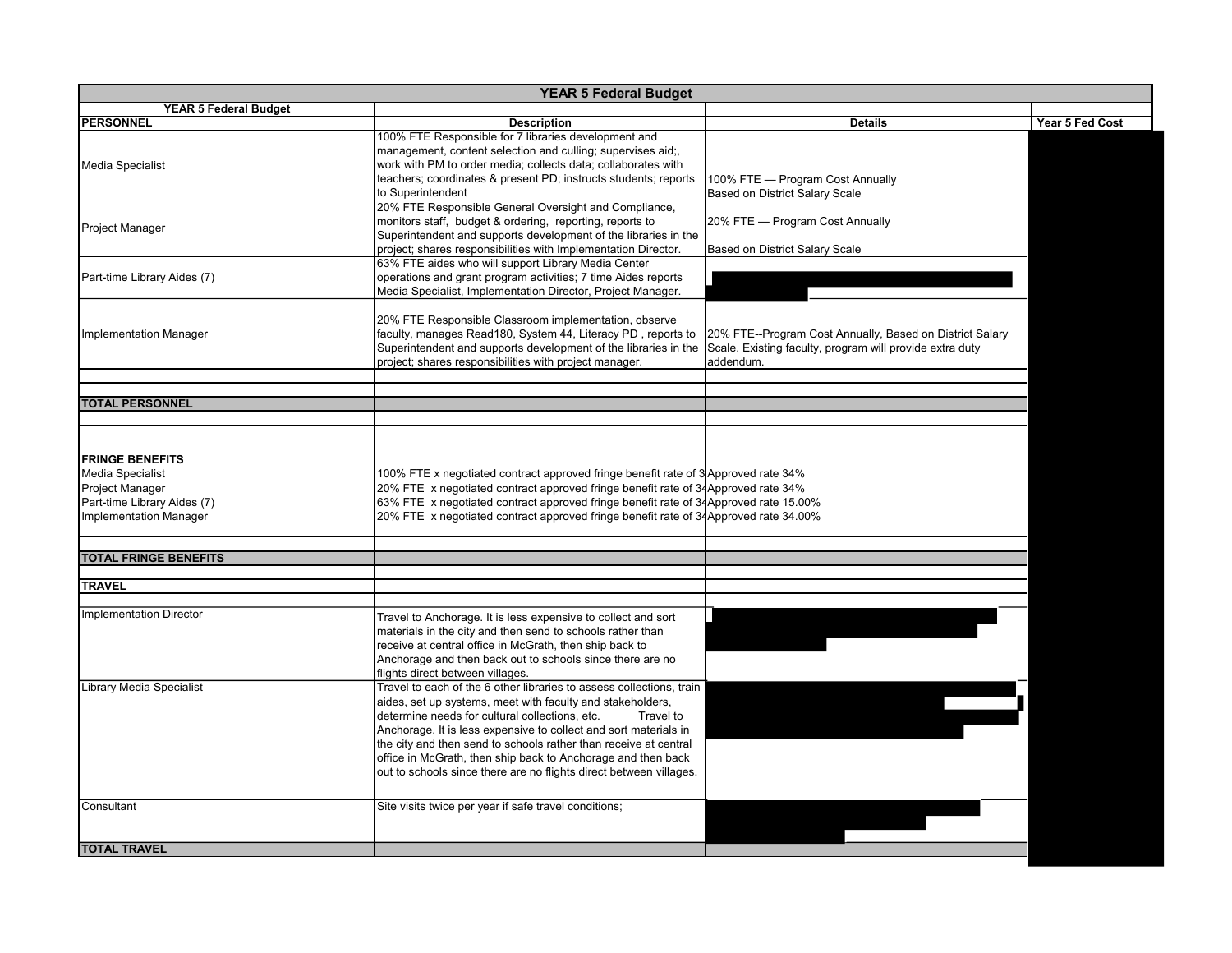| <b>EQUIPMENT</b>                             |                                                                  | # of units                                                     | unit price |                      |
|----------------------------------------------|------------------------------------------------------------------|----------------------------------------------------------------|------------|----------------------|
|                                              |                                                                  |                                                                |            | \$<br>$\sim$         |
|                                              |                                                                  |                                                                |            | \$<br>$\blacksquare$ |
|                                              |                                                                  |                                                                |            | \$<br>$\sim$         |
| <b>TOTAL EQUIPMENT</b>                       |                                                                  |                                                                |            | \$0.00               |
|                                              |                                                                  |                                                                |            |                      |
| <b>SUPPLIES</b>                              |                                                                  | # of units                                                     | unit price |                      |
|                                              |                                                                  |                                                                |            |                      |
|                                              | 2 per school to use with digital books, class sets, battle of    |                                                                |            |                      |
| E-Readers/tablets                            | books, etc.                                                      | 14                                                             |            |                      |
|                                              |                                                                  |                                                                |            |                      |
| <b>Charging Station</b>                      | per LMC to store, charge tablets, plus extra cords for check-out | $\overline{7}$                                                 |            |                      |
| Furniture                                    | Shelving for new books                                           | <b>TBD</b>                                                     |            |                      |
|                                              |                                                                  |                                                                |            |                      |
| Library Collections Management software      | Catalogue, circulation-subscription                              | $\overline{1}$                                                 |            |                      |
| Library books                                | Update Library collections; variety topics and levels            | 1500                                                           |            |                      |
| <b>Books for Book Distribution</b>           | minimum 1 book per student                                       | 330                                                            |            |                      |
|                                              |                                                                  |                                                                |            |                      |
| <b>Book Cataloguing Supplies</b>             | Labels for barcodes, Qrcodes, etc.                               | $\overline{7}$                                                 |            |                      |
|                                              |                                                                  |                                                                |            |                      |
|                                              |                                                                  |                                                                |            |                      |
|                                              |                                                                  |                                                                |            |                      |
| Read 180 Student Workbooks                   | Workbooks for literacy curriculum                                | 600                                                            |            |                      |
|                                              | Paper and Audio books, 35 titles, 4 copies each, classroom set   |                                                                |            |                      |
| Read 180 Classroom Package                   | x 6 sets per school                                              | 3                                                              |            |                      |
|                                              |                                                                  |                                                                |            |                      |
|                                              |                                                                  |                                                                |            |                      |
|                                              |                                                                  |                                                                |            |                      |
|                                              |                                                                  |                                                                |            |                      |
| <b>TOTAL SUPPLIES</b>                        |                                                                  |                                                                |            |                      |
|                                              |                                                                  |                                                                |            |                      |
| <b>CONTRACTUAL</b>                           |                                                                  |                                                                |            |                      |
| Read 180/Stystem 44 Professional Development | Get Started Live online bundle for each program                  | $\overline{2}$                                                 |            |                      |
|                                              | Voyager Sopris Learning, Literacy PD, The Science of Literacy    |                                                                |            |                      |
| LETRS PD Training                            | participant bundle (digital)                                     | 22                                                             |            |                      |
|                                              | Voyager Sopris Learning, Literacy PD, The Science of Literacy-   | 8                                                              |            |                      |
| LETRS PD Training                            | Training Units 1-8 for all district                              |                                                                |            |                      |
|                                              | Designs and carrys out a mixed methods process evaluation to     | Site visits, twice annually, rotates through schools, tests    |            |                      |
|                                              | determine if activities are implemented as intended, and an      | students, develops instruments, collects and analyzes data,    |            |                      |
| <b>Certified External Evaluator</b>          | objectives-based outcome evaluation to determine activities are  | writes reports, reports to stakeholders, provides professional |            |                      |
|                                              | influencing student literacy.                                    | development                                                    |            |                      |
|                                              |                                                                  |                                                                |            | \$                   |
| <b>TOTAL CONTRACTUAL</b>                     |                                                                  |                                                                |            | \$                   |
| <b>OTHER</b>                                 |                                                                  |                                                                |            |                      |
|                                              |                                                                  | # of units                                                     | unit price |                      |
| Shipping and Handling, Read 180 Products     |                                                                  | 1<br>$\overline{1}$                                            |            |                      |
| Shipping                                     |                                                                  |                                                                |            |                      |
| Read 180/System 44 Student Digital Package   | Literacy license subscription package;                           | 300                                                            |            |                      |
| Read 180 Teacher Subscription                | Teacher License                                                  | $\overline{20}$                                                |            |                      |
| <b>TOTAL OTHER</b>                           |                                                                  |                                                                |            |                      |
|                                              |                                                                  |                                                                |            |                      |
| <b>TOTAL DIRECT COST</b>                     |                                                                  |                                                                |            |                      |
|                                              |                                                                  |                                                                |            |                      |
|                                              |                                                                  |                                                                |            |                      |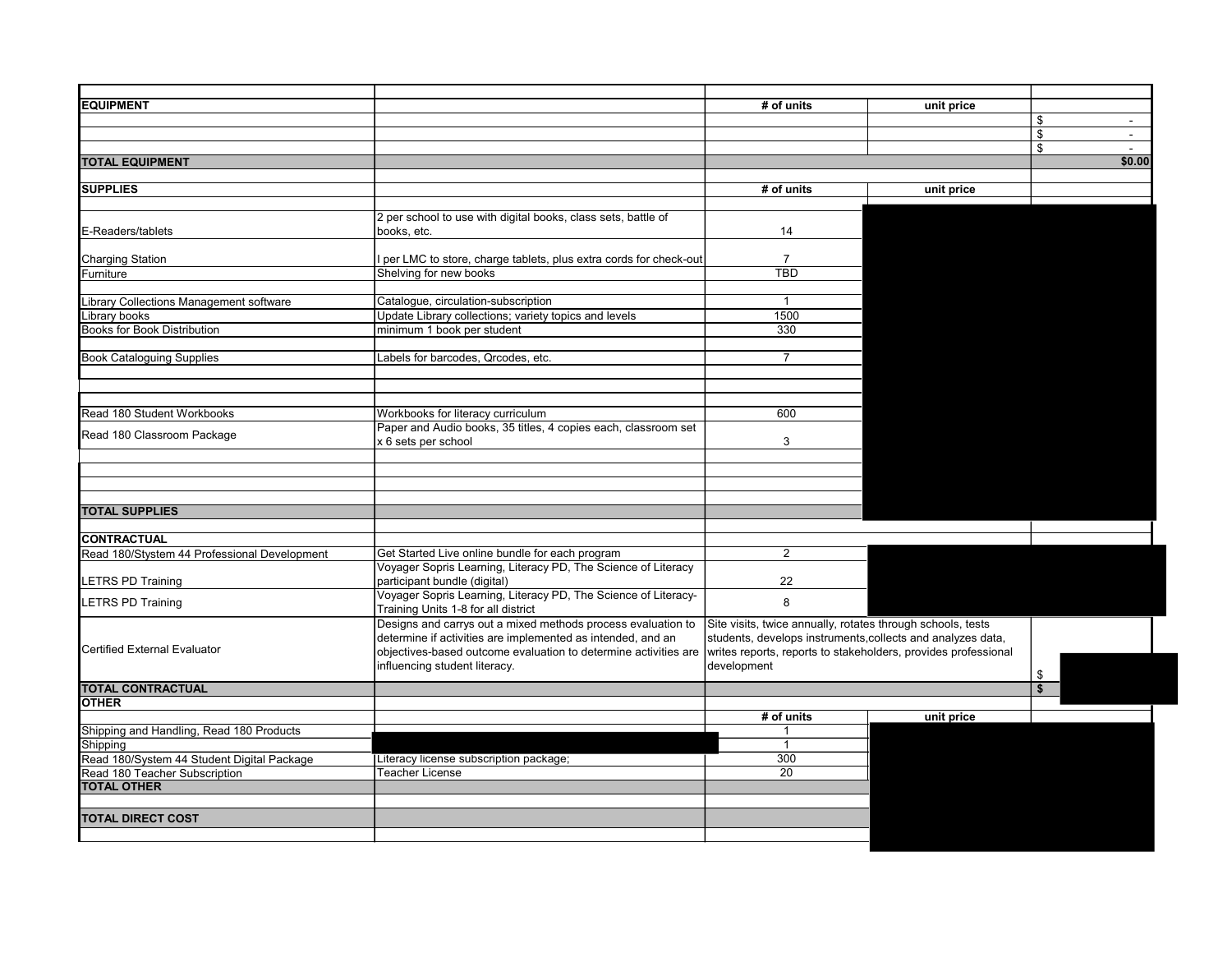| <b>INDIRECT COST RATE</b>           | 14.57% | Approved by the state of Alaska |
|-------------------------------------|--------|---------------------------------|
| TOTAL INDIRECT COST RATE            |        |                                 |
|                                     |        |                                 |
| <b>TRAINING STIPENDS</b>            |        |                                 |
|                                     |        |                                 |
| <b>TOTAL TRAINING STIPENDS</b>      |        |                                 |
|                                     |        |                                 |
| <b>TOTAL COST OF YEAR 5 FEDERAL</b> |        |                                 |
|                                     |        |                                 |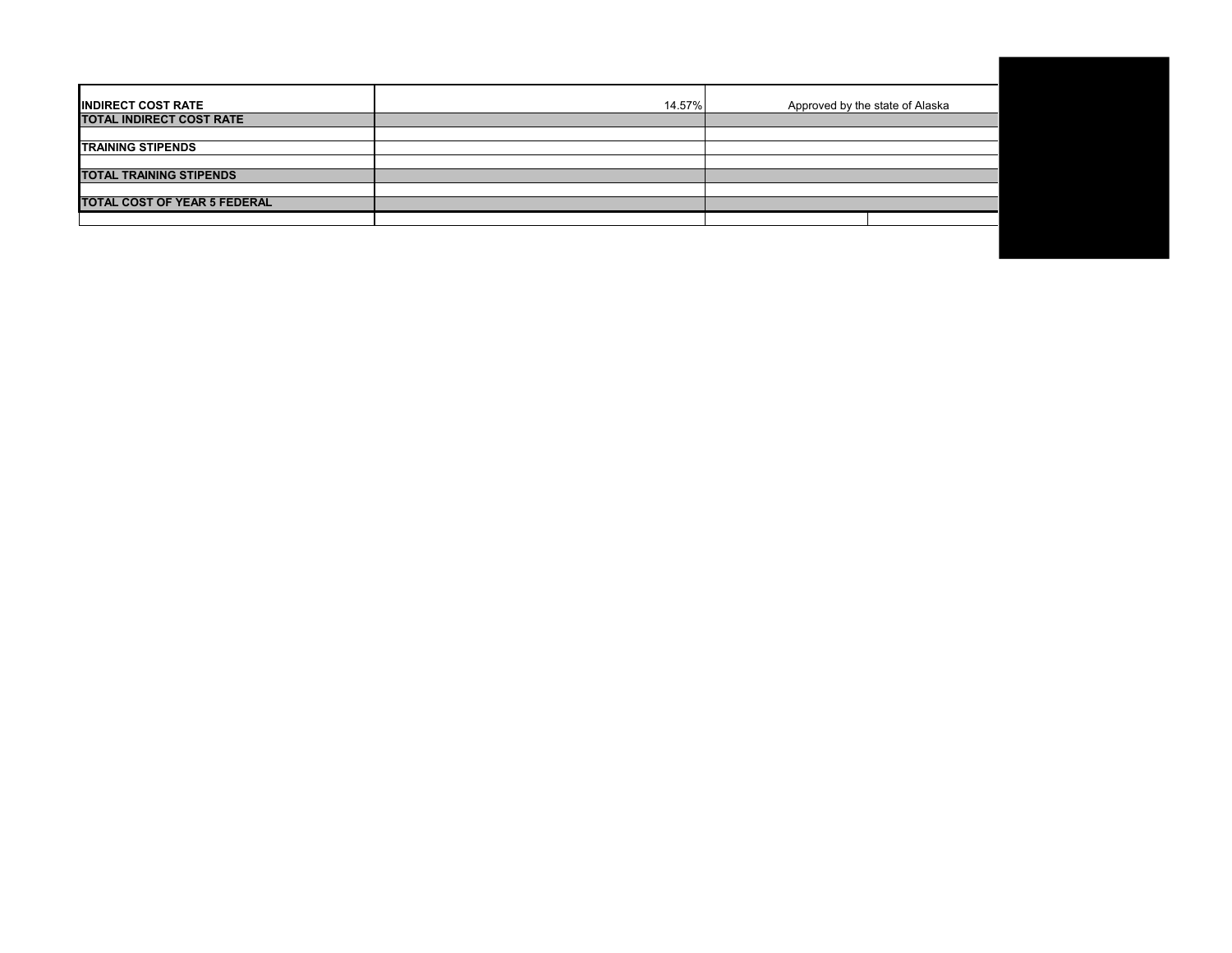| <b>FIVE-YEAR TOTALS</b>        |  |  |  |  |  |                        |  |
|--------------------------------|--|--|--|--|--|------------------------|--|
|                                |  |  |  |  |  | <b>FIVE-YEAR TOTAL</b> |  |
| <b>TOTAL PERSONNEL</b>         |  |  |  |  |  |                        |  |
| <b>TOTAL FRINGE BENEFITS</b>   |  |  |  |  |  |                        |  |
| <b>TOTAL TRAVEL</b>            |  |  |  |  |  |                        |  |
| <b>TOTAL EQUIPMENT</b>         |  |  |  |  |  |                        |  |
| <b>TOTAL SUPPLIES</b>          |  |  |  |  |  |                        |  |
| <b>TOTAL CONTRACTUAL</b>       |  |  |  |  |  |                        |  |
| <b>CONSTRUCTION</b>            |  |  |  |  |  |                        |  |
| <b>TOTAL OTHER</b>             |  |  |  |  |  |                        |  |
| <b>TOTAL DIRECT COST</b>       |  |  |  |  |  |                        |  |
| <b>INDIRECT COST</b>           |  |  |  |  |  |                        |  |
| <b>TOTAL TRAINING STIPENDS</b> |  |  |  |  |  |                        |  |
|                                |  |  |  |  |  |                        |  |
| TOTAL COST OF PROJECT          |  |  |  |  |  |                        |  |
|                                |  |  |  |  |  |                        |  |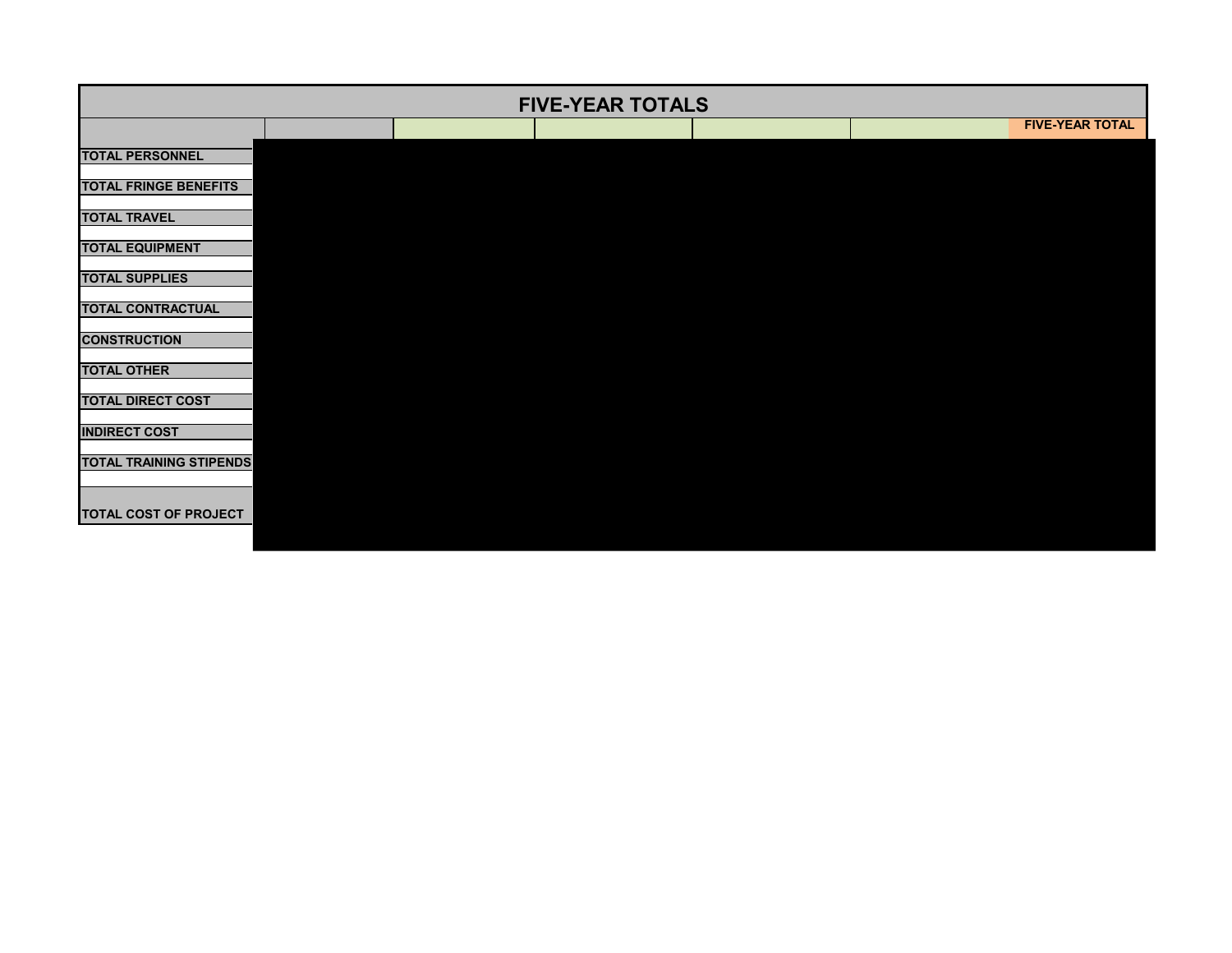|  | 02 00050 Alaska Gateway School District               |                        | 2295   | 387   | 71 sd19-ak.txt 16NOV2020   |  |
|--|-------------------------------------------------------|------------------------|--------|-------|----------------------------|--|
|  | 02 00010 Aleutian Region School District              |                        | 612    | 26    | 2 sd19-ak.txt 16NOV2020    |  |
|  | 02 00007 Aleutians East Borough School District       |                        | 3337   | 185   | 21 sd19-ak.txt 16NOV2020   |  |
|  | 02 00180 Anchorage School District                    |                        | 288000 | 49240 | 4730 sd19-ak.txt 16NOV2020 |  |
|  | 02 00525 Annette Island School District               |                        | 1468   | 269   | 58 sd19-ak.txt 16NOV2020   |  |
|  | 02 00020 Bering Strait School District                |                        | 6215   | 1698  | 505 sd19-ak.txt 16NOV2020  |  |
|  | 02 00030 Bristol Bay Borough School District          |                        | 836    | 91    | 11 sd19-ak.txt 16NOV2020   |  |
|  | 02 00730 Chatham School District                      |                        | 1280   | 166   | 31 sd19-ak.txt 16NOV2020   |  |
|  | 02 00800 Chugach School District                      |                        | 447    | 58    | 3 sd19-ak.txt 16NOV2020    |  |
|  | 02 00070 Copper River School District                 |                        | 2699   | 465   | 31 sd19-ak.txt 16NOV2020   |  |
|  | 02 00060 Cordova City School District                 |                        | 2138   | 349   | 14 sd19-ak.txt 16NOV2020   |  |
|  | 02 00090 Craig City School District                   |                        | 1208   | 222   | 38 sd19-ak.txt 16NOV2020   |  |
|  | 02 00100 Delta/Greely School District                 |                        | 4717   | 818   | 112 sd19-ak.txt 16NOV2020  |  |
|  | 02 00770 Denali Borough School District               |                        | 2097   | 303   | 23 sd19-ak.txt 16NOV2020   |  |
|  | 02 00120 Dillingham City School District              |                        | 2360   | 452   | 99 sd19-ak.txt 16NOV2020   |  |
|  | 02 00600 Fairbanks North Star Borough School District |                        | 96849  | 15825 | 1206 sd19-ak.txt 16NOV2020 |  |
|  | 02 00130 Galena City School District                  |                        | 440    | 101   | 20 sd19-ak.txt 16NOV2020   |  |
|  | 02 00270 Haines Borough School District               |                        | 2530   | 343   | 46 sd19-ak.txt 16NOV2020   |  |
|  | 02 00300 Hoonah City School District                  |                        | 778    | 108   | 30 sd19-ak.txt 16NOV2020   |  |
|  | 02 00330 Hydaburg City School District                |                        | 377    | 65    | 25 sd19-ak.txt 16NOV2020   |  |
|  | 02 00520 Iditarod Area School District                | $65/221=29.41%$        | 1039   | 221   | 65 sd19-ak.txt 16NOV2020   |  |
|  | 02 00210 Juneau Borough School District               |                        | 31974  | 4942  | 338 sd19-ak.txt 16NOV2020  |  |
|  | 02 00360 Kake City School District                    |                        | 560    | 91    | 14 sd19-ak.txt 16NOV2020   |  |
|  | 02 00005 Kashunamiut School District                  |                        | 1040   | 302   | 109 sd19-ak.txt 16NOV2020  |  |
|  | 02 00390 Kenai Peninsula Borough School District      |                        | 58708  | 9698  | 1100 sd19-ak.txt 16NOV2020 |  |
|  |                                                       |                        | 13901  | 2234  | 217 sd19-ak.txt 16NOV2020  |  |
|  | 02 00150 Ketchikan Gateway Borough School District    |                        | 759    | 144   |                            |  |
|  | 02 00450 Klawock City School District                 |                        |        |       | 30 sd19-ak.txt 16NOV2020   |  |
|  | 02 00480 Kodiak Island Borough School District        |                        | 12998  | 2292  | 177 sd19-ak.txt 16NOV2020  |  |
|  | 02 00760 Kuspuk School District                       |                        | 1519   | 349   | 90 sd19-ak.txt 16NOV2020   |  |
|  | 02 00485 Lake and Peninsula Borough School District   |                        | 1592   | 299   | 77 sd19-ak.txt 16NOV2020   |  |
|  | 02 00001 Lower Kuskokwim School District              |                        | 15364  | 3834  | 1111 sd19-ak.txt 16NOV2020 |  |
|  | 02 00003 Lower Yukon School District                  |                        | 6709   | 1893  | 684 sd19-ak.txt 16NOV2020  |  |
|  | 02 00510 Matanuska-Susitna Borough School District    |                        | 108317 | 21229 | 2022 sd19-ak.txt 16NOV2020 |  |
|  | 02 00540 Nenana City School District                  |                        | 351    | 67    | 15 sd19-ak.txt 16NOV2020   |  |
|  | 02 00570 Nome School District                         |                        | 3789   | 766   | 94 sd19-ak.txt 16NOV2020   |  |
|  | 02 00610 North Slope Borough School District          |                        | 9832   | 1855  | 260 sd19-ak.txt 16NOV2020  |  |
|  | 02 00625 Northwest Arctic Borough School District     |                        | 7621   | 1955  | 548 sd19-ak.txt 16NOV2020  |  |
|  | 02 00630 Pelican City School District                 |                        | 90     | 11    | 2 sd19-ak.txt 16NOV2020    |  |
|  | 02 00660 Petersburg Borough School District           |                        | 3266   | 486   | 39 sd19-ak.txt 16NOV2020   |  |
|  | 02 00670 Pribilof School District                     |                        | 589    | 81    | 9 sd19-ak.txt 16NOV2020    |  |
|  | 02 00240 Sitka School District                        |                        | 8493   | 1329  | 103 sd19-ak.txt 16NOV2020  |  |
|  | 02 00690 Skagway School District                      |                        | 1183   | 126   | 9 sd19-ak.txt 16NOV2020    |  |
|  | 02 00700 Southeast Island School District             |                        | 1831   | 264   | 60 sd19-ak.txt 16NOV2020   |  |
|  | 02 00710 Southwest Region School District             |                        | 2556   | 618   | 175 sd19-ak.txt 16NOV2020  |  |
|  | 02 00680 St. Marys City School District               |                        | 565    | 150   | 46 sd19-ak.txt 16NOV2020   |  |
|  | 02 00715 Tanana City School District                  |                        | 230    | 47    | 8 sd19-ak.txt 16NOV2020    |  |
|  | 02 00720 Unalaska City School District                |                        | 4433   | 346   | 12 sd19-ak.txt 16NOV2020   |  |
|  | 02 00780 Valdez City School District                  |                        | 3798   | 643   | 87 sd19-ak.txt 16NOV2020   |  |
|  | 02 00810 Wrangell School District                     |                        | 2502   | 387   | 36 sd19-ak.txt 16NOV2020   |  |
|  | 02 00840 Yakutat School District                      | PR/Award # S215G210005 | 579    | 72    | 20 sd19-ak.txt 16NOV2020   |  |
|  | 02 00775 Yukon Flats School District                  | Page e79               | 1348   | 259   | 80 sd19-ak.txt 16NOV2020   |  |
|  | 02 00862 Yukon-Koyukuk School District                |                        | 1871   | 368   | 105 sd19-ak.txt 16NOV2020  |  |
|  | 02 00004 Yupiit School District                       |                        | 1455   | 374   | 127 sd19-ak.txt 16NOV2020  |  |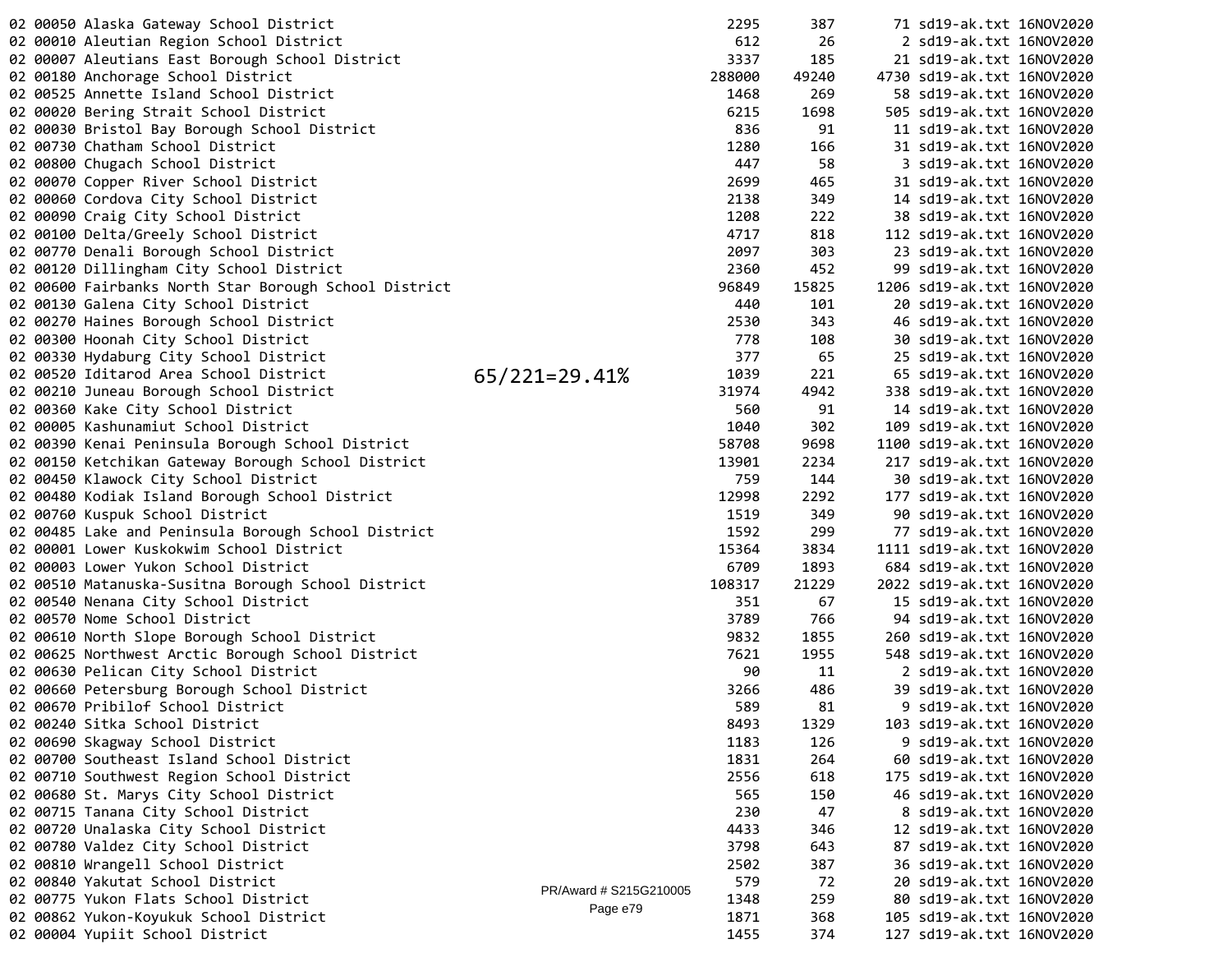

Department of Education & Early Development

FINANCE & SUPPORT SERVICES

801 West 10<sup>th</sup> Street, Suite 200 P.O. Box 110500 Juneau, Alaska 99811-0500 Main: 907.465.8683 Fax: 907.465.8910 Meridith.Boman@alaska.gov

April 28, 2021

Connie Newman Iditarod Area School District P.O. Box 90 McGrath, AK 99627

Dear Ms. Newman:

The Alaska Department of Education & Early Development has been delegated the authority, by the U.S. Department of Education, to approve Restricted Federal Indirect Cost Rate Proposals pursuant to delegation agreement number 2021-012, effective until June 30, 2023. The FY2022 approved Restricted Federal Indirect Cost Rate for Iditarod Area School District is 14.57%. The restricted Federal rate is effective from 7/1/2021 to 6/30/2022.

If you have any questions regarding this rate or the rate approval process, please contact me at (907) 465-8683 or meridith.boman@alaska.gov.

Sincerely,

Mundton Banan

Meridith Boman School Finance Specialist

Enclosure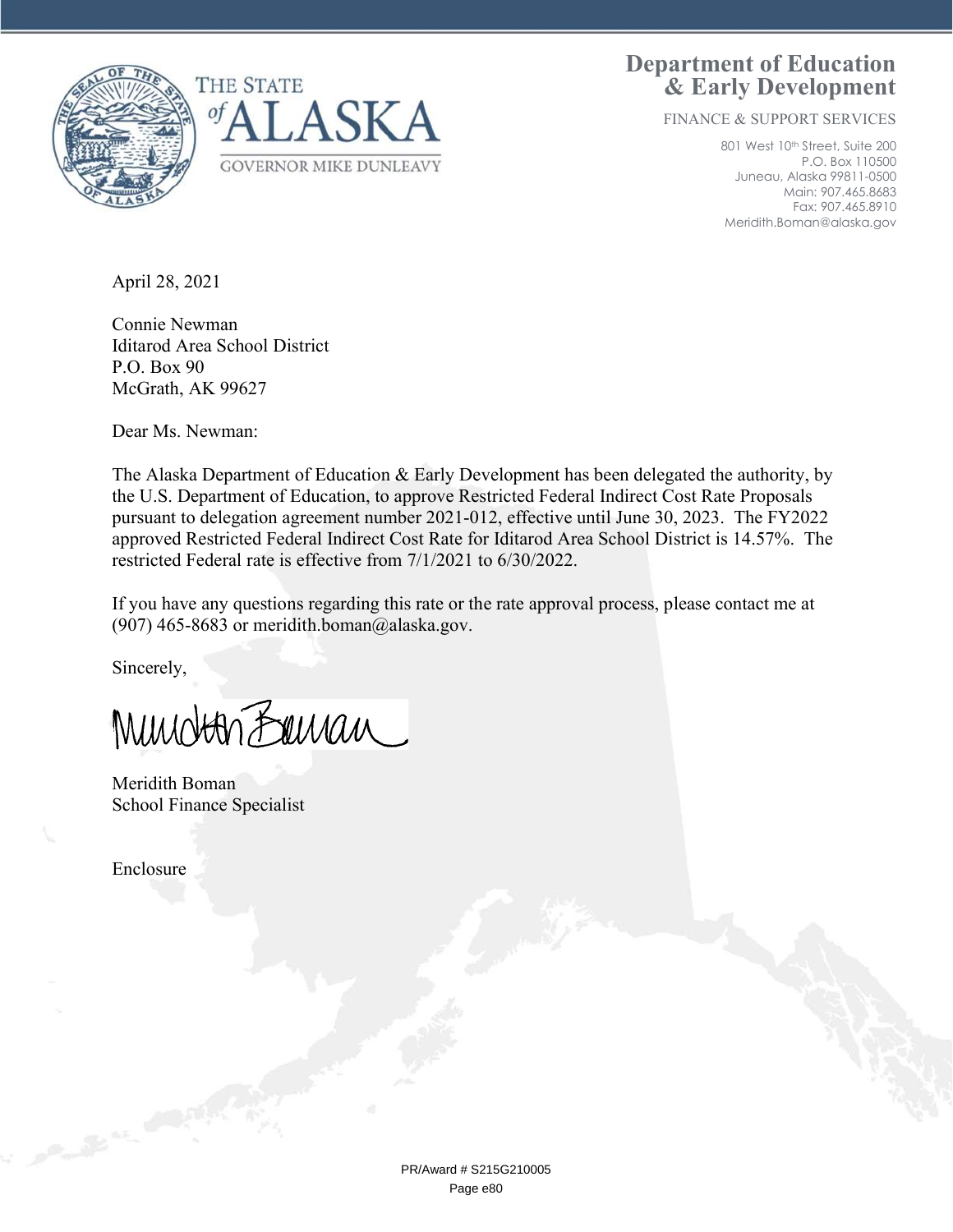rate. For example, if the approved restricted rate is five percent and the law allows only a three percent rate of recovery, then only indirect cost equal to three percent of the direct costs for that program may be recovered.

PR/Award # S215G210005 Page e81

Form #05-02-007

# **School District Certification and Request for Authorized Indirect Rate As submitted to the Department of Education & Early Development FY2022 Federal Indirect Rate**

I certify that the information contained herein has been prepared in accordance with the instructions issued by DEED and conforms with the criteria in 2 CFR 200, Uniform Guidance, and is correct to the best of my knowledge and belief. No costs other than those incurred by this agency have been included in the indirect cost rate application. The same costs that have been treated as indirect costs have not been and will not be claimed as direct costs, and similar types of costs have been accorded consistent treatment. All expenditures detailed on the application form have been made, and records supporting them have been maintained and are available for review and/or audit.

We hereby apply for the following indirect cost rate: 15.26%

Federal Programs - Restricted with Carry Forward Connie A. Newman

Superintendent's Certification & Date

## **EED USE ONLY**

Your proposal has been accepted and the following rate approved:

Federal Programs - Restricted with Carry Forward 14.57%

This rate becomes effective July 1, 2021 and remains in effect until June 30, 2022 and will apply to all eligible federally assisted programs as appropriate.

Federal law or grant conditions may limit the amount of indirect cost or the indirect cost

Alaska Department of Education & Early Development Authorization & Date

facturel

 $1214/222$ 

4/28/2021

**lditarod Area Sebo**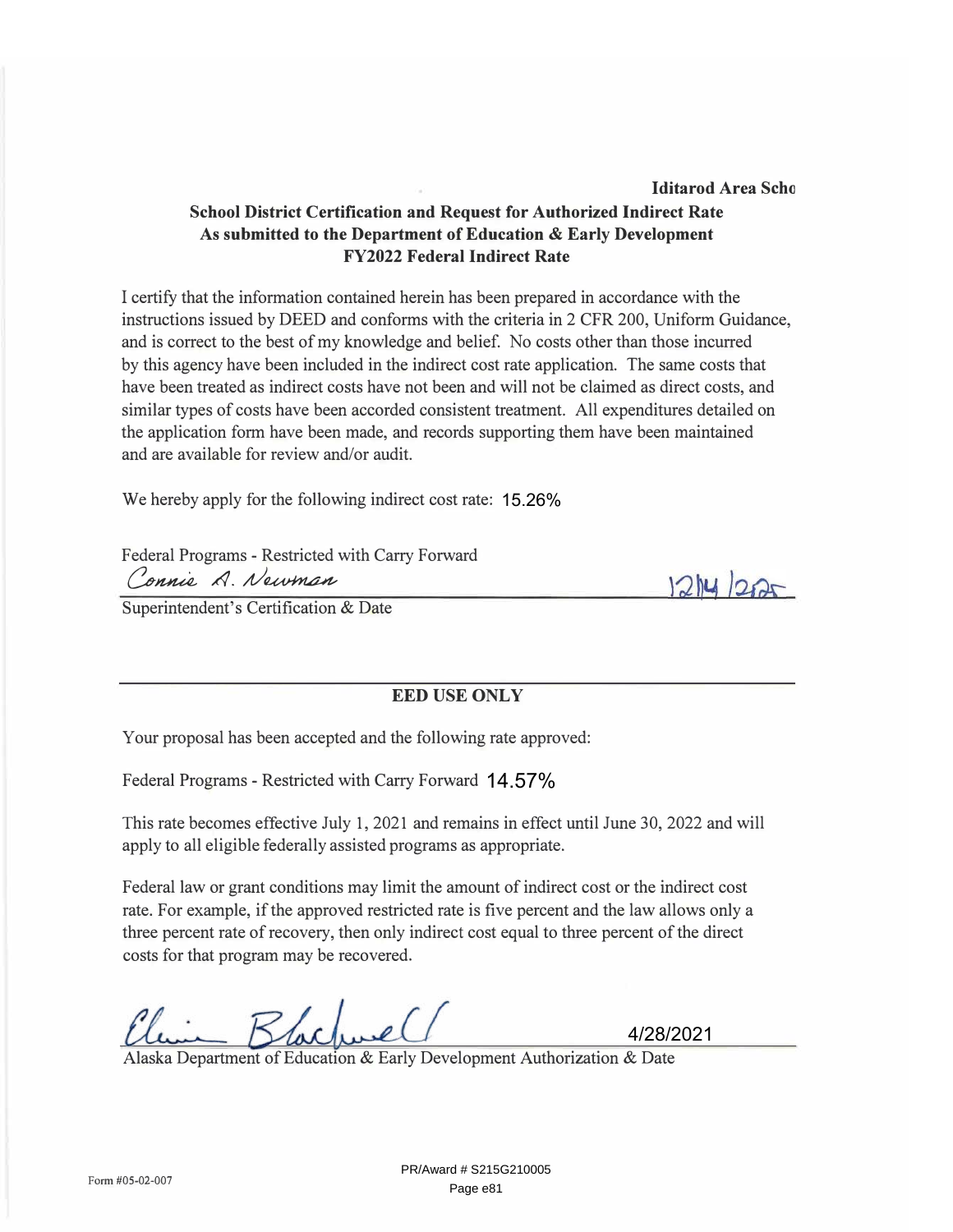

## **U.S. DEPARTMENT OF EDUCATION BUDGET INFORMATION NON-CONSTRUCTION PROGRAMS**

OMB Number: 1894-0008 Expiration Date: 09/30/2023

Iditarod Area School District

Name of Institution/Organization **Applicants requesting funding for only one year should complete the column under** "Project Year 1." Applicants requesting funding for multi-year grants should complete all applicable columns. Please read all instructions before completing form.

## **SECTION A - BUDGET SUMMARY U.S. DEPARTMENT OF EDUCATION FUNDS**

| <b>Budget</b><br>Categories       |                           | Project Year 1<br>(a)                             | Project Year 2<br>(b)                                                | Project Year 3<br>(c)                                                                                                                     | Project Year 4<br>(d)              | Project Year 5<br>(e) | Project Year 6<br>(f)                | Project Year 7<br>(g)                                                                                                                                                                          | Total<br>(h)                                                                                           |
|-----------------------------------|---------------------------|---------------------------------------------------|----------------------------------------------------------------------|-------------------------------------------------------------------------------------------------------------------------------------------|------------------------------------|-----------------------|--------------------------------------|------------------------------------------------------------------------------------------------------------------------------------------------------------------------------------------------|--------------------------------------------------------------------------------------------------------|
| 1. Personnel                      |                           |                                                   |                                                                      |                                                                                                                                           |                                    |                       |                                      |                                                                                                                                                                                                |                                                                                                        |
| 2. Fringe Benefits                |                           |                                                   |                                                                      |                                                                                                                                           |                                    |                       |                                      |                                                                                                                                                                                                |                                                                                                        |
| 3. Travel                         |                           |                                                   |                                                                      |                                                                                                                                           |                                    |                       |                                      |                                                                                                                                                                                                |                                                                                                        |
| 4. Equipment                      |                           |                                                   |                                                                      |                                                                                                                                           |                                    |                       |                                      |                                                                                                                                                                                                |                                                                                                        |
| 5. Supplies                       |                           |                                                   |                                                                      |                                                                                                                                           |                                    |                       |                                      |                                                                                                                                                                                                |                                                                                                        |
| 6. Contractual                    |                           |                                                   |                                                                      |                                                                                                                                           |                                    |                       |                                      |                                                                                                                                                                                                |                                                                                                        |
| 7. Construction                   |                           |                                                   |                                                                      |                                                                                                                                           |                                    |                       |                                      |                                                                                                                                                                                                |                                                                                                        |
| 8. Other                          |                           |                                                   |                                                                      |                                                                                                                                           |                                    |                       |                                      |                                                                                                                                                                                                |                                                                                                        |
| $(lines 1-8)$                     | 9. Total Direct Costs     |                                                   |                                                                      |                                                                                                                                           |                                    |                       |                                      |                                                                                                                                                                                                |                                                                                                        |
| 10. Indirect Costs*               |                           |                                                   |                                                                      |                                                                                                                                           |                                    |                       |                                      |                                                                                                                                                                                                |                                                                                                        |
|                                   | 11. Training Stipends     |                                                   |                                                                      |                                                                                                                                           |                                    |                       |                                      |                                                                                                                                                                                                |                                                                                                        |
| 12. Total Costs<br>$(lines 9-11)$ |                           |                                                   |                                                                      |                                                                                                                                           |                                    |                       |                                      |                                                                                                                                                                                                |                                                                                                        |
|                                   | *Indirect Cost Infor      |                                                   |                                                                      |                                                                                                                                           |                                    |                       |                                      |                                                                                                                                                                                                |                                                                                                        |
| (1)                               | Do you have               |                                                   |                                                                      |                                                                                                                                           | $\boxtimes$                        |                       |                                      |                                                                                                                                                                                                |                                                                                                        |
| (2)                               |                           | If yes, please provide the following information: |                                                                      |                                                                                                                                           |                                    |                       |                                      |                                                                                                                                                                                                |                                                                                                        |
|                                   |                           |                                                   | Period Covered by the Indirect Cost Rate Agreement:                  | 07/01/2021<br>From:                                                                                                                       | 06/30/2022<br>To:                  | (mm/dd/yyyy)          |                                      |                                                                                                                                                                                                |                                                                                                        |
|                                   | Approving Federal agency: |                                                   | ED<br>$\bowtie$                                                      | Other (please specify): State of Alaska, Department of Education                                                                          |                                    |                       |                                      |                                                                                                                                                                                                |                                                                                                        |
|                                   | The Indirect Cost Rate is |                                                   | $14.57\%$                                                            |                                                                                                                                           |                                    |                       |                                      |                                                                                                                                                                                                |                                                                                                        |
| (3)                               |                           |                                                   |                                                                      | program or a restricted rate program, do you want to use the de minimis rate of 10% of MTDC?                                              |                                    | ∣ Yes<br> No          |                                      | If this is your first Federal grant, and you do not have an approved indirect cost rate agreement, are not a State, Local government or Indian Tribe, and are not funded under a training rate | If yes, you must comply with the requirements of 2 CFR § 200.414(f).                                   |
| (4)                               | Yes                       |                                                   |                                                                      | If you do not have an approved indirect cost rate agreement, do you want to use the temporary rate of 10% of budgeted salaries and wages? |                                    |                       |                                      | No If yes, you must submit a proposed indirect cost rate agreement within 90 days after the date your grant is awarded, as required by 34 CFR § 75.560.                                        |                                                                                                        |
| (5)                               |                           |                                                   |                                                                      | For Restricted Rate Programs (check one) -- Are you using a restricted indirect cost rate that:                                           |                                    |                       |                                      |                                                                                                                                                                                                |                                                                                                        |
|                                   |                           |                                                   | Is included in your approved Indirect Cost Rate Agreement? Or,       |                                                                                                                                           | Complies with 34 CFR 76.564(c)(2)? |                       | The Restricted Indirect Cost Rate is |                                                                                                                                                                                                | %.                                                                                                     |
| (6)                               |                           |                                                   | For Training Rate Programs (check one) -- Are you using a rate that: |                                                                                                                                           |                                    |                       |                                      |                                                                                                                                                                                                |                                                                                                        |
|                                   |                           |                                                   |                                                                      |                                                                                                                                           |                                    |                       |                                      | Is based on the training rate of 8 percent of MTDC (See EDGAR § 75.562(c)(4))? Or Page e82 training rate of 8 percent of MTDC (See EDGAR § 75.562(c)(4))?                                      | PR/Award # S215G239ReMaled in your approved Indirect Cost Rate Agreement, because it is lower than the |
| FDRE94                            |                           |                                                   |                                                                      |                                                                                                                                           |                                    |                       |                                      |                                                                                                                                                                                                |                                                                                                        |

ED 524<br>Tracking Number:GRANT13441350

Funding Opportunity Number:ED-GRANTS-071221-001 Received Date:Aug 08, 2021 05:28:43 PM EDT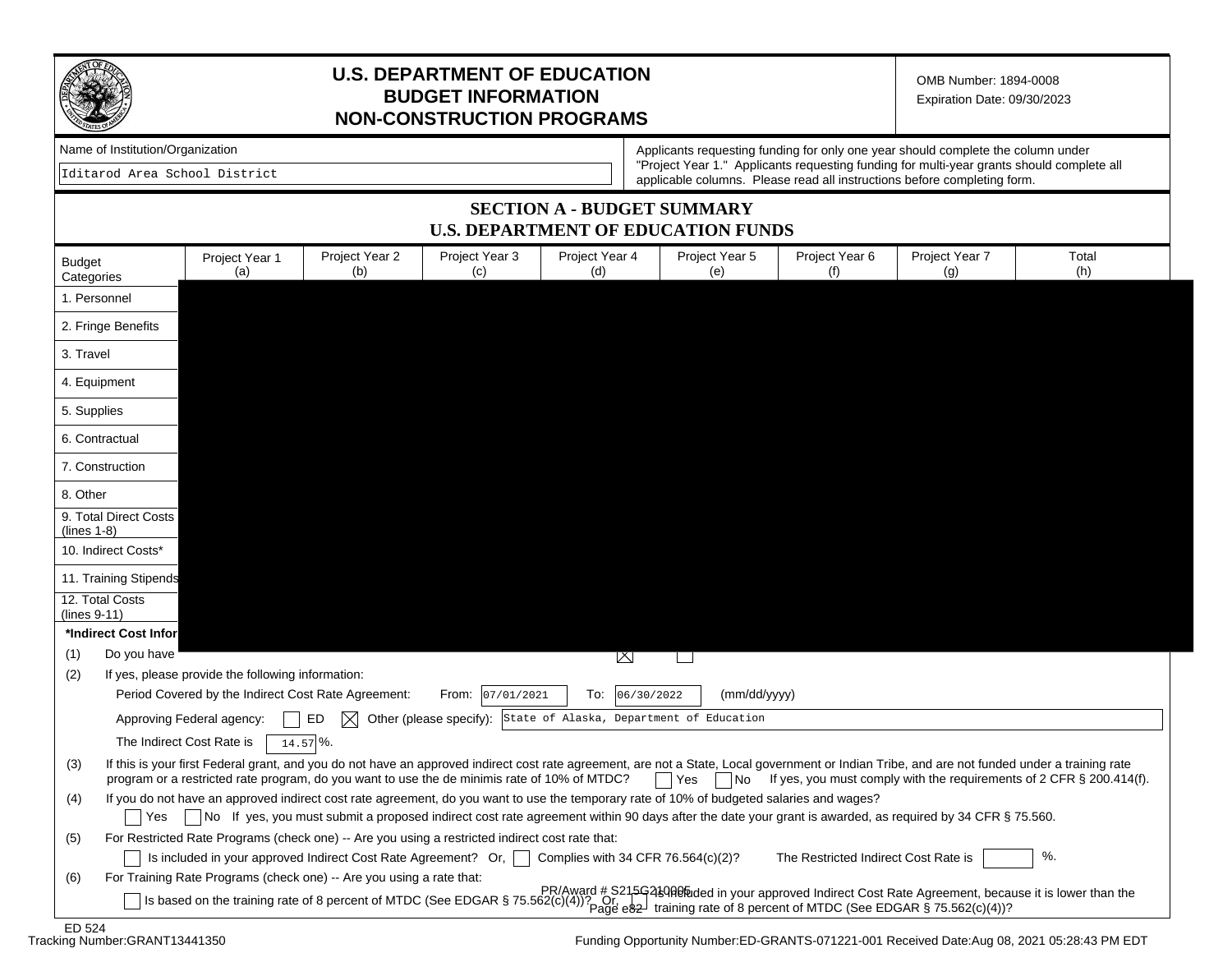| Name of Institution/Organization<br>Iditarod Area School District | Applicants requesting funding for only one year<br>should complete the column under "Project Year<br>1." Applicants requesting funding for multi-year<br>grants should complete all applicable columns.<br>Please read all instructions before completing<br>form. |  |  |  |  |  |  |
|-------------------------------------------------------------------|--------------------------------------------------------------------------------------------------------------------------------------------------------------------------------------------------------------------------------------------------------------------|--|--|--|--|--|--|
| <b>SECTION B - BUDGET SUMMARY</b><br><b>NON-FEDERAL FUNDS</b>     |                                                                                                                                                                                                                                                                    |  |  |  |  |  |  |

| <b>Budget Categories</b>                               | Project Year 1<br>(a) | Project Year 2<br>(b) | Project Year 3<br>(c) | Project Year 4<br>(d) | Project Year 5<br>(e) | Project Year 6<br>(f) | Project Year 7<br>(g) | Total<br>(h) |  |  |
|--------------------------------------------------------|-----------------------|-----------------------|-----------------------|-----------------------|-----------------------|-----------------------|-----------------------|--------------|--|--|
| 1. Personnel                                           | 0.00                  | 0.00                  | 0.00                  | 0.00                  | 0.00                  | 0.00                  | 0.00                  | 0.00         |  |  |
| 2. Fringe Benefits                                     | 0.00                  | 0.00                  | 0.00                  | 0.00                  | 0.00                  | 0.00                  | 0.00                  | 0.00         |  |  |
| 3. Travel                                              | 0.00                  | 0.00                  | 0.00                  | 0.00                  | 0.00                  | 0.00                  |                       | 0.00         |  |  |
| 4. Equipment                                           | 0.00                  | 0.00                  | 0.00                  | 0.00                  | 0.00                  |                       |                       | 0.00         |  |  |
| 5. Supplies                                            | 0.00                  | 0.00                  | 0.00                  | 0.00                  | 0.00                  |                       |                       | 0.00         |  |  |
| 6. Contractual                                         | 0.00                  | 0.00                  | 0.00                  | 0.00                  | 0.00                  |                       |                       | 0.00         |  |  |
| 7. Construction                                        | 0.00                  | 0.00                  | 0.00                  | 0.00                  | 0.00                  |                       |                       | 0.00         |  |  |
| 8. Other                                               | 0.00                  | 0.00                  | 0.00                  | 0.00                  | 0.00                  |                       |                       | 0.00         |  |  |
| 9. Total Direct Costs<br>$(lines 1-8)$                 | 0.00                  | 0.00                  | 0.00                  | 0.00                  | 0.00                  | 0.00                  | 0.00                  | 0.00         |  |  |
| 10. Indirect Costs                                     | 0.00                  | 0.00                  | 0.00                  | 0.00                  | 0.00                  |                       |                       | 0.00         |  |  |
| 11. Training Stipends                                  |                       |                       |                       |                       |                       |                       |                       |              |  |  |
| 12. Total Costs<br>(lines 9-11)                        | 0.00                  | 0.00                  | 0.00                  | 0.00                  | 0.00                  | 0.00                  | 0.00                  | 0.00         |  |  |
| <b>SECTION C - BUDGET NARRATIVE (see instructions)</b> |                       |                       |                       |                       |                       |                       |                       |              |  |  |

ED 524